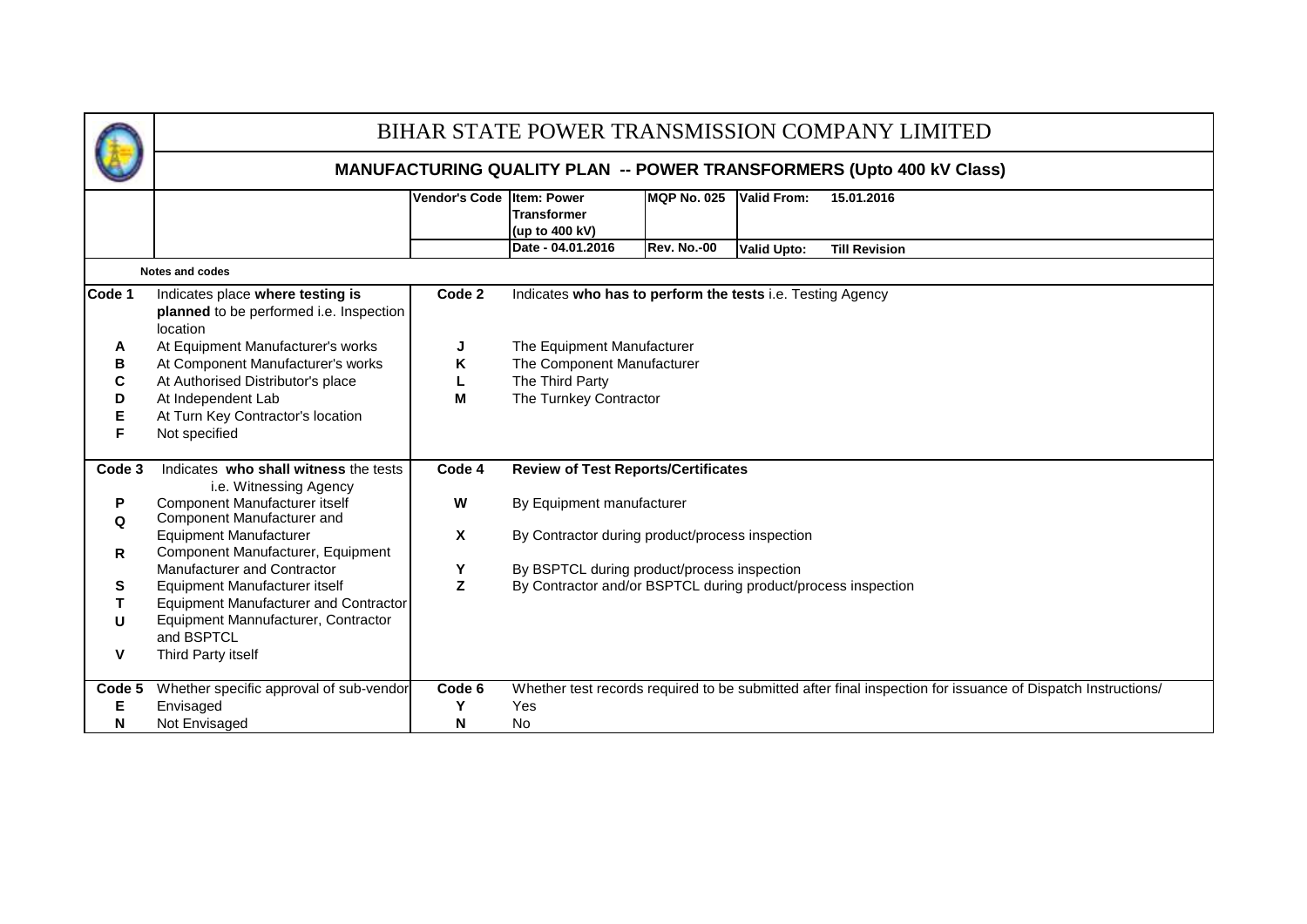|                                                                                |                                    |                  |                          |  | BIHAR STATE POWER TRANSMISSION COMPANY LIMITED                              |  |  |  |  |  |  |  |
|--------------------------------------------------------------------------------|------------------------------------|------------------|--------------------------|--|-----------------------------------------------------------------------------|--|--|--|--|--|--|--|
|                                                                                |                                    |                  |                          |  | <b>MANUFACTURING QUALITY PLAN -- POWER TRANSFORMERS (Upto 400 kV Class)</b> |  |  |  |  |  |  |  |
|                                                                                | <b>IVendor's Code Iltem: Power</b> |                  | IMQP No. 025 Valid From: |  | 15.01.2016                                                                  |  |  |  |  |  |  |  |
|                                                                                |                                    | Transformer      |                          |  |                                                                             |  |  |  |  |  |  |  |
|                                                                                |                                    | (up to $400$ kV) |                          |  |                                                                             |  |  |  |  |  |  |  |
| Date - 04.01.2016<br>Rev. No.-00<br><b>Valid Upto:</b><br><b>Till Revision</b> |                                    |                  |                          |  |                                                                             |  |  |  |  |  |  |  |
| Notes and codes                                                                |                                    |                  |                          |  |                                                                             |  |  |  |  |  |  |  |

#### **Notes:**

1. The MQP should be read in conjunction with BSPTCL specification and shall deem to include additional tests if any required as per the contract.

2. BSPTCL specification shall include provisions of letter of Intent/Purchase Order/Work Order , BSPTCL approved drawings /technical data sheet / BOM / test schedule / test procedure applicable to the specific contract.

3. In case of any contradiction between the manufacturer's plant standards , this MQP and BSPTCL specification following precedence shall be followed

- a) BSPTCL specification .
- b) This Manufacturing Quality plan .
- c) Manufacturer's plant standards .

4. It is the responsibility of the manufacturer to ensure that this document is readily available at their works, as well as the works of their sub vendor in order to avoid any delay at the time of inspection

5. The manufacturer shall ensure that their as well as their sub vendors control, metering & testing instruments are duly calibrated and should have calibration certificates traceable to Indian/International standards. Calibration records should be available during inspection by BSPTCL. Key testing instruments will be calibrated by NABL accredited laboratories or an agency having full membership & MRA of ILAC/APLAC

6. In case of any tests being carried out at third party lab , such lab / facility should by NABL or an agency having full membership & MRA of ILAC/APLAC accredited / accepted by BSPTCL.

7. The manufacturer shall maintain the proper co-relation of test certificates from raw material stage to finished product stage and the records should be available during inspection by BSPTCL.

8. Manufacturer shall show the approval of BSPTCL engineering for all contract specific type tests, including specific type tests if any as per the BSPTCL specification at the time of final inspection.

9. All packing cases should be marked with BSPTCL Order details, name of project, item description and Dispatch Instructions/ Clearance number (by which material has been cleared for dispatch ).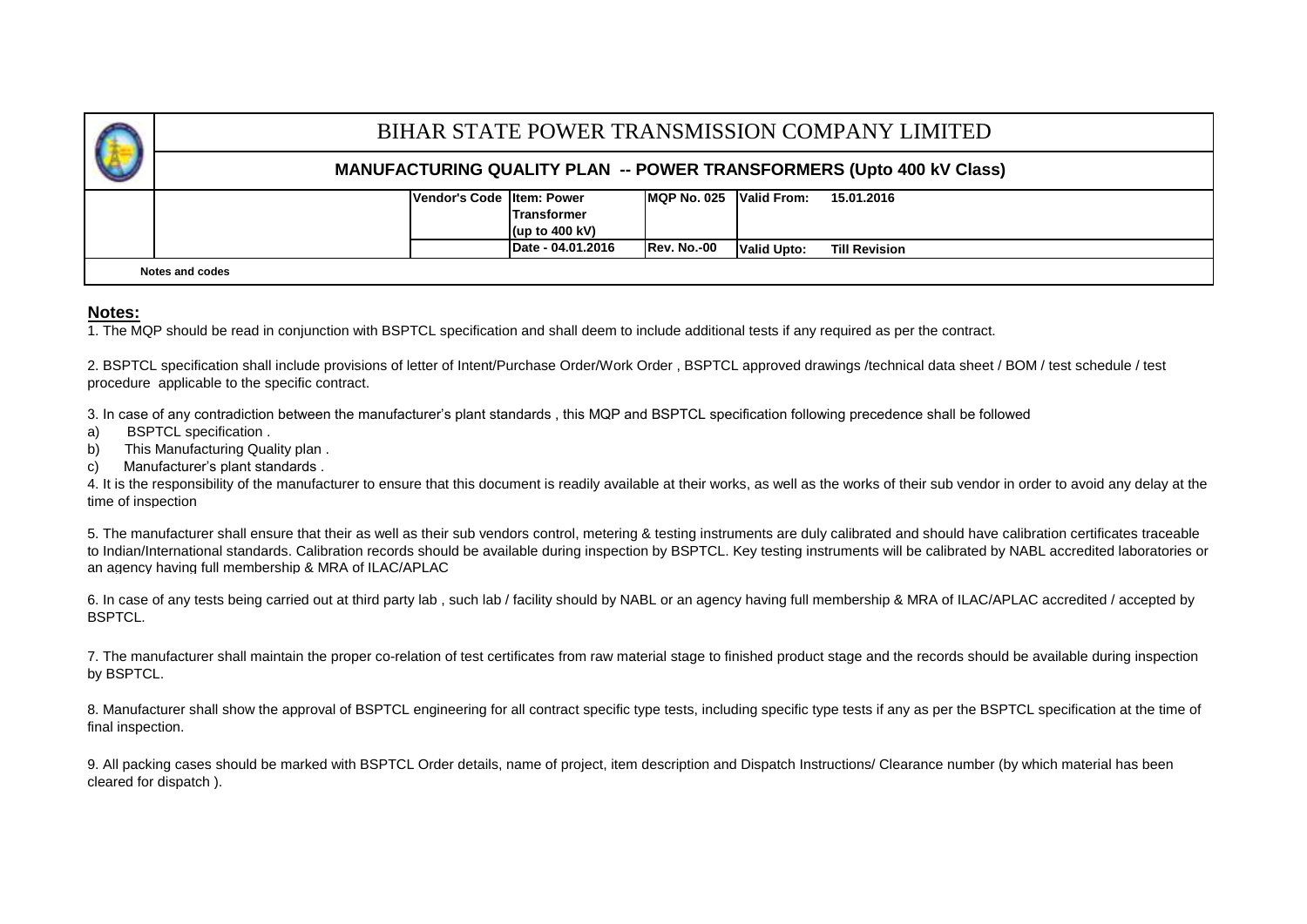|                                                                                        |                          |            |  |  | BIHAR STATE POWER TRANSMISSION COMPANY LIMITED                              |  |  |  |  |  |  |  |
|----------------------------------------------------------------------------------------|--------------------------|------------|--|--|-----------------------------------------------------------------------------|--|--|--|--|--|--|--|
|                                                                                        |                          |            |  |  | <b>MANUFACTURING QUALITY PLAN -- POWER TRANSFORMERS (Upto 400 kV Class)</b> |  |  |  |  |  |  |  |
| <b>IVendor's Code Iltem: Power</b>                                                     | IMQP No. 025 Valid From: | 15.01.2016 |  |  |                                                                             |  |  |  |  |  |  |  |
| Date - 04.01.2016<br><b>IRev. No.-00</b><br><b>Valid Upto:</b><br><b>Till Revision</b> |                          |            |  |  |                                                                             |  |  |  |  |  |  |  |
| Notes and codes                                                                        |                          |            |  |  |                                                                             |  |  |  |  |  |  |  |

10. One copy of test report , Dispatch Instructions/ Clearance shall also be sent along with consignment .

11. Inspection of spare items ordered by BSPTCL shall also be governed by the provisions of this MQP . Items if not governed under MQP shall be offered for inspection as per BSPTCL specifications / Relevant-Indian / International Standards.

12. The manufacturer shall align their quality system and that of their sub-vendors to the requirements of latest ISO 9000 quality standards in a time bound manner

13 In case of change of name of sub-vendor Transformer Manufacturer shall submitt request to update the same along with supporting documents

14 Whenever Indian / International standard are refered their last amendment shall be included , The same shall be applicable in case of Transformer Manufacturer specification also so long as these changes are made with the approval of competent authority of Transformer Manufacturer.

15 Raw material / bought out items ( envisaged ) shall be procured from BSPTCL approved source only.

16 All out sourced services shall be from approved sources only.

17 Survilllance checks shall be carried out by BSPTCL sources as and when deemed necessary no inspection call to be given for survillance check.

18 The manufacturer to get clearence / approval from BSPTCL Engg for the type test on first Transformer of each rating against each contract including Bushing , Buchholz relay , OLTC , Cooler Control Cabinet , PRD , MOLG , Air cell , OTI & WTI , OIL PUMP , Coling Fan Motor assembly & Terminal connector as applicable in TS of contract in question.

In case any violation in process or process parameters are observed, the reason along with corrective & preventive measures shalll be conveyed. to BSPTCL within 2 weeks 19. BSPTCL may review the effective implementation of the processes during the product-inspection / process-inspection.

20. This MQP is Standard MQP for Power Transformer upto 400 kV to be manufactured at the works of Transformer Manufacturer.

21.. No inspection calls should be raised unless and untill GTP/Drawings/Design Review/Type test reports approved by BSPTCL Engineering.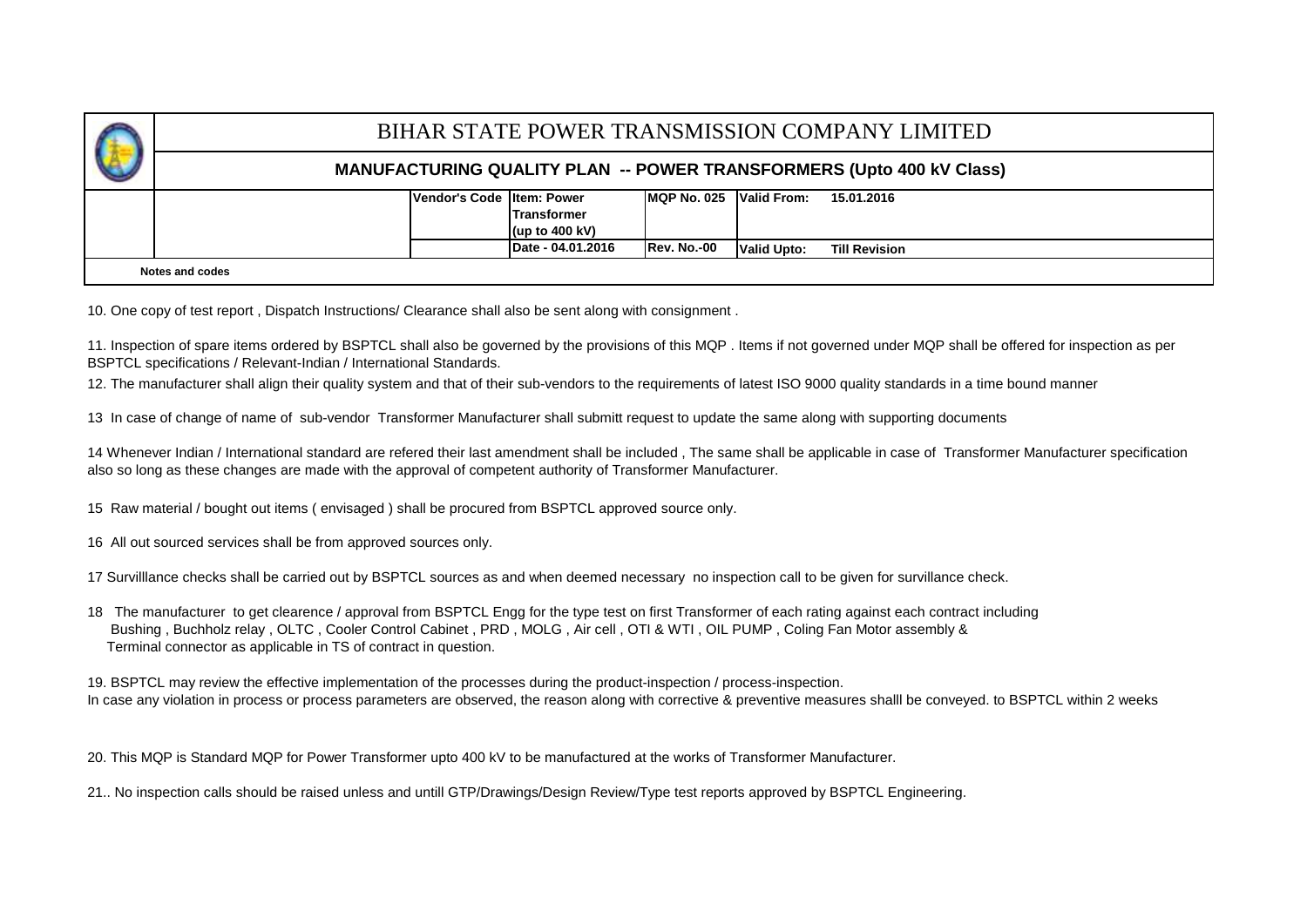|                                                                                |            |  |  |  | BIHAR STATE POWER TRANSMISSION COMPANY LIMITED                              |  |  |  |  |  |  |  |
|--------------------------------------------------------------------------------|------------|--|--|--|-----------------------------------------------------------------------------|--|--|--|--|--|--|--|
|                                                                                |            |  |  |  | <b>MANUFACTURING QUALITY PLAN -- POWER TRANSFORMERS (Upto 400 kV Class)</b> |  |  |  |  |  |  |  |
| Vendor's Code Iltem: Power                                                     | 15.01.2016 |  |  |  |                                                                             |  |  |  |  |  |  |  |
| Date - 04.01.2016<br>Rev. No.-00<br><b>Valid Upto:</b><br><b>Till Revision</b> |            |  |  |  |                                                                             |  |  |  |  |  |  |  |
| Notes and codes                                                                |            |  |  |  |                                                                             |  |  |  |  |  |  |  |

22. Third party Lab where testing/calibration is to be carried out should be accredited by NABL or an agency having full membership & MRA of ILAC/APLAC .

23. Transformer Manufacturer shall ensure that all test mentioned in Technical Specification of subject contract in question need to be carried out strictly, without Fail.

**EM : Equipment Manufacturer, CM: Component Manufacturer, TC: Test Certificate, TPL: Third Party Lab**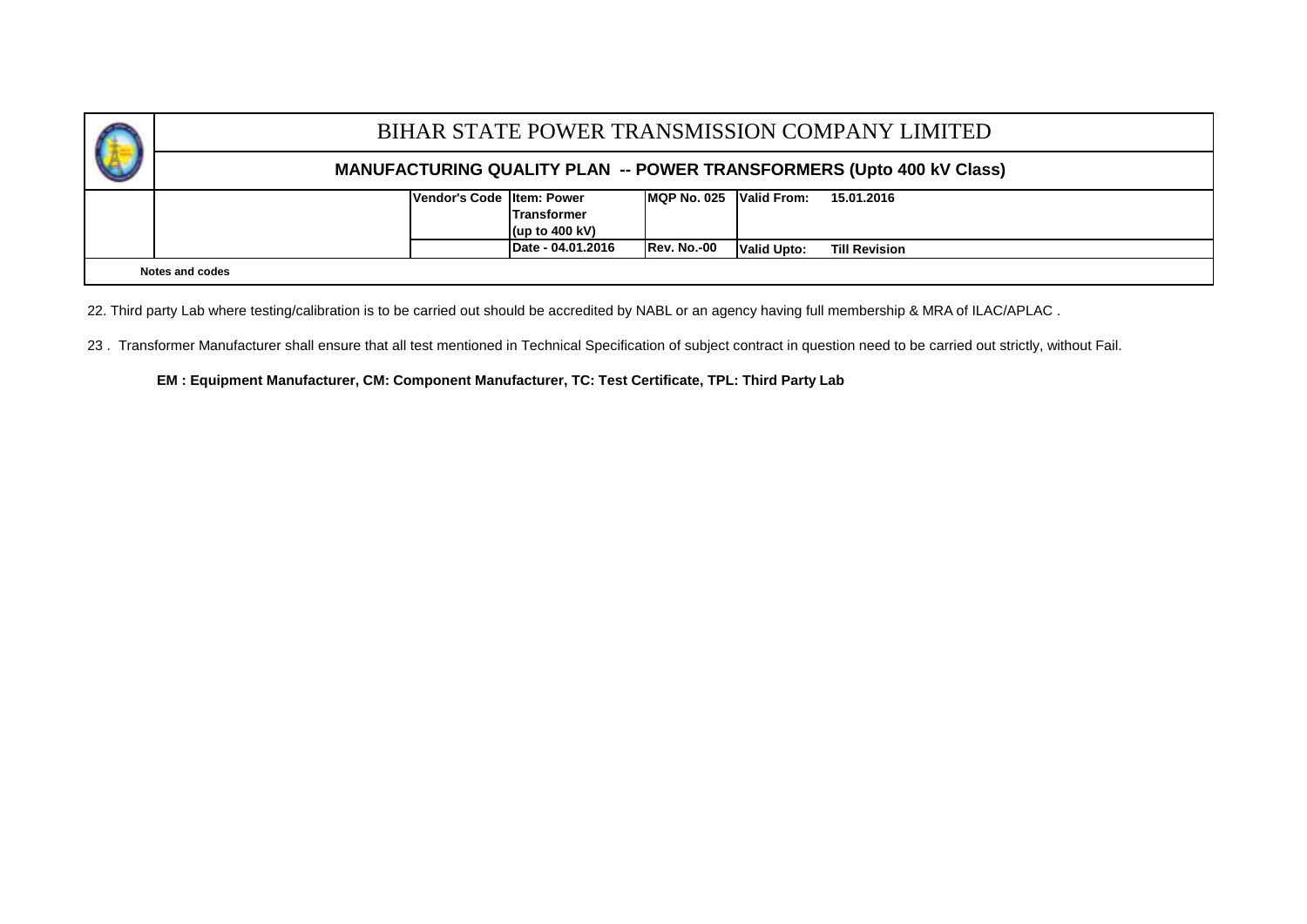

|       |                                                                                                                                                                                                                                                                       |                          |                                                                                                             | Vendor's Code :-                                                                                                                      | <b>Item:Power</b><br><b>Transformers</b><br>(up to 400 kV)                                                                                                                             | <b>MQP No. 025</b>         |          | <b>Valid From:</b> |                         | 15.01.2016           |   |            |                |
|-------|-----------------------------------------------------------------------------------------------------------------------------------------------------------------------------------------------------------------------------------------------------------------------|--------------------------|-------------------------------------------------------------------------------------------------------------|---------------------------------------------------------------------------------------------------------------------------------------|----------------------------------------------------------------------------------------------------------------------------------------------------------------------------------------|----------------------------|----------|--------------------|-------------------------|----------------------|---|------------|----------------|
|       |                                                                                                                                                                                                                                                                       |                          |                                                                                                             |                                                                                                                                       | Date - 04.01.2016                                                                                                                                                                      | <b>Rev. No.-00</b>         |          | <b>Valid Upto:</b> |                         | <b>Till Revision</b> |   |            |                |
| S.No. | <b>Section: Raw Material Inspection</b><br><b>Components / Operations &amp;</b><br><b>Description of Test</b>                                                                                                                                                         | <b>Type of Check</b>     | <b>Quantum of Check /</b><br>Sampling with basis                                                            | <b>Reference Document for</b><br><b>Testing</b>                                                                                       | <b>Acceptance Norms</b>                                                                                                                                                                | <b>Format of</b><br>Record |          |                    | <b>Applicable Codes</b> |                      |   |            | Remarks        |
|       |                                                                                                                                                                                                                                                                       |                          |                                                                                                             |                                                                                                                                       |                                                                                                                                                                                        |                            | $1\vert$ | $\overline{2}$     | 3                       | 4                    |   | $5 \mid 6$ |                |
| 1.1   |                                                                                                                                                                                                                                                                       |                          | PAPER COVERED RECTANGULAR COPPER CONDUCTOR NORMAL,<br><b>BUNCHED&amp; PROOF STRESS</b>                      |                                                                                                                                       |                                                                                                                                                                                        |                            |          |                    |                         |                      | E |            |                |
| 1.1.1 | Visual & Dimensional check,<br>Thickness & width of bare<br>conductor, corner radius,<br>visual check for surface finish,<br>number of layers of paper<br>covering, arrangement of<br>layers, increase in dimensions<br>due to paper covering &<br>covered thickness. | Measurement &<br>Visual. | IS 2500 Pt1AQL 4%<br>Inspection level 1<br>Lot<br>Sample<br>Size<br>Size<br>2 to 90<br>3<br>91 to 280<br>13 | <b>EM Specification &amp; Plant</b><br>standard No: QAMS/AN-<br>001/ IEC 60317 Part 27 / IS Width / Thickness Tol.<br>13730 (Part 27) | Tol on dim of bare conductor<br>(mm)<br>(mm)<br>upto 3.15<br>0.03<br>$\rightarrow$<br>3.15 to 6.30<br>0.05<br>$\rightarrow$<br>6.30 to 12.50<br>0.07<br>$\,>\,$<br>12.50 to 16<br>0.10 | CM TC                      | B        | K                  | Q/U                     | W/Z                  |   | Y          |                |
|       |                                                                                                                                                                                                                                                                       |                          |                                                                                                             |                                                                                                                                       | Minimum no of paper layers &<br>Tolerance on paper covering<br>Paper Covering<br>Tol.<br>$\%$<br>(mm)<br>0.25 to 0.5<br>$-10+0$<br>0.5 to 1.3<br>$-7.5 + 0$<br>$-5 + 0$<br>> 1.3       |                            |          |                    |                         |                      |   |            | $\overline{D}$ |
|       |                                                                                                                                                                                                                                                                       |                          |                                                                                                             |                                                                                                                                       | Tol. on corner radius<br>$+/- 25%$                                                                                                                                                     |                            |          |                    |                         |                      |   |            | $\overline{D}$ |
| 11.2  | Checks for                                                                                                                                                                                                                                                            | Testing                  | One sample per type per<br>lot                                                                              | <b>EM Specification &amp; Plant</b><br>standard No: QAMS/AN-<br>13730 (Part 27)                                                       | <b>EM Specification &amp; Plant</b><br>standard No: QAMS/AN-001/<br>001/ IEC 60317 Part 27 / IS IEC 60317 Part 27 / IS 13730<br>(Part 27)                                              | CM TC                      | B        | Ιĸ                 | Q/U                     | W/Z                  |   | Y          | $\overline{D}$ |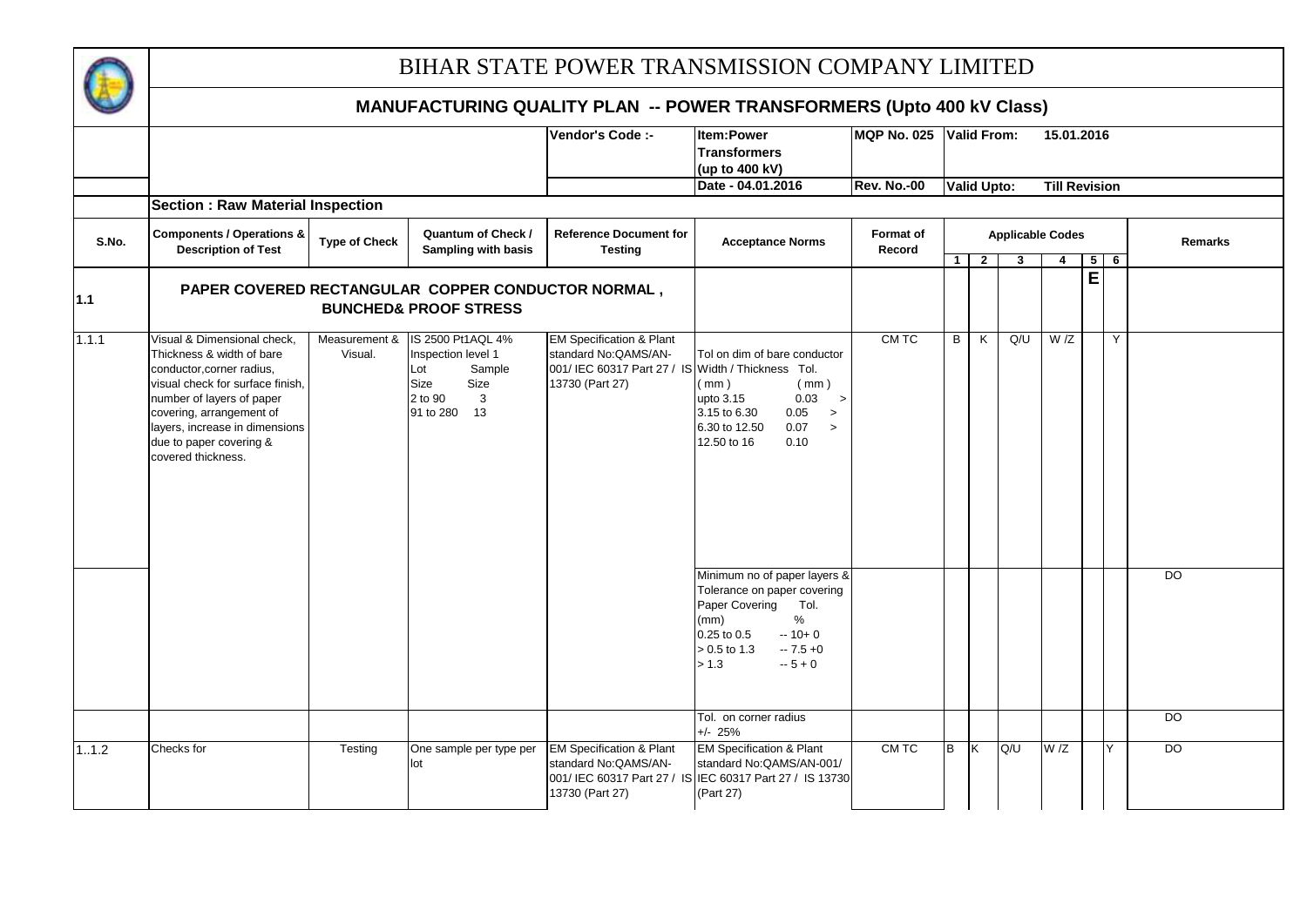

|         |                                                                                                                                                                                                                                                                                                                              |                      |                                                  | Vendor's Code :-                                                                            | <b>Item:Power</b>                                                                                                                                                                                                             | <b>MQP No. 025</b>         |              | <b>Valid From:</b> |             | 15.01.2016                   |   |        |                |
|---------|------------------------------------------------------------------------------------------------------------------------------------------------------------------------------------------------------------------------------------------------------------------------------------------------------------------------------|----------------------|--------------------------------------------------|---------------------------------------------------------------------------------------------|-------------------------------------------------------------------------------------------------------------------------------------------------------------------------------------------------------------------------------|----------------------------|--------------|--------------------|-------------|------------------------------|---|--------|----------------|
|         |                                                                                                                                                                                                                                                                                                                              |                      |                                                  |                                                                                             | <b>Transformers</b><br>(up to 400 kV)                                                                                                                                                                                         |                            |              |                    |             |                              |   |        |                |
|         |                                                                                                                                                                                                                                                                                                                              |                      |                                                  |                                                                                             | Date - 04.01.2016                                                                                                                                                                                                             | <b>Rev. No.-00</b>         |              | Valid Upto:        |             | <b>Till Revision</b>         |   |        |                |
|         | <b>Section: Raw Material Inspection</b>                                                                                                                                                                                                                                                                                      |                      |                                                  |                                                                                             |                                                                                                                                                                                                                               |                            |              |                    |             |                              |   |        |                |
| S.No.   | <b>Components / Operations &amp;</b><br><b>Description of Test</b>                                                                                                                                                                                                                                                           | <b>Type of Check</b> | <b>Quantum of Check /</b><br>Sampling with basis | <b>Reference Document for</b><br><b>Testing</b>                                             | <b>Acceptance Norms</b>                                                                                                                                                                                                       | <b>Format of</b><br>Record | $\mathbf{1}$ | $\overline{2}$     | -3          | <b>Applicable Codes</b><br>4 |   | $5$ 6  | <b>Remarks</b> |
| 1.1.2.1 | Resistivity at 20° C                                                                                                                                                                                                                                                                                                         | Electrical           | D <sub>O</sub>                                   | $\overline{D}$                                                                              | $0.017241$ ohm mm <sup>2</sup> / mtr<br>max. for annealed conductor<br>0.01777 ohm mm <sup>2</sup> /<br>mtr max. for work hardened<br>(Proof stress) conductor                                                                | CM TC                      |              |                    | A/B J/K Q/U | W/Z                          |   |        | $\overline{D}$ |
| 1.1.2.2 | Elongation<br>(for normal conductor)                                                                                                                                                                                                                                                                                         | Mechanical           | D <sub>O</sub>                                   | $\overline{D}$                                                                              | 30% min for thick. Upto<br>$2.5$ mm,<br>32% min.for thick.2.5 to<br>5 Rmm                                                                                                                                                     | CM TC                      | <b>B</b>     | K                  | Q/U         | W/Z                          |   | $\vee$ | $\overline{D}$ |
| 1.1.2.3 | Proof stress<br>(for<br>proof stress conductor) if<br>applicable                                                                                                                                                                                                                                                             | Mechanical           | $\overline{D}$                                   | DO.                                                                                         | As per Design review<br>documents                                                                                                                                                                                             | CM TC                      | B            | ΙK                 | Q/U         | W/Z                          |   | $\vee$ | <b>DO</b>      |
| 1.1.2.4 | Insulation test for bunched<br>conductor                                                                                                                                                                                                                                                                                     | Electrical           | D <sub>O</sub>                                   | $\overline{D}$                                                                              | 1 Amp max. charging current<br>at 250V for 1 minute                                                                                                                                                                           | CM TC                      | <b>B</b>     | IK.                | Q/U         | W/Z                          |   | Y      | $\overline{D}$ |
| 1.1A    | PICC(GLUED EBPICC) NORMAL & PROOF STRESS ( If Applicable )                                                                                                                                                                                                                                                                   |                      |                                                  |                                                                                             | EPOXY ENAMEL COATED BUNCHED PAPER INSULATED COPPER CONDUCTOR(EEBPICC)/GLUED ENAMEL COATED BUNCHED                                                                                                                             |                            |              |                    |             |                              | E |        |                |
|         | Incase of Glued EBIPCC<br>Check for proper storage of<br>epoxy bonded bunched PICC<br>in refrigerated container.(To<br>be kept in aircondition<br>container immediately after<br>receipt. Transportation from<br>Mfr. Works shall be in air<br>conditioned container. temp,<br>of container to be monitored<br>periodically) | Visual               | 100%                                             | <b>EM Specification &amp; Plant</b><br>standard / IEC 60317 Part<br>27 / IS 13730 (Part 27) | Coils to be made before<br>expiry of shelf life. EEBPICC<br>and Glued EBPICC shall not<br>be used after expiry of shelf<br>life & curing process should<br>be over before expiry of shelf<br>life of EEBPICC/Glued<br>EBPICC. | <b>EM Record</b>           | A J          |                    | S           | W/Z                          |   |        |                |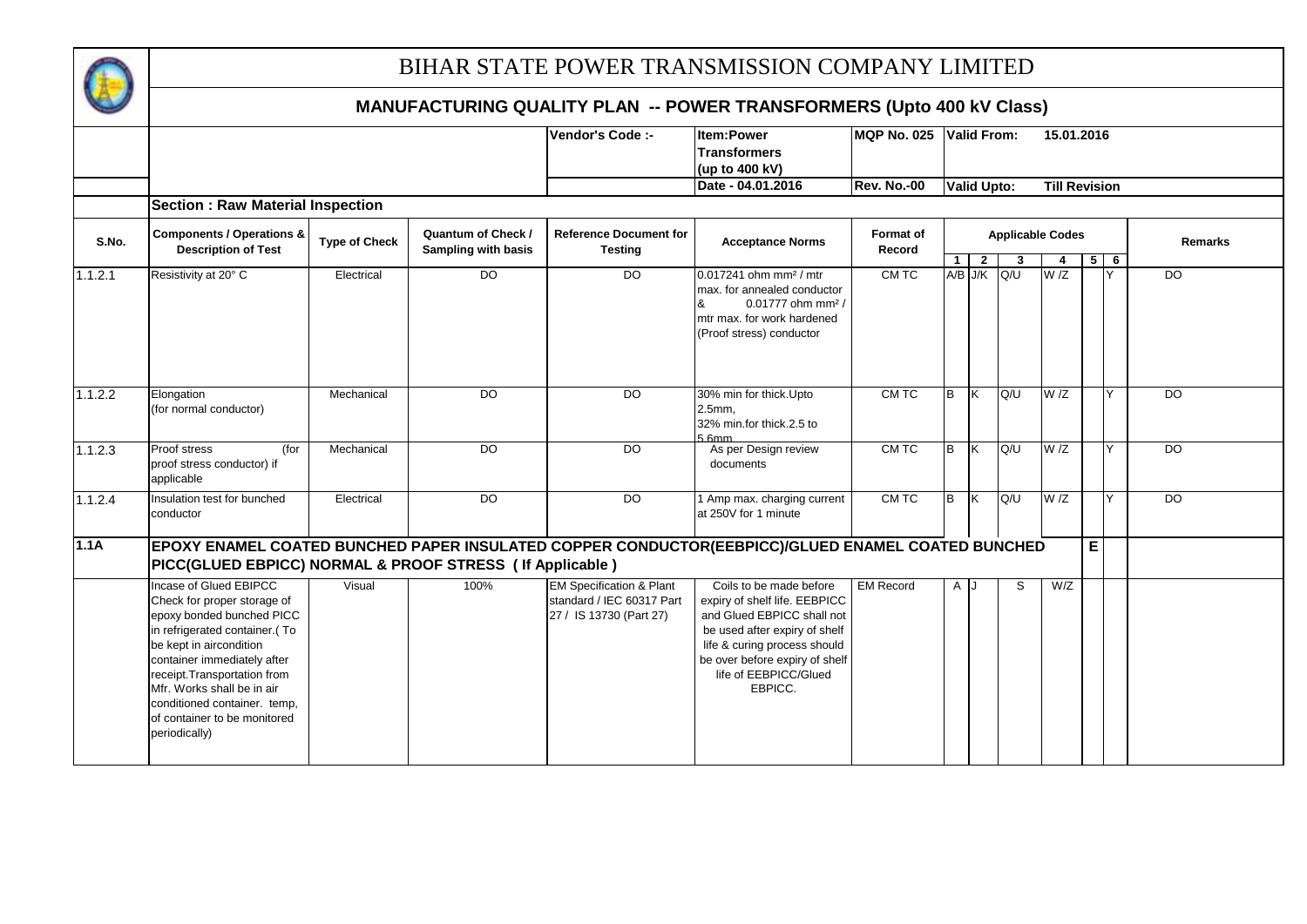

|        |                                                                                                                                                                                                                                                            |                      |                                                                                                                                                                                                               | Vendor's Code :-                                                                                              | Item:Power                                                                                                                                                                                   | <b>MQP No. 025</b>  |                   | <b>Valid From:</b>           |                         | 15.01.2016            |                 |                |
|--------|------------------------------------------------------------------------------------------------------------------------------------------------------------------------------------------------------------------------------------------------------------|----------------------|---------------------------------------------------------------------------------------------------------------------------------------------------------------------------------------------------------------|---------------------------------------------------------------------------------------------------------------|----------------------------------------------------------------------------------------------------------------------------------------------------------------------------------------------|---------------------|-------------------|------------------------------|-------------------------|-----------------------|-----------------|----------------|
|        |                                                                                                                                                                                                                                                            |                      |                                                                                                                                                                                                               |                                                                                                               | <b>Transformers</b>                                                                                                                                                                          |                     |                   |                              |                         |                       |                 |                |
|        |                                                                                                                                                                                                                                                            |                      |                                                                                                                                                                                                               |                                                                                                               | (up to 400 kV)                                                                                                                                                                               |                     |                   |                              |                         |                       |                 |                |
|        |                                                                                                                                                                                                                                                            |                      |                                                                                                                                                                                                               |                                                                                                               | Date - 04.01.2016                                                                                                                                                                            | <b>Rev. No.-00</b>  |                   | Valid Upto:                  |                         | <b>Till Revision</b>  |                 |                |
|        | <b>Section: Raw Material Inspection</b>                                                                                                                                                                                                                    |                      |                                                                                                                                                                                                               |                                                                                                               |                                                                                                                                                                                              |                     |                   |                              |                         |                       |                 |                |
| S.No.  | <b>Components / Operations &amp;</b><br><b>Description of Test</b>                                                                                                                                                                                         | <b>Type of Check</b> | Quantum of Check /<br><b>Sampling with basis</b>                                                                                                                                                              | <b>Reference Document for</b><br><b>Testing</b>                                                               | <b>Acceptance Norms</b>                                                                                                                                                                      | Format of<br>Record |                   |                              | <b>Applicable Codes</b> |                       |                 | Remarks        |
|        | VISUAL AND DIMENSIONAL                                                                                                                                                                                                                                     | Measurement &        | IS 2500 Pt1 AQL 4%                                                                                                                                                                                            | <b>EM Specification &amp; Plant</b>                                                                           | Tol. on dim of bare conductor                                                                                                                                                                | CM TC               | $\mathbf{1}$<br>B | $\overline{\mathbf{r}}$<br>K | 3<br>U/Q                | $\overline{4}$<br>W/Z | $5 \mid 6$<br>Y |                |
| 1.1A.1 | CHECKS.<br>Thickness, width of bare<br>conductor, corner radius,<br>finish, number of layers of<br>paper covering, arrangement<br>of layers, increase in<br>dimension due to paper<br>covering, enamel covered<br>thickness, thickness of<br>epoxy bonded. | Visual.              | Inspection level 1<br>Lot<br>Sample<br>Size<br>Size<br>2 to 90<br>$\mathbf{3}$<br>91 to 280<br>13                                                                                                             | standard / IEC 60317 Part<br>27 / IS 13730 (Part 27)                                                          | Width / Thickness<br>Tol.(mm)<br>(mm)<br>0.03<br>upto 3.15<br>> 3.15 to 6.30<br>0.05<br>6.30 to 12.50<br>0.07<br>> 12.50 to 16<br>0.10                                                       |                     |                   |                              |                         |                       |                 |                |
|        |                                                                                                                                                                                                                                                            |                      |                                                                                                                                                                                                               |                                                                                                               | Minimum no of paper` layers<br>& Tolerance on paper<br>covering<br>Paper Covering<br>Tol<br>%<br>(mm)<br>0.25 to 0.5<br>$-10+0$<br>$-7.5 +0$<br>$> 0.5$ to 1.3<br>> 1.3<br>$-5 + 0$          |                     |                   |                              |                         |                       |                 |                |
|        |                                                                                                                                                                                                                                                            |                      |                                                                                                                                                                                                               |                                                                                                               | Tolerance on corner radius<br>$+/- 25%$                                                                                                                                                      |                     |                   |                              |                         |                       |                 | <b>DO</b>      |
| 1.1A.2 | <b>CHECKS FOR:</b>                                                                                                                                                                                                                                         |                      | IS 2500 Pt 1<br>AQL<br>= 4% Inspection level 1<br>Lot<br>Sample<br>Size<br>Size<br>2 to 50<br>$\overline{1}$<br>51 to 280<br>3<br><b>IMfr. Shall conduct</b><br>insulation test on 100%<br>i.e. on all drums] | <b>EM Specification &amp; Plant</b><br>standard No: QA/MS/AN-<br>001/ IEC 60317<br>Part 27 / IS 13730 Part 27 | <b>EM Specification &amp; Plant</b><br>standard No:QA/MS/AN-001/<br>IEC 60317Part 27 /<br>IS 13730 Part 27                                                                                   | CM TC               | $\overline{B}$    | K                            | U/Q                     | W/Z                   | Y               | $\overline{D}$ |
| 1.1A.3 | Resistivity at 20° C                                                                                                                                                                                                                                       | Electrical           |                                                                                                                                                                                                               | DO                                                                                                            | $0.017241$ ohm mm <sup>2</sup> / mtr<br>max. for annealed conductor<br>$\boldsymbol{\mathsf{g}}$<br>0.017643 ohm mm <sup>2</sup><br>' mtr max. for work hardened<br>(Proof stress) conductor | CM TC               | B                 | K                            | U/Q                     | W/Z                   | Y               | $\overline{D}$ |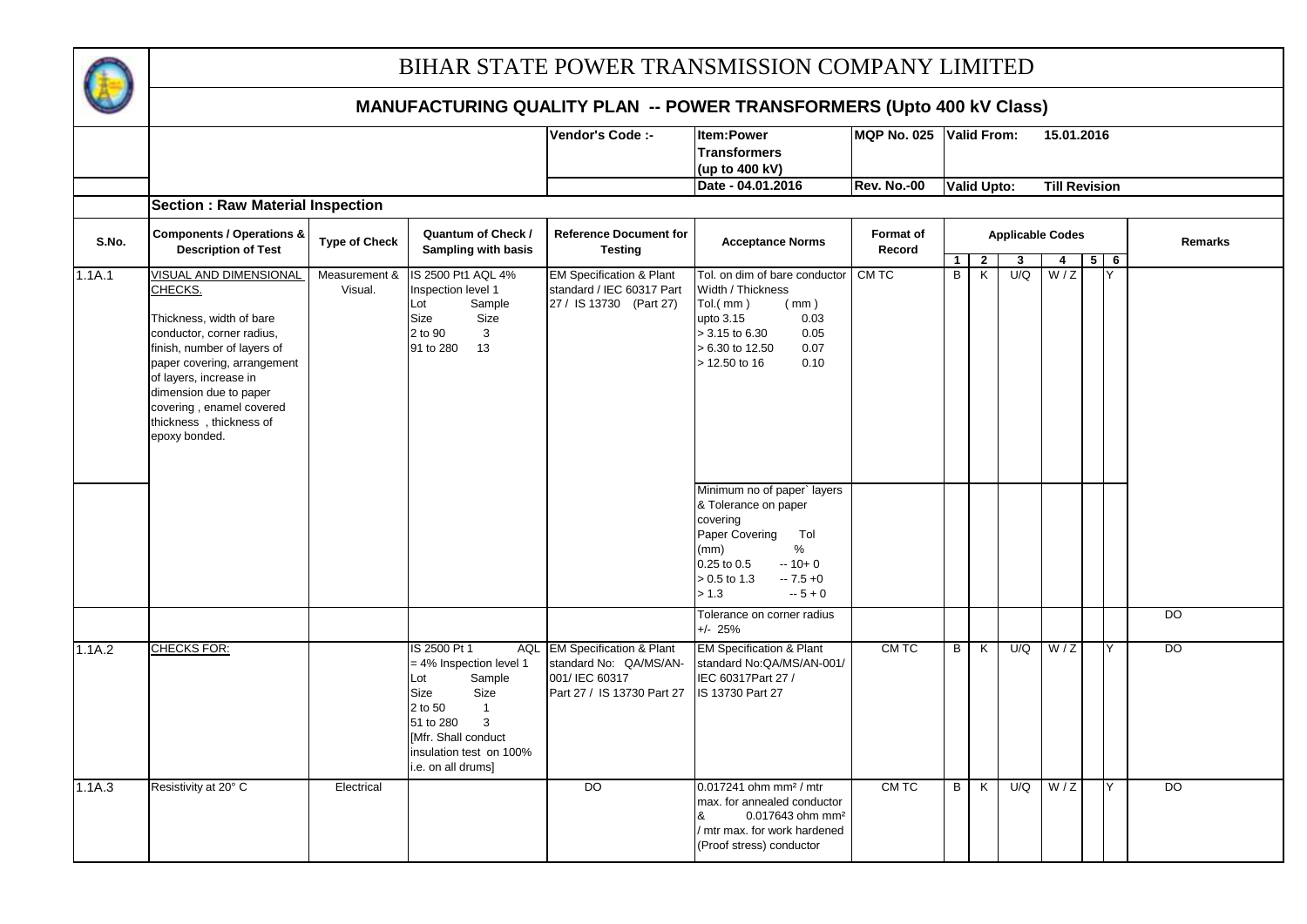

|        |                                                                                                                                                             |                                           |                                                           | Vendor's Code :-                                                                                                                       | Item:Power<br><b>Transformers</b><br>(up to 400 kV)                                                                                                                                 | MQP No. 025 Valid From:    |                   |                     |                         |                      | 15.01.2016 |                       |                 |
|--------|-------------------------------------------------------------------------------------------------------------------------------------------------------------|-------------------------------------------|-----------------------------------------------------------|----------------------------------------------------------------------------------------------------------------------------------------|-------------------------------------------------------------------------------------------------------------------------------------------------------------------------------------|----------------------------|-------------------|---------------------|-------------------------|----------------------|------------|-----------------------|-----------------|
|        |                                                                                                                                                             |                                           |                                                           |                                                                                                                                        | Date - 04.01.2016                                                                                                                                                                   | <b>Rev. No.-00</b>         |                   | <b>Valid Upto:</b>  |                         | <b>Till Revision</b> |            |                       |                 |
|        | <b>Section: Raw Material Inspection</b>                                                                                                                     |                                           |                                                           |                                                                                                                                        |                                                                                                                                                                                     |                            |                   |                     |                         |                      |            |                       |                 |
| S.No.  | <b>Components / Operations &amp;</b><br><b>Description of Test</b>                                                                                          | <b>Type of Check</b>                      | Quantum of Check /<br><b>Sampling with basis</b>          | <b>Reference Document for</b><br><b>Testing</b>                                                                                        | <b>Acceptance Norms</b>                                                                                                                                                             | <b>Format of</b><br>Record |                   |                     | <b>Applicable Codes</b> |                      |            |                       | Remarks         |
| 1.1A.4 | Elongation (for annealed<br>conductor)                                                                                                                      | Mechanical                                |                                                           | DO                                                                                                                                     | 30% min for Thk. Up to<br>2.5mm, 32% min. for Thk. 2.5<br>to 5.6mm                                                                                                                  | CM TC                      | $\mathbf{1}$<br>B | $\overline{2}$<br>Κ | 3<br>U/Q                | 4<br>W/Z             |            | $5 \overline{6}$<br>Y | DO              |
| 1.1A.5 | Proof stress (for proof stress<br>(conductor)                                                                                                               | Mechanical                                |                                                           | $\overline{D}$                                                                                                                         | As per Design review<br>documents                                                                                                                                                   | CM TC                      | $\overline{B}$    | K                   | U/Q                     | W/Z                  |            | Y                     | $\overline{DO}$ |
| 1.1A.6 | Insulation test for bunched<br>conductor at 250 V for 1 min.                                                                                                | Electrical                                |                                                           | $\overline{D}$                                                                                                                         | 1 Amp max. charging current<br>at 250V for 1 minute                                                                                                                                 | CM TC                      | $\overline{B}$    | K                   | U/Q                     | W/Z                  |            | Y                     | D <sub>O</sub>  |
| 1.1A.7 | Check for Flexibility,<br>adherence of enamel<br>covering, breakdown voltage<br>tests on enamelled conductor.                                               | Testing                                   |                                                           | $\overline{D}$                                                                                                                         | <b>EM Specification &amp; Plant</b><br>standard No: QAMS/AN-001/<br>IEC 60317 Part 27 / IS 13730<br>(Part 27)                                                                       | CM TC                      | B                 | K                   | U/Q                     | W/Z                  |            | Y                     | <b>DO</b>       |
| 1.2    | PAPER COVERED CONTINUOUSLY TRANSPOSED COPPER CONDUCTOR (CTC) NORMAL,& PROOF STRESS& EPOXY BONDED CTC                                                        |                                           |                                                           |                                                                                                                                        |                                                                                                                                                                                     |                            |                   |                     |                         |                      | E.         |                       |                 |
| 1.2.1  | Visual & Dimensional check<br>Thickness & width of bare and<br>enamelled conductor , visual<br>check for no. of conductors.<br>Increase in dimension due to | Measurement &<br>Visual.<br>Measurement & | One sample per size per<br>lot<br>One sample per size per | <b>EM Specification &amp; Plant</b><br>standard No: QAMS/AN-<br>006/ IEC 60317 Part 27 / IS<br>13730 (Part 27) /<br>IEC 60851<br>$$ DO | Tol. on dim of bare conductor<br>Width / Thickness Tol.<br>(mm)<br>(mm)<br>upto 3.15<br>0.03 ><br>3.15 to 6.30<br>0.05 ><br>6.30 to 12.50<br>0.07 ><br>12.50 to 16<br>0.10<br>$$ DO | CM TC<br>CM TC             | B<br>B            | K<br>K              | U/Q<br>U/Q              | W/Z<br>W/Z           |            | Y<br><b>Y</b>         |                 |
| 1.2.2  | enamel and due to paper<br>covering, Verification of Axial<br>width, radial depth &<br>arrangment of paper covering.                                        | Visual.                                   | lot                                                       |                                                                                                                                        |                                                                                                                                                                                     |                            |                   |                     |                         |                      |            |                       |                 |
| 1.2.3  | <b>Checks for</b>                                                                                                                                           | Testing                                   |                                                           | <b>EM Specification &amp; Plant</b><br>standard / IEC 60317 Part<br>27 / IS 13730 (Part 27) /<br>IEC 60851                             | <b>EM Specification &amp; Plant</b><br>standard / IEC 60317 Part 27<br>/ IS 13730 (Part 27) / IEC<br>60851                                                                          | CM TC                      | B                 | K                   | U/Q                     | W/Z                  |            | Y                     | <b>DO</b>       |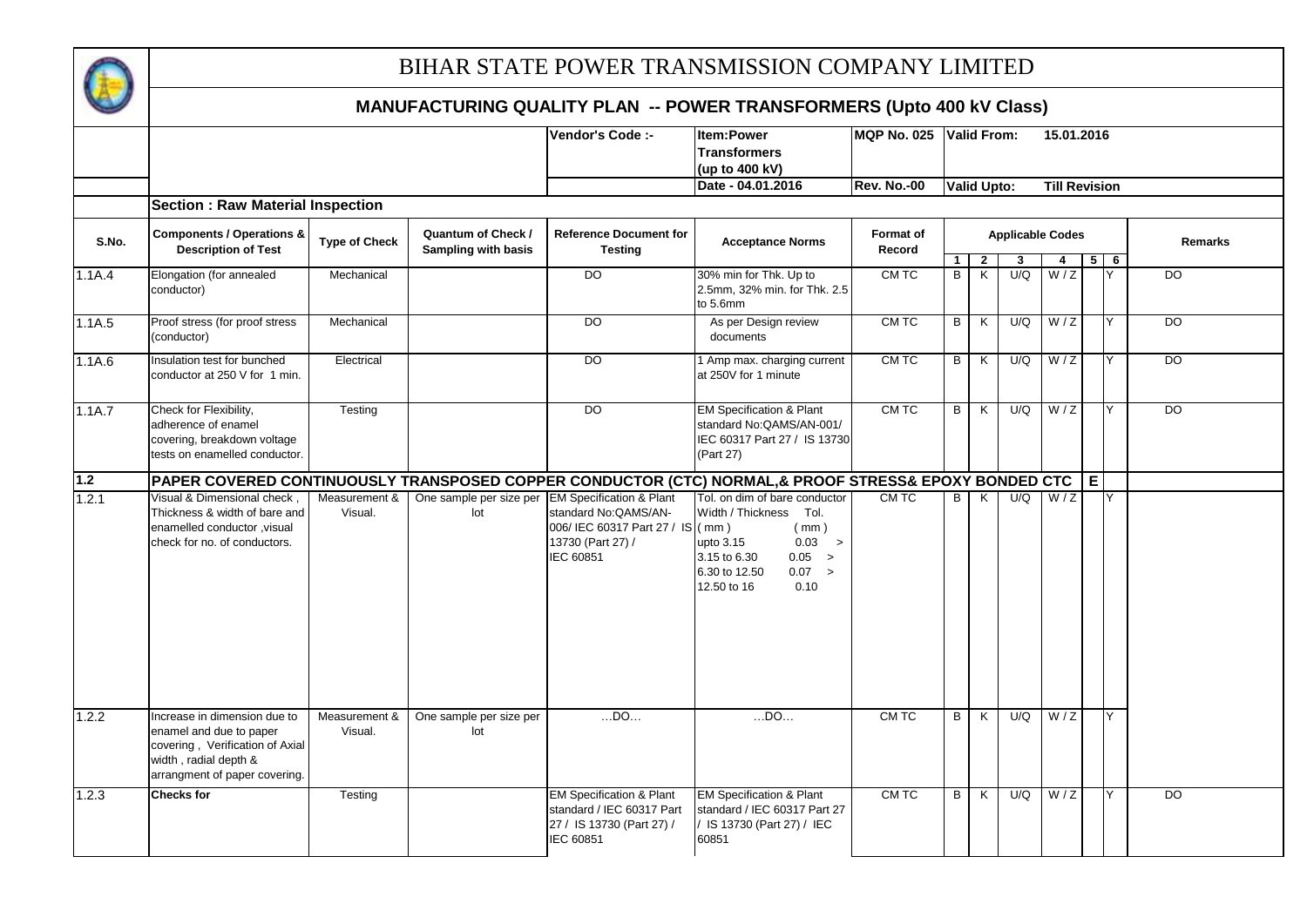

|       |                                                                                                                 |                          |                                                                           | Vendor's Code :-                                    | Item:Power                                                                                                                        | <b>MQP No. 025</b>  |                     | Valid From:                               |                         |                | 15.01.2016           |                 |                                                   |
|-------|-----------------------------------------------------------------------------------------------------------------|--------------------------|---------------------------------------------------------------------------|-----------------------------------------------------|-----------------------------------------------------------------------------------------------------------------------------------|---------------------|---------------------|-------------------------------------------|-------------------------|----------------|----------------------|-----------------|---------------------------------------------------|
|       |                                                                                                                 |                          |                                                                           |                                                     | <b>Transformers</b>                                                                                                               |                     |                     |                                           |                         |                |                      |                 |                                                   |
|       |                                                                                                                 |                          |                                                                           |                                                     | (up to 400 kV)                                                                                                                    |                     |                     |                                           |                         |                |                      |                 |                                                   |
|       |                                                                                                                 |                          |                                                                           |                                                     | Date - 04.01.2016                                                                                                                 | <b>Rev. No.-00</b>  |                     | <b>Valid Upto:</b>                        |                         |                | <b>Till Revision</b> |                 |                                                   |
|       | <b>Section: Raw Material Inspection</b>                                                                         |                          |                                                                           |                                                     |                                                                                                                                   |                     |                     |                                           |                         |                |                      |                 |                                                   |
| S.No. | <b>Components / Operations &amp;</b><br><b>Description of Test</b>                                              | <b>Type of Check</b>     | Quantum of Check /<br>Sampling with basis                                 | <b>Reference Document for</b><br><b>Testing</b>     | <b>Acceptance Norms</b>                                                                                                           | Format of<br>Record |                     |                                           | <b>Applicable Codes</b> |                |                      |                 | Remarks                                           |
| 1.2.4 | Resistance at 20° C                                                                                             | Electrical               | One sample per size per                                                   | $$ DO                                               | $0.017241$ ohm mm <sup>2</sup> / mtr                                                                                              | CM TC               | 1<br>$\overline{B}$ | $\overline{2}$<br>$\overline{\mathsf{K}}$ | 3<br>U/Q                | 4<br>W/Z       |                      | $5 \mid 6$<br>Y | $\overline{D}$                                    |
|       |                                                                                                                 |                          | lot                                                                       |                                                     | (max.) for annealed<br>conductor &<br>0.01777<br>ohm mm <sup>2</sup> / mtr<br>max.) for work hardened<br>(Proof stress) conductor |                     |                     |                                           |                         |                |                      |                 |                                                   |
| 1.2.4 | Elongation<br>(for normal conductor)                                                                            | Mechanical               | One sample per size per<br>lot                                            | $$ DO $$                                            | 30% min for Thk. Up to<br>2.5mm. 32% min. for Thk. 2.5<br>to $5.6$ mm                                                             | CM TC               | B                   | K                                         | U/Q                     | W/Z            |                      | Y               | DO                                                |
| 1.2.5 | Proof stress<br>(for proof stress conductor)                                                                    | Mechanical               | One sample per size per<br>lot                                            | $$ DO                                               | As per Design review<br>documents                                                                                                 | CM TC               | B                   | K                                         | U/Q                     | W/Z            |                      | Y               | DO                                                |
| 1.2.6 | Check for Flexibility &<br>adherence of enamel covering<br>& breakdown voltage test on<br>enamelled conductor.  | Mechanical               | One sample per size per<br>lot                                            | $$ DO                                               | Should pass as per EM<br>Specification & Plant<br>standard                                                                        | CM TC               | B                   | K                                         | U/Q                     | W/Z            |                      | Y               | $\overline{D}$                                    |
| 1.2.7 | Insulation test on finished<br>cable between enamelled<br>strips & between two stacks in<br>case of bunched CTC | Electrical               | Mfr shall conduct test on<br>100 % mother reel with<br>proper co relation | $$ DO                                               | At 500V DC for 1 Minute                                                                                                           | CM TC               | B                   | K                                         | U/Q                     | W/Z            |                      | Y               | DO                                                |
| $1.3$ | <b>KRAFT INSULATING PAPER</b>                                                                                   |                          | (USED FOR COVERING PICC & CTC)                                            |                                                     |                                                                                                                                   |                     |                     |                                           |                         |                | E                    |                 | Record review for first unit of                   |
| 1.3.1 | Visual check & Measurement<br>of thickness                                                                      | Measurement &<br>Visual. | One sample per size per EM Specification & Plant<br>lot                   | standard / IEC 60554/-3-1 /<br>IS 9335 part 3 sec 5 | IEC 60554-3-1                                                                                                                     | CM TC               | B                   | K                                         | P                       | W              |                      | N               | each contract & rest on on<br>survelliance basis. |
| 1.3.2 | Checks for -                                                                                                    |                          |                                                                           |                                                     |                                                                                                                                   |                     |                     |                                           |                         |                |                      |                 |                                                   |
| 1.3.3 | Substance (Grammage)                                                                                            | Physical                 | DO <sub>1</sub>                                                           | $\overline{D}$                                      | IEC 60554-3-1                                                                                                                     | CM TC               | B                   | $\overline{\mathsf{x}}$                   | $\overline{P}$          | $\overline{W}$ |                      | N               | $\overline{D}$                                    |
| 1.3.4 | Density                                                                                                         | Physical                 | $\overline{D}$                                                            | $\overline{DO}$                                     | IEC 60554-3-1                                                                                                                     | CM TC               | B                   | K                                         | $\mathsf{P}$            | $\overline{W}$ |                      | Z               | $\overline{D}$                                    |
| 1.3.5 | Moisture content                                                                                                | Physical                 | $\overline{D}$                                                            | $\overline{D}$                                      | IEC 60554-3-1                                                                                                                     | CM TC               | В                   | K                                         | P                       | W              |                      | N               | $\overline{D}$                                    |
| 1.3.6 | Water absorption                                                                                                | Physical                 | D <sub>O</sub>                                                            | $\overline{D}$                                      | IEC 60554-3-1                                                                                                                     | CM TC               | B                   | K                                         | P                       | W              |                      | N               | $\overline{D}$                                    |
| 1.3.7 | Air Permeability                                                                                                | Physical                 | $\overline{D}$                                                            | DO                                                  | IEC 60554-3-1                                                                                                                     | CM TC               | B                   | K                                         | $\mathsf{P}$            | W              |                      | N               | $\overline{D}$                                    |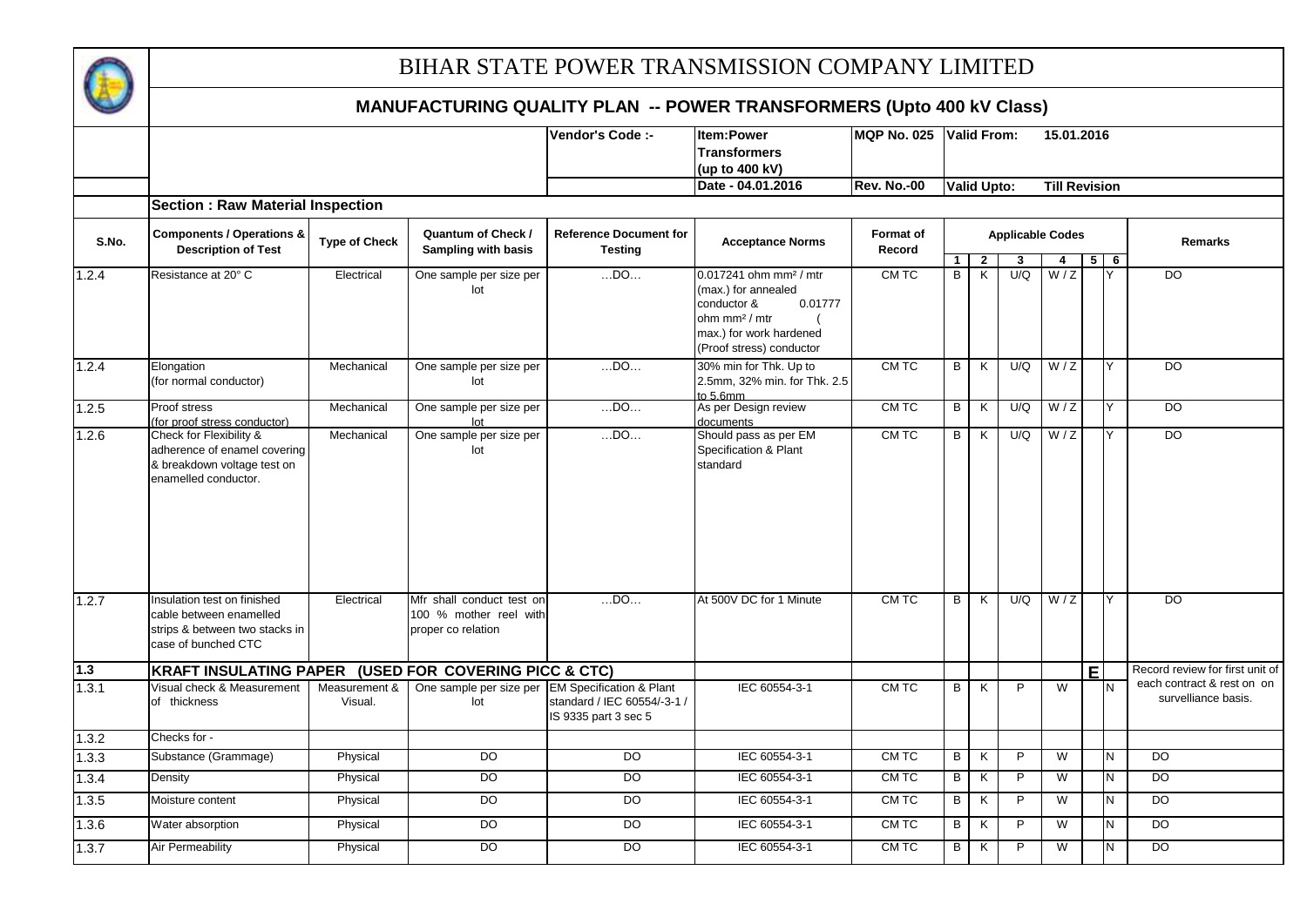

|         |                                                                                                                                                                                                  |                          |                                                                                             | Vendor's Code :-                                                                             | <b>Item:Power</b><br><b>Transformers</b>                        | MQP No. 025 Valid From: |                     |                                           |                     | 15.01.2016              |   |            |                |
|---------|--------------------------------------------------------------------------------------------------------------------------------------------------------------------------------------------------|--------------------------|---------------------------------------------------------------------------------------------|----------------------------------------------------------------------------------------------|-----------------------------------------------------------------|-------------------------|---------------------|-------------------------------------------|---------------------|-------------------------|---|------------|----------------|
|         |                                                                                                                                                                                                  |                          |                                                                                             |                                                                                              | (up to 400 kV)                                                  |                         |                     |                                           |                     |                         |   |            |                |
|         |                                                                                                                                                                                                  |                          |                                                                                             |                                                                                              | Date - 04.01.2016                                               | <b>Rev. No.-00</b>      |                     | <b>Valid Upto:</b>                        |                     | <b>Till Revision</b>    |   |            |                |
|         | <b>Section : Raw Material Inspection</b>                                                                                                                                                         |                          |                                                                                             |                                                                                              |                                                                 |                         |                     |                                           |                     |                         |   |            |                |
| S.No.   | <b>Components / Operations &amp;</b><br><b>Description of Test</b>                                                                                                                               | <b>Type of Check</b>     | Quantum of Check /<br><b>Sampling with basis</b>                                            | <b>Reference Document for</b><br><b>Testing</b>                                              | <b>Acceptance Norms</b>                                         | Format of<br>Record     |                     |                                           |                     | <b>Applicable Codes</b> |   |            | Remarks        |
|         |                                                                                                                                                                                                  | Mechanical               | <b>DO</b>                                                                                   | $\overline{D}$                                                                               | IEC 60554-3-1                                                   | CM TC                   | 1 <sup>1</sup><br>В | $\overline{2}$<br>$\overline{\mathsf{K}}$ | 3<br>$\overline{P}$ | $\overline{4}$<br>W     |   | $5 \mid 6$ | $\overline{D}$ |
| 1.3.8   | Tensile index                                                                                                                                                                                    |                          |                                                                                             |                                                                                              |                                                                 |                         |                     |                                           |                     |                         |   | N.         |                |
| 1.3.9   | Tear index                                                                                                                                                                                       | Mechanical               | <b>DO</b>                                                                                   | DO                                                                                           | IEC 60554-3-1                                                   | CM TC                   | $\overline{B}$      | K                                         | $\overline{P}$      | $\overline{W}$          |   | N          | $\overline{D}$ |
| 1.3.10  | Electric strength in air (BDV)                                                                                                                                                                   | Electrical               | $\overline{D}$                                                                              | <b>DO</b>                                                                                    | IEC 60554-3-1                                                   | CM TC                   | B                   | K                                         | P                   | $\overline{W}$          |   | N.         | DO             |
| 1.3.11  | <b>Ash Content</b>                                                                                                                                                                               | Chemical                 | DO                                                                                          | DO                                                                                           | IEC 60554-3-1                                                   | CM TC                   | $\overline{B}$      | K                                         | P                   | W                       |   | N.         | <b>DO</b>      |
| 1.3.12  | Conductivity of 5 % aqueous<br>extract                                                                                                                                                           | Chemical                 | DO                                                                                          | DO                                                                                           | IEC 60554-3-1                                                   | CM TC                   | B                   | K                                         | P                   | W                       |   | N          | <b>DO</b>      |
| 1.3.13  | PH of 5% aqueous extract                                                                                                                                                                         | Chemical                 | DO                                                                                          | D <sub>O</sub>                                                                               | IEC 60554-3-1                                                   | CM TC                   | $\overline{B}$      | K                                         | $\mathsf{P}$        | W                       |   | N          | <b>DO</b>      |
| 1.3.14  | Heat stability                                                                                                                                                                                   | Mechanical               | DO                                                                                          | D <sub>O</sub>                                                                               | IEC 60554-3-1                                                   | CM TC                   | B                   | K                                         | $\overline{P}$      | W                       |   | N.         | D <sub>O</sub> |
| 1.4     | <b>CRGO STEEL:</b><br>Coil Stage / Cut<br><b>Lamination Stage</b>                                                                                                                                |                          |                                                                                             |                                                                                              |                                                                 |                         |                     |                                           |                     |                         | E |            |                |
| 1.4.1   | <b>Inspection of Prime CRGO</b><br>Coil for verification of<br><b>Manufacturer identification</b><br>slip/ unique no. inside Prime<br><b>CRGO roll &amp; visual</b><br>inspection of prime CRGO. | visual                   | 100%                                                                                        | Checklist as per BSPTCL<br><b>Tender Specification</b>                                       | Checklist as per BSPTCL<br><b>Tender Specification</b>          | <b>EMTC</b>             | $\mathsf{A}$        | J                                         | S/U                 | W/Z                     |   | Y          | $\overline{D}$ |
| 1.4.2   | Visual & Dimensional check<br>for thickness                                                                                                                                                      | Measurement &<br>Visual. | One sample per lot                                                                          | <b>EM Specification &amp; Plant</b><br>standard / BSPTCL specn.                              | <b>EM Specification &amp; Plant</b><br>standard / BSPTCL specn. | CM TC & EM TC A         |                     | J                                         | S/U                 | W/Z                     |   | Y          | DO             |
| 1.4.2.1 | Checks for -                                                                                                                                                                                     | Testing                  | IS 3024 / IS 649 / IEC<br>60404 / Checklist as per<br><b>BSPTCL Tender</b><br>Specification | IS 3024 / IS 649 / IEC 60<br>404 / Checklist as per<br><b>BSPTCL Tender</b><br>Specification |                                                                 |                         |                     |                                           |                     |                         |   |            | DO             |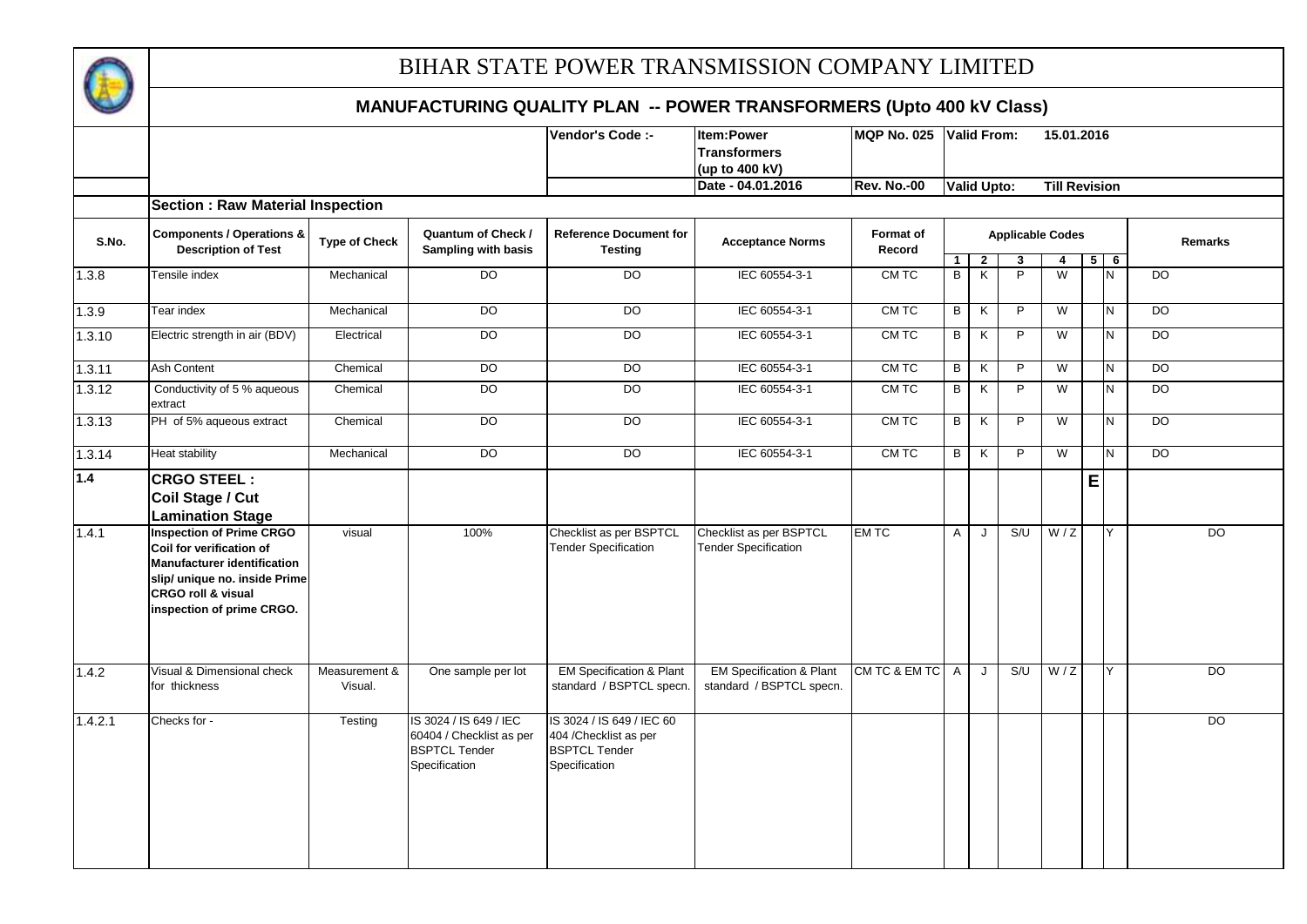

|         |                                                                |                          |                                                  | Vendor's Code :-                                                                      | <b>Item:Power</b><br><b>Transformers</b><br>(up to 400 kV)                                                                                                                     | MQP No. 025 Valid From:    |                            |                                |                         | 15.01.2016           |   |        |                                                                                      |
|---------|----------------------------------------------------------------|--------------------------|--------------------------------------------------|---------------------------------------------------------------------------------------|--------------------------------------------------------------------------------------------------------------------------------------------------------------------------------|----------------------------|----------------------------|--------------------------------|-------------------------|----------------------|---|--------|--------------------------------------------------------------------------------------|
|         |                                                                |                          |                                                  |                                                                                       | Date - 04.01.2016                                                                                                                                                              | <b>Rev. No.-00</b>         |                            | <b>Valid Upto:</b>             |                         | <b>Till Revision</b> |   |        |                                                                                      |
|         | <b>Section: Raw Material Inspection</b>                        |                          |                                                  |                                                                                       |                                                                                                                                                                                |                            |                            |                                |                         |                      |   |        |                                                                                      |
| S.No.   | <b>Components / Operations &amp;</b><br>Description of Test    | <b>Type of Check</b>     | <b>Quantum of Check /</b><br>Sampling with basis | <b>Reference Document for</b><br><b>Testing</b>                                       | <b>Acceptance Norms</b>                                                                                                                                                        | <b>Format of</b><br>Record |                            |                                | <b>Applicable Codes</b> |                      |   |        | <b>Remarks</b>                                                                       |
| 1.4.2.2 | Specific core loss test at                                     | Electrical               | DO                                               | DO                                                                                    | As per approved GTP /                                                                                                                                                          | <b>TPLTC</b>               | $1 \mid$<br>$\overline{D}$ | $\overline{2}$<br>$\mathsf{L}$ | 3<br>UV                 | 4<br>W/Z             | 5 | 6<br>Y | <b>DO</b>                                                                            |
|         | .7T & 50Hz                                                     |                          |                                                  |                                                                                       | specified grade                                                                                                                                                                |                            |                            |                                |                         |                      |   |        |                                                                                      |
| 1.4.2.3 | Stacking factor                                                | Mechanical               | $\overline{D}$                                   | $\overline{D}$                                                                        | 95.5% min.                                                                                                                                                                     | <b>TPLTC</b>               | D                          | L                              | U/V                     | W/Z                  |   |        | <b>DO</b>                                                                            |
| 1.4.2.4 | Surface insulation resistivity                                 | Electrical               | $\overline{D}$                                   | $\overline{D}$                                                                        | Av. Value 10 ohm cm <sup>2</sup> min                                                                                                                                           | <b>TPLTC</b>               | D                          | L                              | U/V                     | $\overline{W/Z}$     |   | Y      | DO                                                                                   |
| 1.4.2.5 | Magnetic Polarisation at field<br>strength of 800 AT/m & 50 Hz | Electrical               | $\overline{D}$                                   | $\overline{D}$                                                                        | For regular grades 1.78 T<br>(min.), For high permeability<br>& domain refined grades<br>1.85 T (min.)                                                                         | <b>TPLTC</b>               | D                          | L                              | U/V                     | W/Z                  |   | Y      | DO                                                                                   |
| 1.4.2.6 | Ageing test                                                    | Electrical               | $\overline{D}$                                   | DO                                                                                    | 4% max increase in specific<br>total loss                                                                                                                                      | <b>TPLTC</b>               | D                          | $\mathsf{L}$                   | U/V                     | W/Z                  |   | Y      | DO                                                                                   |
| 1.4.2.7 | Ductility                                                      | Mechanical               | $\overline{D}$                                   | $\overline{D}$                                                                        | Completion of one 160° bend<br>without fracture                                                                                                                                | D <sub>O</sub>             |                            | $A/D$ $L/J$                    |                         | $UN/S$ $W/Z$         |   | Y      | $\overline{D}$                                                                       |
| 1.4.2.8 | Check for thickness & burr<br>level for cut lamination         | Measurement<br>Visual    | <b>DO</b>                                        | DO                                                                                    | Plant standard<br>No.MS/AN/08/REV0.                                                                                                                                            | <b>DO</b>                  |                            | $A/D$ $L/J$                    |                         | $UN/S$ $W/Z$         |   | Y      | DO                                                                                   |
| 1.4.2.9 | Check for bow , edge camber<br>& waviness                      | Measurement<br>Visual    | $\overline{D}$                                   | $\overline{DO}$                                                                       | Plant standard<br>No.MS/AN/08/REV0.                                                                                                                                            | $\overline{DO}$            |                            | $A/D$ $L/J$                    | $UN/S$ $W/Z$            |                      |   | Y      | $\overline{DO}$                                                                      |
| 1.5     | <b>PRECOMPRESSED</b><br><b>PRESSBOARD (PCB)</b>                |                          |                                                  |                                                                                       | Transformer Manufacturer to send one sample/lot randomly for the<br>received material in every six month selected by BSPTCL<br>representative for testing in Third Party Lab * |                            |                            |                                |                         |                      | E |        | Record review for first unit of<br>each contract & rest on on<br>survelliance basis. |
| 1.5.1   | Visual & dimensional check<br>for thickness                    | Measurement &<br>Visual. | One sample of each size<br>per lot               | <b>EM Specification &amp; Plant</b><br>standard / IEC 60641 /<br><b>BSPTCL</b> specn. | No surface defects &<br>dimensions within $+/- 7.5 \%$<br>tolerance (upto 1.6 mm) & +/<br>5% tolerance<br>(over $1.6$ mm)                                                      | CM TC                      |                            | $A/B$ J/K                      | S/P                     | W                    |   | IN.    | <b>DO</b>                                                                            |
| 1.5.2   | <b>Checks for</b>                                              |                          | One sample of each size<br>per lot               | <b>EM Specification &amp; Plant</b><br>standard / IEC 60641 /<br><b>BSPTCL</b> specn. | <b>EM Specification &amp; Plant</b><br>standard No. / IEC 60641 /<br><b>BSPTCL</b> specn.                                                                                      | CM TC                      | B                          | K                              | P                       | W/Z                  |   | N      | <b>DO</b>                                                                            |
| 1.5.2.1 | Density                                                        | Physical                 | $\overline{D}$                                   |                                                                                       | DO                                                                                                                                                                             | CM TC                      | B                          | K                              | $\overline{P}$          | W/Z                  |   | N      | $\overline{D}$                                                                       |
| 1.5.2.2 | Oil absorption                                                 | Physical                 | <b>DO</b>                                        | DO                                                                                    | DO                                                                                                                                                                             | CM TC                      | B                          | К                              | P                       | W/Z                  |   | N      | DO                                                                                   |
| 1.5.2.3 | Moisture content                                               | Physical                 | <b>DO</b>                                        | DO                                                                                    | D <sub>O</sub>                                                                                                                                                                 | CM TC                      | B                          | K                              | P                       | W/Z                  |   | N      | D <sub>O</sub>                                                                       |
| 1.5.2.4 | Shrinkage in air                                               | Physical                 | DO                                               | $\overline{D}$                                                                        | $\overline{D}$                                                                                                                                                                 | CM TC                      | B                          | K                              | P                       | W/Z                  |   | Ñ      | $\overline{D}$                                                                       |
| 1.5.2.5 | Tensile strength                                               | Mechanical               | $\overline{D}$                                   | DO                                                                                    | $\overline{D}$                                                                                                                                                                 | CM TC                      | В                          | K                              | $\mathsf{P}$            | W/Z                  |   | N      | $\overline{D}$                                                                       |
| 1.5.2.6 | Elongation                                                     | Mechanical               | <b>DO</b>                                        | DO                                                                                    | <b>DO</b>                                                                                                                                                                      | CM TC                      | B                          | K                              | P                       | W/Z                  |   | N      | <b>DO</b>                                                                            |
| 1.5.2.7 | Compressibility in air                                         | Physical                 | <b>DO</b>                                        | DO                                                                                    | DO                                                                                                                                                                             | CM TC                      | B                          | K                              | P                       | W/Z                  |   | N      | DO                                                                                   |
| 1.5.2.8 | Electric strength                                              | Electrical               | $\overline{D}$                                   | DO.                                                                                   | $\overline{D}$                                                                                                                                                                 | CM TC                      | B                          | K                              | P                       | W/Z                  |   | N      | $\overline{D}$                                                                       |
|         |                                                                |                          |                                                  |                                                                                       |                                                                                                                                                                                |                            |                            |                                |                         |                      |   |        |                                                                                      |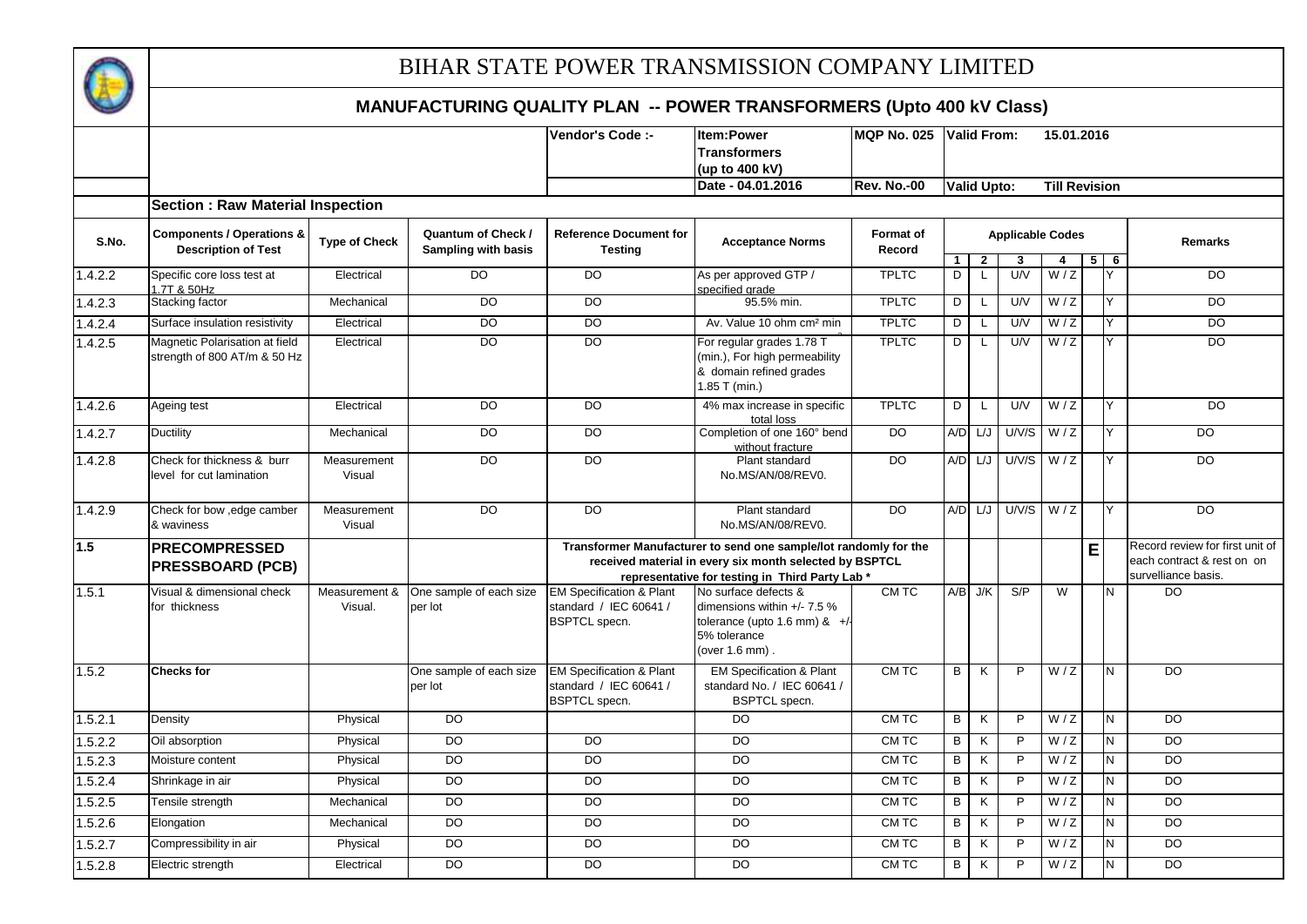

|          |                                                                    |                        | Item:Power<br>Vendor's Code :-                   |                                                                  |                                                                                                                                                                              |                                 |                                |                                           |                     |                         |   |                         |                                                                                      |
|----------|--------------------------------------------------------------------|------------------------|--------------------------------------------------|------------------------------------------------------------------|------------------------------------------------------------------------------------------------------------------------------------------------------------------------------|---------------------------------|--------------------------------|-------------------------------------------|---------------------|-------------------------|---|-------------------------|--------------------------------------------------------------------------------------|
|          |                                                                    |                        |                                                  |                                                                  | <b>Transformers</b>                                                                                                                                                          | <b>IMQP No. 025 Valid From:</b> |                                |                                           |                     | 15.01.2016              |   |                         |                                                                                      |
|          |                                                                    |                        |                                                  |                                                                  | (up to 400 kV)                                                                                                                                                               |                                 |                                |                                           |                     |                         |   |                         |                                                                                      |
|          |                                                                    |                        |                                                  |                                                                  | Date - 04.01.2016                                                                                                                                                            | <b>Rev. No.-00</b>              |                                | <b>Valid Upto:</b>                        |                     | <b>Till Revision</b>    |   |                         |                                                                                      |
|          | <b>Section: Raw Material Inspection</b>                            |                        |                                                  |                                                                  |                                                                                                                                                                              |                                 |                                |                                           |                     |                         |   |                         |                                                                                      |
| S.No.    | <b>Components / Operations &amp;</b><br><b>Description of Test</b> | <b>Type of Check</b>   | <b>Quantum of Check /</b><br>Sampling with basis | <b>Reference Document for</b><br><b>Testing</b>                  | <b>Acceptance Norms</b>                                                                                                                                                      | <b>Format of</b><br>Record      |                                |                                           |                     | <b>Applicable Codes</b> |   |                         | Remarks                                                                              |
|          | Ash content                                                        |                        | D <sub>O</sub>                                   | D <sub>O</sub>                                                   | D <sub>O</sub>                                                                                                                                                               | CM TC                           | $\mathbf{1}$<br>$\overline{B}$ | $\overline{2}$<br>$\overline{\mathsf{K}}$ | 3<br>$\overline{P}$ | 4<br>W/Z                |   | $5 \mid 6$<br>IN.       | <b>DO</b>                                                                            |
| 1.5.2.9  |                                                                    | Physical               |                                                  |                                                                  |                                                                                                                                                                              |                                 |                                |                                           |                     |                         |   |                         |                                                                                      |
| 1.5.2.10 | pH value                                                           | Physical               | <sub>DO</sub>                                    | <b>DO</b>                                                        | DO                                                                                                                                                                           | CM TC                           | В                              | Κ                                         | P                   | W/Z                     |   | N                       | $\overline{D}$                                                                       |
| 1.5.2.11 | Conductivity of aqueous<br>extract                                 | Chemical               | $\overline{D}$                                   | $\overline{DO}$                                                  | $\overline{D}$                                                                                                                                                               | CM TC                           | B                              | K                                         | P                   | W/Z                     |   | $\overline{\mathsf{N}}$ | $\overline{D}$                                                                       |
| 1.5A     | <b>Moulded Components</b>                                          |                        |                                                  | Moulded components shall be procured from BSPTCL approved source |                                                                                                                                                                              |                                 |                                |                                           |                     |                         | E |                         | Record review for first unit of<br>each contract & rest on on<br>survelliance basis. |
| 1.5A.1   | Visual check                                                       | Visual                 | One sample per lot                               | As per IEC- 60641-3-1 /<br><b>EM</b> specification               | No surface defects                                                                                                                                                           | CM TC                           | B                              | K                                         | $\overline{P}$      | W/Z                     |   | <b>N</b>                | DO                                                                                   |
| 1.5A.2   | Thckness measurement                                               | Measurement            | <b>DO</b>                                        | DO                                                               | Within tolerance                                                                                                                                                             | CM TC                           | A/B                            | J/K                                       | S/P                 | W/Z                     |   | N                       | $\overline{D}$                                                                       |
| 1.5A.3   | Apperanr density                                                   | Physical               | D <sub>O</sub>                                   | D <sub>O</sub>                                                   | As per IEC- 60641-3-1 /<br>EM specification drg.                                                                                                                             | CM TC                           | B                              | $\overline{\mathsf{K}}$                   | $\overline{P}$      | W/Z                     |   | <b>N</b>                | D <sub>O</sub>                                                                       |
| 1.5A.4   | Shrinkage MD                                                       | Mechanical             | D <sub>O</sub>                                   | DO                                                               | $\overline{D}$                                                                                                                                                               | CM TC                           | В                              | K                                         | $\overline{P}$      | W/Z                     |   | N                       | D <sub>O</sub>                                                                       |
| 1.5A.5   | Shrinkage CMD                                                      | Mechanical             | <b>DO</b>                                        | DO                                                               | <b>DO</b>                                                                                                                                                                    | CM TC                           | B                              | K                                         | P                   | W/Z                     |   | Z                       | <b>DO</b>                                                                            |
| 1.5A.6   | Shrinkage thickness                                                | Mechanical             | <b>DO</b>                                        | $\overline{50}$                                                  | <b>DO</b>                                                                                                                                                                    | <b>CMTC</b>                     | В                              | K                                         | P                   | W/Z                     |   | N                       | DO                                                                                   |
| 1.5A.7   | Ply Bond resistance                                                | Visual                 | $\overline{D}$                                   | $\overline{50}$                                                  | $\overline{D}$                                                                                                                                                               | CMTC                            | B                              | K                                         | P                   | W/Z                     |   | N                       | $\overline{D}$                                                                       |
| 1.5A.8   | Moisture content                                                   | chemical               | $\overline{D}$                                   | DO                                                               | <b>DO</b>                                                                                                                                                                    | <b>CMTC</b>                     | В                              | K                                         | P                   | W/Z                     |   | N                       | D <sub>O</sub>                                                                       |
| 1.5A.9   | Ash content                                                        | chemical               | $\overline{D}$                                   | $\overline{50}$                                                  | $\overline{D}$                                                                                                                                                               | CMTC                            | В                              | Κ                                         | P                   | W/Z                     |   | N                       | $\overline{D}$                                                                       |
| 1.5A.10  | Conductivity of aqueous<br>extract                                 | chemical               | D <sub>O</sub>                                   | <b>DO</b>                                                        | D <sub>O</sub>                                                                                                                                                               | CM TC                           | B                              | K                                         | P                   | W/Z                     |   | IN.                     | D <sub>O</sub>                                                                       |
| 1.5A.11  | pH of aqueous extract                                              | chemical               | <b>DO</b>                                        | DO                                                               | <b>DO</b>                                                                                                                                                                    | CMTC                            | В                              | K                                         | P                   | W/Z                     |   | N                       | DO                                                                                   |
| 1.5A.12  | Oil absorption                                                     | Physical               | <b>DO</b>                                        | <b>DO</b>                                                        | <b>DO</b>                                                                                                                                                                    | CM TC                           | B                              | K                                         | P                   | W/Z                     |   | Z                       | DO                                                                                   |
| 1.5A.13  | Electric strength in oil<br>(BDV)                                  | Electrical             | <b>DO</b>                                        | $\overline{D}$                                                   | <b>DO</b>                                                                                                                                                                    | CM TC                           | B                              | K                                         | P                   | W/Z                     |   | <b>N</b>                | $\overline{D}$                                                                       |
| 1.5 A.14 |                                                                    |                        | <b>DO</b>                                        | <b>DO</b>                                                        | D <sub>O</sub>                                                                                                                                                               | <b>CMTC</b>                     | B                              | K                                         | P                   | W/Z                     |   | IN.                     | DO                                                                                   |
|          | Visual and dimention checks<br>of final finished product           | visual/measureme<br>nt |                                                  |                                                                  |                                                                                                                                                                              |                                 |                                |                                           |                     |                         |   |                         |                                                                                      |
| 1.6      | UNIMPREGNATED DENSIFIED LAMINATED WOOD                             |                        |                                                  |                                                                  | Transformer Manufacturer to send one sample/lot randomly for the<br>received material in every six month selected by BSPTCL<br>representative for testing in Third Party Lab |                                 |                                |                                           |                     |                         | E |                         |                                                                                      |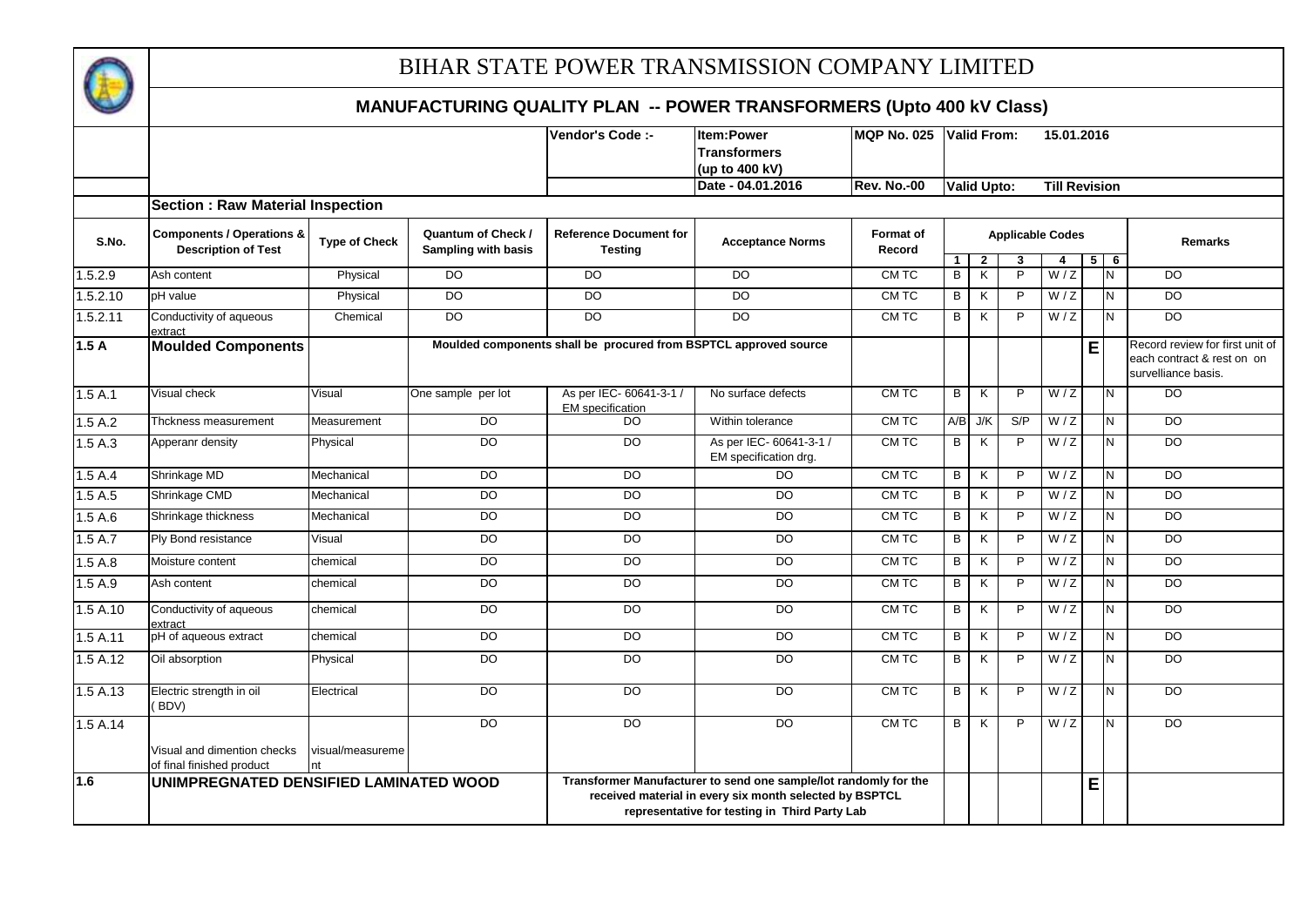

|         |                                                                                                                        |                         |                                                         |                                                                                | Item:Power                                                                                                                                    | <b>MQP No. 025</b>  |              |                             |                         |                      |                |                |                                                                                      |
|---------|------------------------------------------------------------------------------------------------------------------------|-------------------------|---------------------------------------------------------|--------------------------------------------------------------------------------|-----------------------------------------------------------------------------------------------------------------------------------------------|---------------------|--------------|-----------------------------|-------------------------|----------------------|----------------|----------------|--------------------------------------------------------------------------------------|
|         |                                                                                                                        |                         |                                                         | Vendor's Code :-                                                               | <b>Transformers</b>                                                                                                                           |                     |              | <b>Valid From:</b>          |                         | 15.01.2016           |                |                |                                                                                      |
|         |                                                                                                                        |                         |                                                         |                                                                                | (up to 400 kV)                                                                                                                                |                     |              |                             |                         |                      |                |                |                                                                                      |
|         |                                                                                                                        |                         |                                                         |                                                                                | Date - 04.01.2016                                                                                                                             | <b>Rev. No.-00</b>  |              | Valid Upto:                 |                         | <b>Till Revision</b> |                |                |                                                                                      |
|         | <b>Section: Raw Material Inspection</b>                                                                                |                         |                                                         |                                                                                |                                                                                                                                               |                     |              |                             |                         |                      |                |                |                                                                                      |
|         |                                                                                                                        |                         |                                                         |                                                                                |                                                                                                                                               |                     |              |                             |                         |                      |                |                |                                                                                      |
| S.No.   | <b>Components / Operations &amp;</b><br><b>Description of Test</b>                                                     | <b>Type of Check</b>    | <b>Quantum of Check /</b><br><b>Sampling with basis</b> | Reference Document for<br><b>Testing</b>                                       | <b>Acceptance Norms</b>                                                                                                                       | Format of<br>Record |              |                             | <b>Applicable Codes</b> |                      |                |                | Remarks                                                                              |
| 1.6.1   | Visual & Dimensional check                                                                                             | Measurement &           | One sample of each size                                 | <b>EM Specification &amp; Plant</b>                                            | No surface defects &                                                                                                                          | CM TC               | $\mathbf{1}$ | $\overline{2}$<br>$A/B$ J/K | 3<br>S/P                | 4<br>W               | 5 <sup>1</sup> | 6<br>N         | Record review for first unit of                                                      |
|         | thickness, width & length                                                                                              | Visual.                 | per lot                                                 | standard / IS 3513 part 1/<br>IEC61061/60243/DIN 7707/<br><b>BSPTCL</b> specn. | dimensions within tolerance.                                                                                                                  |                     |              |                             |                         |                      |                |                | each contract & rest on on<br>survelliance basis.                                    |
| 1.6.2   | Checks for-                                                                                                            |                         | One sample of each size<br>per lot                      | EM Specification & Plant<br>standard / IS 3513 part 1/<br><b>BSPTCL</b> specn. | <b>EM Specification &amp; Plant</b><br>standard / IS 3513 part 1/<br>IEC61061/60243/DIN 7707/IEC61061/60243/DIN 7707/<br><b>BSPTCL</b> specn. |                     |              |                             |                         |                      |                |                |                                                                                      |
| 1.6.2.1 | Density                                                                                                                | Physical                | $\overline{D}$                                          | $\overline{D}$                                                                 | $\overline{D}$                                                                                                                                | CMTC                | B            | K                           | $\overline{P}$          | W/Z                  |                | $\overline{N}$ | $\overline{D}$                                                                       |
| 1.6.2.2 | Moisture content                                                                                                       | Physical                | D <sub>O</sub>                                          | <b>DO</b>                                                                      | DO                                                                                                                                            | CM TC               | В            | K                           | P                       | W/Z                  |                | N              | <b>DO</b>                                                                            |
| 1.6.2.3 | Oil absorption                                                                                                         | Physical                | $\overline{D}$                                          | <b>DO</b>                                                                      | $\overline{DO}$                                                                                                                               | CM TC               | B            | K                           | P                       | W/Z                  |                | N              | $\overline{D}$                                                                       |
| 1.6.2.4 | Electric Strength (Proof) in oil<br>at 90 Deg.C                                                                        |                         | $\overline{D}$                                          |                                                                                |                                                                                                                                               |                     |              |                             |                         |                      |                |                | $\overline{D}$                                                                       |
| 1.6.2.5 | along the lamination                                                                                                   | Electrical              | $\overline{D}$                                          | <b>DO</b>                                                                      | DO                                                                                                                                            | CM TC               | B            | K                           | $\overline{P}$          | W/Z                  |                | N.             | $\overline{D}$                                                                       |
| 1.6.2.6 | across the lamination                                                                                                  | Electrical              | $\overline{D}$                                          | $\overline{D}$                                                                 | DO                                                                                                                                            | CM TC               | B            | K                           | $\overline{P}$          | W/Z                  |                | N              | <b>DO</b>                                                                            |
| 1.6.2.7 | Tensile srength<br>(modulus of elasticity)                                                                             | mechanical              | D <sub>O</sub>                                          | $\overline{D}$                                                                 | $\overline{D}$                                                                                                                                | CMTC                | В            | $\overline{\mathsf{K}}$     | P                       | W/Z                  |                | $\overline{N}$ | $\overline{D}$                                                                       |
| 1.6.2.8 | Cross breaking stength                                                                                                 | Mechanical              | $\overline{D}$                                          | <b>DO</b>                                                                      | $\overline{D}$                                                                                                                                | CMTC                | B            | K                           | $\overline{P}$          | W/Z                  |                | N.             | $\overline{D}$                                                                       |
|         | A) along the lamination                                                                                                | Mechanical              | $\overline{D}$                                          | DO                                                                             | <b>DO</b>                                                                                                                                     | CM TC               | B            | K                           | P                       | W/Z                  |                | N.             | <b>DO</b>                                                                            |
|         | B) across the lamination                                                                                               | Mechanical              | <b>DO</b>                                               | DO                                                                             | <b>DO</b>                                                                                                                                     | CM TC               | B            | K                           | P                       | W/Z                  |                | N              | DO                                                                                   |
| 1.6.2.9 | Compressive strength                                                                                                   | Mechanical              | $\overline{D}$                                          | <b>DO</b>                                                                      | DO                                                                                                                                            | CM TC               | B            | K                           | P                       | W/Z                  |                | N.             | $\overline{D}$                                                                       |
| 1.7     | <b>POLYSTER RESIN</b><br><b>IMPREGNETED</b><br><b>WEFTLESS GLASS</b><br><b>TAPE(RESIN COATED</b><br><b>GLASS TAPE)</b> |                         |                                                         |                                                                                |                                                                                                                                               |                     |              |                             |                         |                      | E              |                | Record review for first unit of<br>each contract & rest on on<br>survelliance basis. |
| 1.7.1   | Visual and dimentional check<br>thisckness and width                                                                   | Measurement &<br>Visual | One sample per lot per<br>thickness                     | <b>EM Specification &amp; Plant</b><br>standard / BSPTCL specn.                | No surface defects &<br>dimensions within tolerance.                                                                                          | CM TC               |              | $A/B$ J/K                   | S/P                     | W                    |                | N              | <b>DO</b>                                                                            |
| 1.7.2   | Checks for -                                                                                                           |                         | One sample per lot per<br>thickness                     | <b>EM Specification &amp; Plant</b><br>standard / BSPTCL specn.                | <b>EM Specification &amp; Plant</b><br>standard No./ BSPTCL<br>specn.                                                                         | CM TC               |              | $A/B$ J/K                   | S/P                     | W                    |                | $\overline{N}$ | $\overline{D}$                                                                       |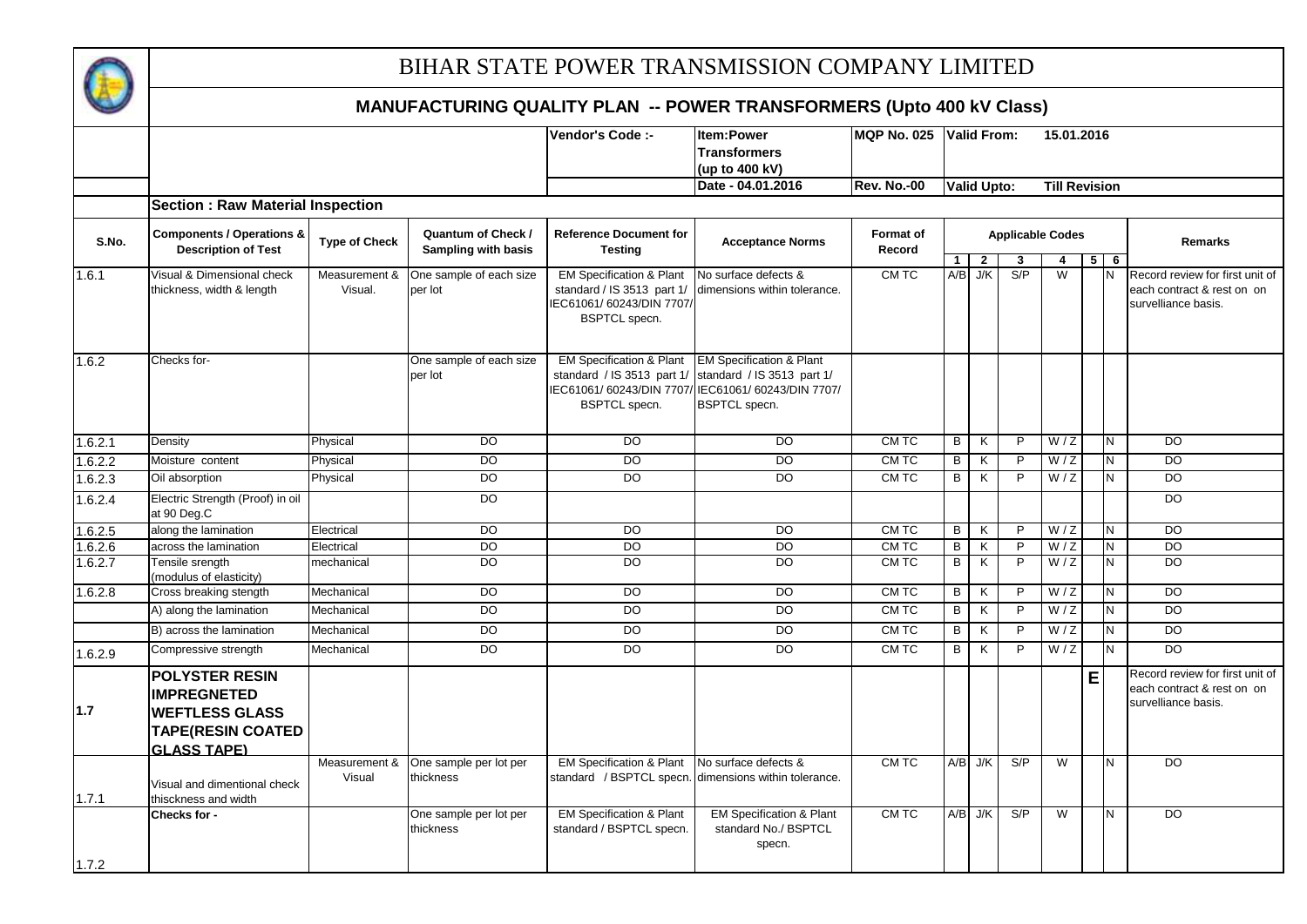

|         |                                                                                |                          |                                           | Vendor's Code :-                                | Item:Power<br><b>Transformers</b>                                                                                      | MQP No. 025                |                | <b>Valid From:</b> |                         | 15.01.2016              |          |                |                                                                                      |
|---------|--------------------------------------------------------------------------------|--------------------------|-------------------------------------------|-------------------------------------------------|------------------------------------------------------------------------------------------------------------------------|----------------------------|----------------|--------------------|-------------------------|-------------------------|----------|----------------|--------------------------------------------------------------------------------------|
|         |                                                                                |                          |                                           |                                                 | (up to 400 kV)                                                                                                         |                            |                |                    |                         |                         |          |                |                                                                                      |
|         |                                                                                |                          |                                           |                                                 | Date - 04.01.2016                                                                                                      | <b>Rev. No.-00</b>         |                | <b>Valid Upto:</b> |                         | <b>Till Revision</b>    |          |                |                                                                                      |
|         |                                                                                |                          |                                           |                                                 |                                                                                                                        |                            |                |                    |                         |                         |          |                |                                                                                      |
|         | <b>Section: Raw Material Inspection</b>                                        |                          |                                           |                                                 |                                                                                                                        |                            |                |                    |                         |                         |          |                |                                                                                      |
| S.No.   | <b>Components / Operations &amp;</b><br><b>Description of Test</b>             | <b>Type of Check</b>     | Quantum of Check /<br>Sampling with basis | <b>Reference Document for</b><br><b>Testing</b> | <b>Acceptance Norms</b>                                                                                                | <b>Format of</b><br>Record | 1              |                    | <b>Applicable Codes</b> | 4                       | $5 \mid$ | $\overline{6}$ | <b>Remarks</b>                                                                       |
|         | Shelf Life                                                                     | Visual                   | DO                                        | $\overline{D}$                                  | Tape to be used within shelf                                                                                           | CM TC                      | B              | $\mathbf{2}$<br>K  | 3<br>P                  | W                       |          | N              | <b>DO</b>                                                                            |
| 1.7.2.1 |                                                                                |                          |                                           |                                                 | life period. Glass Tape after<br>expiry of Shelf Life shall not                                                        |                            |                |                    |                         |                         |          |                |                                                                                      |
| 1.7.2.2 | Resin content                                                                  | Visual                   | $\overline{D}$                            | $\overline{D}$                                  | be used<br>$27 \pm 2\%$                                                                                                | CM TC                      | В              | K                  | $\mathsf{P}$            | $\overline{\mathsf{w}}$ |          | N              | $\overline{D}$                                                                       |
| 1.7.2.3 | Seating (solder) test                                                          | Visual                   | $\overline{D}$                            | $\overline{D}$                                  | Resign to flow & stick to other<br>layers in 1 minute when<br>pressed, with soldering iron at<br>$160 \pm 2^{\circ}$ C | CM TC                      | В              | K                  | $\overline{P}$          | W                       |          | N              | D <sub>O</sub>                                                                       |
| 1.7.2.4 | Wrap Yarns (No. of yarns per Visual<br>cm of width)                            |                          | $\overline{D}$                            | $\overline{D}$                                  | $30 \pm 3$ (Ends / cm)                                                                                                 | CM TC                      | B              | K                  | P                       | $\overline{W}$          |          | N              | $\overline{D}$                                                                       |
| 1.7.2.5 | Softening point of Resin                                                       | Visual                   | $\overline{D}$                            | $\overline{D}$                                  | 235°C max.                                                                                                             | CMTC                       | В              | K                  | P                       | W                       |          | N              | $\overline{D}$                                                                       |
| 1.7.2.6 | Breaking load per turn of<br>cured tape                                        | Mechanical               | DO                                        | DO                                              | 200 N/mm min. for 03 mm thk<br>and 250 N/mm for 0.4 mm<br>thick                                                        | CM TC                      | B              | K                  | P                       | W                       |          | N              | <b>DO</b>                                                                            |
| 1.8     | SYNTHETIC RUBBER BONDED CORK SHEET<br>(if applicable)                          |                          |                                           |                                                 |                                                                                                                        |                            |                |                    |                         |                         | E        |                |                                                                                      |
| 1.8.1   | Visual check, thickness,<br>length, width, marking of<br>expiry date on sheet. | Measurement &<br>Visual. | One sample of each size<br>per lot        | /BSPTCL specn.                                  | EM Specn. & Plant standard Free from cracks & pinholes;<br>dimensions with in tolerance;<br>expiary date to be crimped | CM TC                      |                | $A/B$ J/K          | S/P                     | W                       |          | N              | Record review for first unit of<br>each contract & rest on on<br>survelliance basis. |
| 1.8.2   | <b>Checks for</b>                                                              |                          | One sample per lot per<br>thickness       | BSPTCL specn./ IS4253                           | EM Specn. & Plant standard EM Specn. & Plant standard /<br>BSPTCL specn./IS4253                                        |                            |                |                    |                         |                         |          |                | D <sub>O</sub>                                                                       |
| 1.8.3   | Hardness                                                                       | Mechanical               | $\overline{DO}$                           | $\overline{D}$                                  | 70 +/-10 IRHD                                                                                                          | CM TC                      | B              | K                  | $\overline{P}$          | W/Z                     |          | $\overline{N}$ | $\overline{D}$                                                                       |
| 1.8.4   | Tensile strength                                                               | Mechanical               | DO                                        | <b>DO</b>                                       | 1.5 N/mm2 (Min)                                                                                                        | CM TC                      | B              | K                  | P                       | W/Z                     |          | N.             | <b>DO</b>                                                                            |
| 1.8.5   | Compressibility                                                                | Mechanical               | <b>DO</b>                                 | DO                                              | 25-35%                                                                                                                 | CM TC                      | B              | K                  | $\mathsf{P}$            | W/Z                     |          | N.             | <b>DO</b>                                                                            |
| 1.8.6   | Recovery                                                                       | Mechanical               | $\overline{D}$                            | DO                                              | 80 % min                                                                                                               | CM TC                      | В              | K                  | P                       | W/Z                     |          | N              | $\overline{D}$                                                                       |
| 1.8.7   | Compression set                                                                | Mechanical               | <b>DO</b>                                 | DO                                              | 85 % max.                                                                                                              | CM TC                      | B              | K                  | P                       | W/Z                     |          | N.             | <b>DO</b>                                                                            |
| 1.8.8   | side flow under compression                                                    | Mechanical               | $\overline{D}$                            | $\overline{D}$                                  | 18 % max.                                                                                                              | CM TC                      | $\overline{B}$ | K                  | $\overline{P}$          | W/Z                     |          | N              | $\overline{D}$                                                                       |
| 1.8.9   | Flexibilty                                                                     | Mechanical               | DO                                        | DO                                              | No breakage                                                                                                            | CM TC                      | B              | K                  | $\mathsf{P}$            | W/Z                     |          | N.             | DO                                                                                   |
| 1.8.10  | Aging in oil - flexibilty &<br>change in volume                                | Physical                 | DO                                        | <b>DO</b>                                       | EM Specn. & Plant standard /<br>BSPTCL specn./IS4253                                                                   | CM TC                      | B              | K                  | P                       | W/Z                     |          | N.             | <b>DO</b>                                                                            |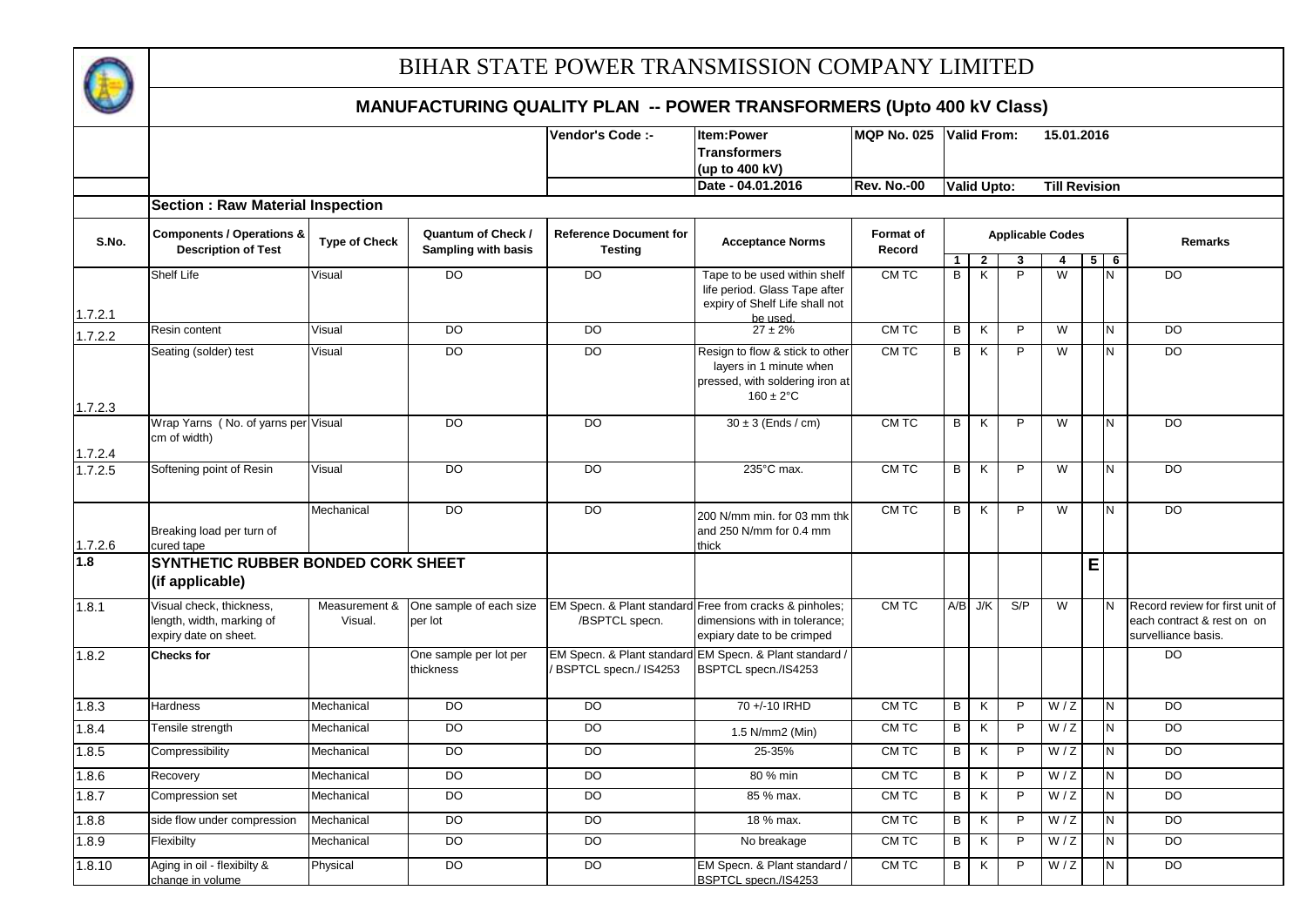

|        |                                                                    |                          |                                                        | Vendor's Code :-                                                 | <b>Item:Power</b><br>Transformers<br>(up to 400 kV)                                                                     | <b>MQP No. 025</b>  |                     | Valid From:                               |                         | 15.01.2016           |   |                 |                                                                                      |
|--------|--------------------------------------------------------------------|--------------------------|--------------------------------------------------------|------------------------------------------------------------------|-------------------------------------------------------------------------------------------------------------------------|---------------------|---------------------|-------------------------------------------|-------------------------|----------------------|---|-----------------|--------------------------------------------------------------------------------------|
|        |                                                                    |                          |                                                        |                                                                  | Date - 04.01.2016                                                                                                       | <b>Rev. No.-00</b>  |                     | <b>Valid Upto:</b>                        |                         | <b>Till Revision</b> |   |                 |                                                                                      |
|        | <b>Section: Raw Material Inspection</b>                            |                          |                                                        |                                                                  |                                                                                                                         |                     |                     |                                           |                         |                      |   |                 |                                                                                      |
| S.No.  | <b>Components / Operations &amp;</b><br><b>Description of Test</b> | <b>Type of Check</b>     | <b>Quantum of Check/</b><br><b>Sampling with basis</b> | <b>Reference Document for</b><br><b>Testing</b>                  | <b>Acceptance Norms</b>                                                                                                 | Format of<br>Record |                     |                                           | <b>Applicable Codes</b> |                      |   |                 | <b>Remarks</b>                                                                       |
| 1.8.11 | pH value                                                           | Physical                 | $\overline{D}$                                         | D <sub>O</sub>                                                   | $5.0 - 8.5$                                                                                                             | CM TC               | $\overline{1}$<br>B | $\overline{2}$<br>$\overline{\mathsf{K}}$ | 3<br>$\overline{P}$     | 4<br>W/Z             |   | $5 \mid 6$<br>N | <b>DO</b>                                                                            |
| 1.8.12 | Density                                                            | Physical                 | DO                                                     | <b>DO</b>                                                        | $0.7 - 0.9$ g/cc                                                                                                        | CM TC               | B                   | K                                         | $\mathsf{P}$            | W/Z                  |   | <b>N</b>        | DO.                                                                                  |
|        |                                                                    |                          |                                                        |                                                                  |                                                                                                                         |                     |                     |                                           |                         |                      |   |                 |                                                                                      |
| 1.8.13 | Sulpher content                                                    | Chemical                 | DO                                                     | <b>DO</b>                                                        | 0.2 % (Max.)                                                                                                            | CM TC               | B                   | K                                         | $\overline{P}$          | W/Z                  |   | N               | D <sub>O</sub>                                                                       |
| 1.9    | <b>NITRILE RUBBER</b><br><b>CORD &amp; "O" RING</b>                |                          |                                                        |                                                                  |                                                                                                                         |                     |                     |                                           |                         |                      | E |                 |                                                                                      |
| 1.9.1  | Visual check, dia. Dimensions                                      | Measurement &<br>Visual. | One sample of each size<br>per lot                     | EM Specn. & Plant<br>Standard / EM Drg /<br><b>BSPTCL</b> specn. | Free from cracks &<br>pinholes; dimensions with<br>in tolerance;                                                        | CM TC               |                     | $A/B$ J/K                                 | S/P                     | W                    |   | IΝ              | Record review for first unit of<br>each contract & rest on on<br>survelliance basis. |
| 1.9.2  | Check for                                                          |                          | One sample per lot per<br>size                         | EM Specn. & Plant<br>Standard / EM Drg /<br><b>BSPTCL</b> specn. | EM Specn. & Plant Standard<br>/EM Drg / BSPTCL specn.                                                                   |                     |                     |                                           |                         |                      |   |                 | DO                                                                                   |
| 1.9.3  | <b>Shore Hardness Check</b>                                        | Mechanical               | DO                                                     | D <sub>O</sub>                                                   | $70 + (-4)$ shore A                                                                                                     | CM TC               | B                   | K                                         | $\mathsf{P}$            | W/Z                  |   | IN.             | D <sub>O</sub>                                                                       |
| 1.9.4  | <b>Tensite Strength</b>                                            | Mechanical               | $\overline{D}$                                         | $\overline{D}$                                                   | 10 Mpa (Min)                                                                                                            | CM TC               | B                   | K                                         | $\mathsf{P}$            | W/Z                  |   | N               | $\overline{D}$                                                                       |
| 1.9.5  | Elongation at break                                                | Mechanical               | DO                                                     | <b>DO</b>                                                        | 250% min.                                                                                                               | CM TC               | B                   | K                                         | $\mathsf{P}$            | W/Z                  |   | N               | D <sub>O</sub>                                                                       |
| 1.9.6  | <b>Compression Set</b>                                             | Mechanical               | DO                                                     | <b>DO</b>                                                        | 20% max.                                                                                                                | CM TC               | $\overline{B}$      | $\overline{\mathsf{x}}$                   | $\overline{P}$          | W/Z                  |   | N               | <b>DO</b>                                                                            |
| 1.9.7  | Resistance to corrsion to<br>metal                                 | Chemical                 | $\overline{D}$                                         | <b>DO</b>                                                        | No corrosion of metal                                                                                                   | CM TC               | B                   | K                                         | $\mathsf{P}$            | W/Z                  |   | N               | $\overline{50}$                                                                      |
| 1.9.8  | Accelerated ageing in air at<br>100+/-1 deg C for<br>72 +/- 2 hrs. | Physical<br>verification | One sample per lot                                     | EM Specn. & Plant<br>Standard / EM Drg /<br><b>BSPTCL</b> specn. | Change in hardness:<br>-0/+10points, change in<br>tensile strength -10% (max) &<br>elongation change -35(max)<br>℅      | CM TC               | B                   | K                                         | $\mathsf{P}$            | W/Z                  |   | Z               | DO                                                                                   |
| 1.9.9  | Accelerated ageing in oil at<br>100+/-1 deg C for<br>72 +/- 2 hrs. | Physical<br>verification | $\overline{D}$                                         | <b>DO</b>                                                        | Change in hardness:<br>+0/-8 points (max.), change<br>in tensile strength -20%<br>(max.) & volume change<br>$+20/ -8$ % | CM TC               | B                   | K                                         | P                       | W/Z                  |   | IN.             | DO                                                                                   |
| 1.9.10 | <b>Sulphur Content</b>                                             | Chemical                 | DO                                                     | DO                                                               | 0.2 % max                                                                                                               | CM TC               | B                   | K                                         | $\mathsf{P}$            | W/Z                  |   | IN.             | $\overline{D}$                                                                       |
| 1.10   | <b>CONDENSER BUSHING</b>                                           |                          |                                                        |                                                                  |                                                                                                                         |                     |                     |                                           |                         |                      | E |                 |                                                                                      |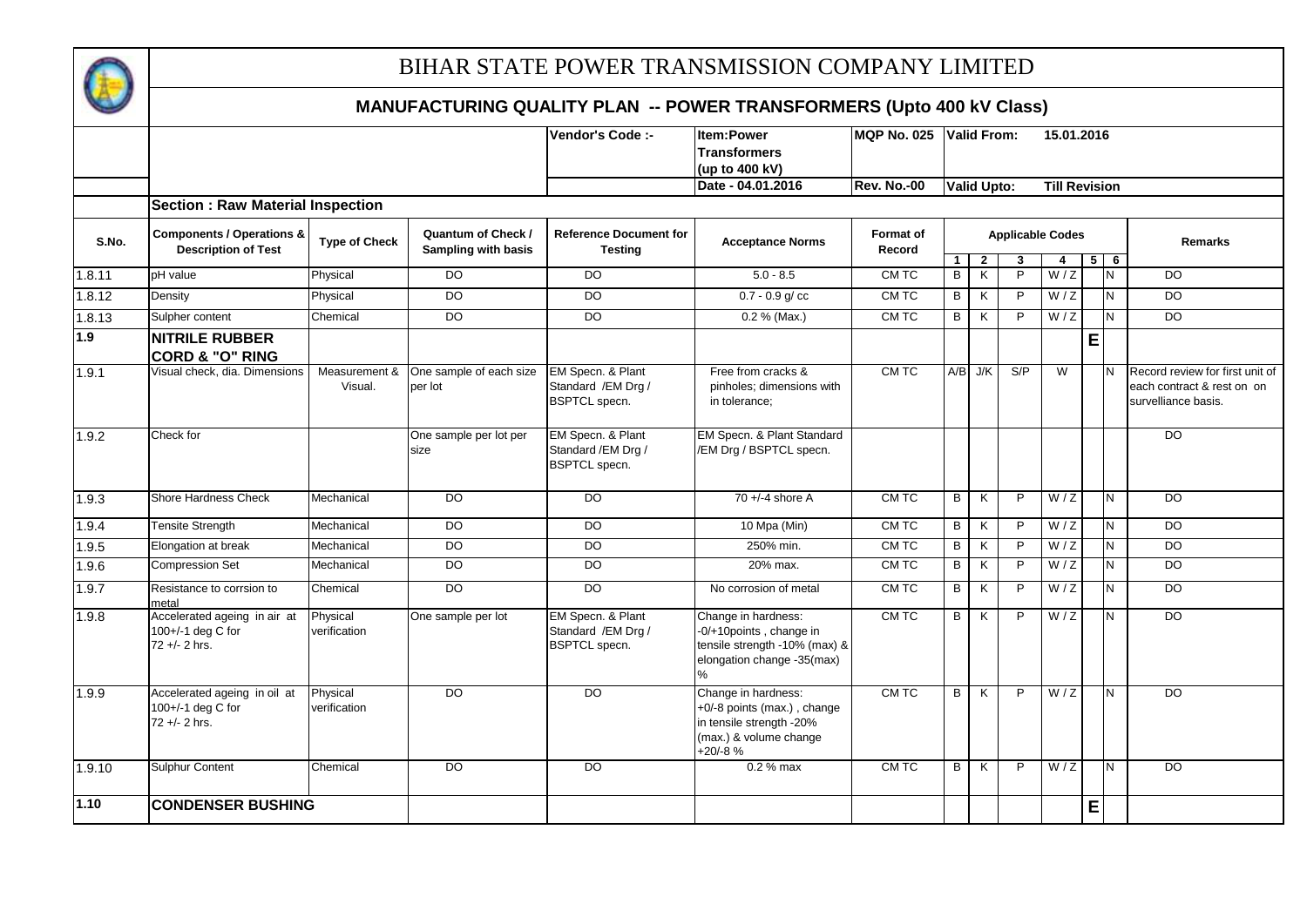

|        |                                                                                                                                                                                                                                                                                                    |                          |                                                                                                                            | Vendor's Code :-                                                                                                                      | <b>Item:Power</b>                                                                                                                                                                                                                        | <b>MQP No. 025</b>  |                |                    |                         | 15.01.2016           |   |   |                                                                                                                                                                                                                                            |
|--------|----------------------------------------------------------------------------------------------------------------------------------------------------------------------------------------------------------------------------------------------------------------------------------------------------|--------------------------|----------------------------------------------------------------------------------------------------------------------------|---------------------------------------------------------------------------------------------------------------------------------------|------------------------------------------------------------------------------------------------------------------------------------------------------------------------------------------------------------------------------------------|---------------------|----------------|--------------------|-------------------------|----------------------|---|---|--------------------------------------------------------------------------------------------------------------------------------------------------------------------------------------------------------------------------------------------|
|        |                                                                                                                                                                                                                                                                                                    |                          |                                                                                                                            |                                                                                                                                       | <b>Transformers</b>                                                                                                                                                                                                                      |                     |                | Valid From:        |                         |                      |   |   |                                                                                                                                                                                                                                            |
|        |                                                                                                                                                                                                                                                                                                    |                          |                                                                                                                            |                                                                                                                                       | (up to 400 kV)                                                                                                                                                                                                                           |                     |                |                    |                         |                      |   |   |                                                                                                                                                                                                                                            |
|        |                                                                                                                                                                                                                                                                                                    |                          |                                                                                                                            |                                                                                                                                       | Date - 04.01.2016                                                                                                                                                                                                                        | <b>Rev. No.-00</b>  |                | <b>Valid Upto:</b> |                         | <b>Till Revision</b> |   |   |                                                                                                                                                                                                                                            |
|        | <b>Section: Raw Material Inspection</b>                                                                                                                                                                                                                                                            |                          |                                                                                                                            |                                                                                                                                       |                                                                                                                                                                                                                                          |                     |                |                    |                         |                      |   |   |                                                                                                                                                                                                                                            |
| S.No.  | <b>Components / Operations &amp;</b><br><b>Description of Test</b>                                                                                                                                                                                                                                 | <b>Type of Check</b>     | Quantum of Check /<br>Sampling with basis                                                                                  | <b>Reference Document for</b><br><b>Testing</b>                                                                                       | <b>Acceptance Norms</b>                                                                                                                                                                                                                  | Format of<br>Record |                |                    | <b>Applicable Codes</b> |                      |   |   | Remarks                                                                                                                                                                                                                                    |
|        |                                                                                                                                                                                                                                                                                                    |                          |                                                                                                                            |                                                                                                                                       |                                                                                                                                                                                                                                          |                     | 1 <sup>1</sup> | $\overline{2}$     | 3                       | $\overline{4}$       | 5 | 6 |                                                                                                                                                                                                                                            |
| 1.10.1 | Test on bushing oil before<br>carrying out routine test on<br>bushing:<br>$\mathbf{1}$<br><b>BDV</b><br>2. Water content<br>3. Resistivity at 90 deg C<br>4. Tan- Delta at 90 deg C<br>5. IFT at 27 deg C                                                                                          | <b>Electrical test</b>   | 50% of offered lot for<br>bushings of each rating                                                                          | <b>BSPTCL Approved MQP of</b><br>condensor bushing<br>manufacturer                                                                    | Acceptance criteria :<br>1.) 70 kV (min)<br>$2.)$ 5 ppm (max)<br>3.) $10x10^{12}$ ohm-cm (min)<br>4.) 0.005 (max)<br>5.)<br>35 mN/m (min)                                                                                                | CMTC                | B/D K/L        |                    | U/V                     | W/Z                  |   |   | In case of indigeneous (oil<br>tests to be carried out<br>either at bushing<br>manufacturer's works or at<br>3rd party lab *) (as per<br>bushing manufacturer<br>MQP).<br>In case of Imported<br>bushings, Record Review<br>during bushing |
| 1.10.2 | Visual check, fitting of all<br>accessories, mounting<br>dimensions & type                                                                                                                                                                                                                         | Visual                   | 100%                                                                                                                       | BSPTCL apprd. Drg &<br>Tech. Data sheet, BSPTCL<br>approved MQP for<br>condensor bushing /<br><b>BSPTCL Spec.</b>                     | BSPTCL apprd. Drg & Tech.<br>Data sheet, BSPTCL<br>approved MQP for condensor<br>bushing / BSPTCL Spec.                                                                                                                                  | CM TC               | B              | K                  | $\overline{U}$          | $\overline{W}/Z$     |   | Y | For all bushing including<br>spare bushings in case of<br>indigeneous(as per<br>bushing manufacturer<br>MQP);<br>for complete set                                                                                                          |
| 1.10.3 | Routine test measurement of<br>tan delta & capacitance at<br>ambient temp. Dry. P. f.<br>voltage withstand test.<br>Measurement of p.d. quantity,<br>lightning impulse with stand.<br>Test tap insulation test &<br>pressure test for leakage of<br>internal filling as specified in<br>IEC 60137. | Electrical               | 100%                                                                                                                       | IEC 60137 / BSPTCL<br>apprd. Drg & Tech. Data<br>sheet, BSPTCL approved<br>MQP of condensor bushing<br>manufacturer / BSPTCL<br>Spec. | IEC 60137 / BSPTCL apprd.<br>Drg & Tech. Data sheet,<br>BSPTCL approved MQP of<br>condensor bushing<br>manufacturer / BSPTCL<br>Spec. Tan delta value for all<br>type of bushing should be<br>less than 0.4 % at ambient<br>temperature. | CM TC               | B              | K                  | U                       | W/Z                  |   | Y | of bushings of one<br>transformer of each<br>contract for imported<br>bushings balance record<br>review                                                                                                                                    |
|        |                                                                                                                                                                                                                                                                                                    |                          | / APPROVAL FROM BSPTCL ENGG. TO BE OBTAINED.                                                                               |                                                                                                                                       | TYPE TEST : ALL TYPE TEST REQUIRED AS PER TS OF THE SUBJECT CONTRACT IN QUESTION NEED TO BE CONDUCTED                                                                                                                                    |                     |                |                    |                         |                      |   |   |                                                                                                                                                                                                                                            |
| 1.10.A | <b>RIP Bushing</b><br>(if applicable)                                                                                                                                                                                                                                                              |                          |                                                                                                                            |                                                                                                                                       | All routine tests as per BSPTCL approved MQP of RIP bushing manufacturer, IEC 60137 /BSPTCL<br>Specification and test on silicon insulator as per IEC 61462/62217                                                                        |                     |                |                    |                         |                      | E |   | <b>CIP</b>                                                                                                                                                                                                                                 |
|        |                                                                                                                                                                                                                                                                                                    |                          | All type test required as per the contract in question need to be conducted / approval to be<br>obtained from BSPTCL Engg. |                                                                                                                                       |                                                                                                                                                                                                                                          |                     |                |                    |                         |                      |   |   |                                                                                                                                                                                                                                            |
| 1.11   | <b>Porcelain Bushing</b>                                                                                                                                                                                                                                                                           |                          |                                                                                                                            |                                                                                                                                       |                                                                                                                                                                                                                                          |                     |                |                    |                         |                      | E |   | DO.                                                                                                                                                                                                                                        |
| 1.11.1 | Visual check & dimensional<br>check                                                                                                                                                                                                                                                                | Measure-ment &<br>Visual | 100%                                                                                                                       | IS8603/IS3347/IS2099 &<br><b>BSPTCL SPEC.</b>                                                                                         | No surface defects &<br>dimensions with in tolerance                                                                                                                                                                                     | CM TC               |                | $A/B$ J/K          | S/P                     | W                    |   | N | Record review for first unit of<br>each contract & rest on on<br>survelliance basis.                                                                                                                                                       |
| 1.11.2 | All Routine test including<br>Power frequency voltage<br>withstand test as per IS 2099                                                                                                                                                                                                             | Electrical               | 100%                                                                                                                       | DO                                                                                                                                    | IS8603/IS3347/IS2099 &<br><b>BSPTCL SPEC.</b>                                                                                                                                                                                            | <b>CMTC</b>         | B              | K                  | $\overline{P}$          | $\overline{W}$       |   | N | $\overline{D}$                                                                                                                                                                                                                             |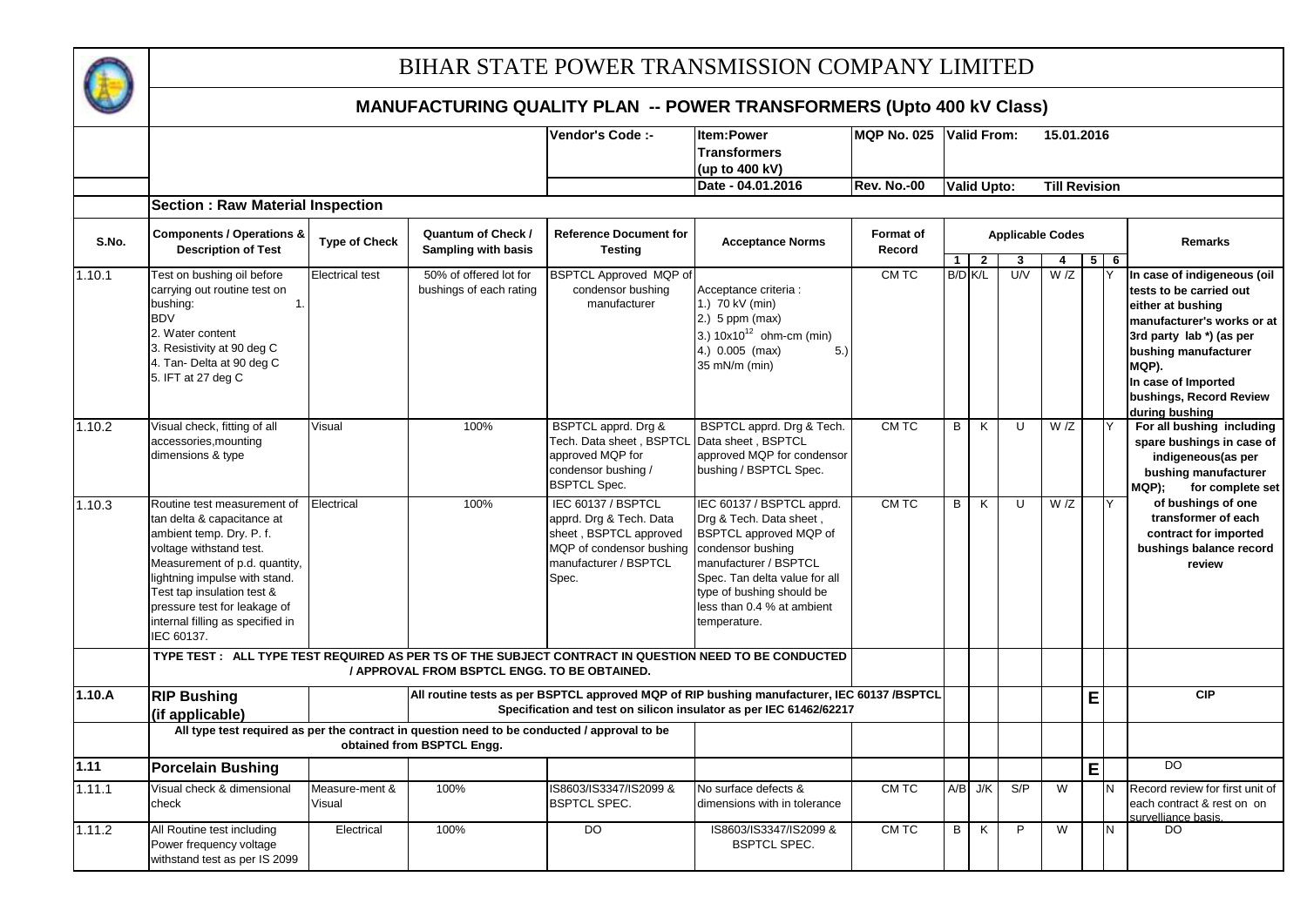

|        |                                                                                                                                                                                                                                   |                                          |                                                                                                            | <b>Vendor's Code :-</b>                                           | <b>Item:Power</b>                                                                | <b>MQP No. 025</b>  |                | <b>IValid From:</b> |                              | 15.01.2016              |                |            |                                                                                      |
|--------|-----------------------------------------------------------------------------------------------------------------------------------------------------------------------------------------------------------------------------------|------------------------------------------|------------------------------------------------------------------------------------------------------------|-------------------------------------------------------------------|----------------------------------------------------------------------------------|---------------------|----------------|---------------------|------------------------------|-------------------------|----------------|------------|--------------------------------------------------------------------------------------|
|        |                                                                                                                                                                                                                                   |                                          |                                                                                                            |                                                                   | <b>Transformers</b>                                                              |                     |                |                     |                              |                         |                |            |                                                                                      |
|        |                                                                                                                                                                                                                                   |                                          |                                                                                                            |                                                                   | (up to 400 kV)                                                                   |                     |                |                     |                              |                         |                |            |                                                                                      |
|        |                                                                                                                                                                                                                                   |                                          |                                                                                                            |                                                                   | Date - 04.01.2016                                                                | <b>Rev. No.-00</b>  |                | <b>Valid Upto:</b>  |                              | <b>Till Revision</b>    |                |            |                                                                                      |
|        | <b>Section: Raw Material Inspection</b>                                                                                                                                                                                           |                                          |                                                                                                            |                                                                   |                                                                                  |                     |                |                     |                              |                         |                |            |                                                                                      |
| S.No.  | <b>Components / Operations &amp;</b><br><b>Description of Test</b>                                                                                                                                                                | <b>Type of Check</b>                     | Quantum of Check /<br>Sampling with basis                                                                  | <b>Reference Document for</b><br><b>Testing</b>                   | <b>Acceptance Norms</b>                                                          | Format of<br>Record | $\overline{1}$ | $\overline{2}$      | <b>Applicable Codes</b><br>3 | $\overline{4}$          |                | $5 \mid 6$ | <b>Remarks</b>                                                                       |
| 1.12   | <b>CURRENT</b><br><b>TRANSFORMER</b>                                                                                                                                                                                              |                                          |                                                                                                            |                                                                   |                                                                                  |                     |                |                     |                              |                         | $\overline{E}$ |            |                                                                                      |
| 1.12.1 | Visual check, check for<br>dimensions (ID, OD,<br>thickness) & completeness                                                                                                                                                       | Measurement &<br>Visual.                 | 100%<br>(10% dimension check)                                                                              | IS 2705 / IEC 60044<br><b>BSPTCL Specification</b>                | No surface defects &<br>dimensions with in<br>tolerance                          | CM TC               | A/B            | J/K                 | S/P                          | W                       |                |            | Record review for first unit of<br>each contract & rest on on<br>survelliance basis. |
| 1.12.2 | Accuracy, Ratio, Power<br>frequency dry withstand test,<br>over voltage inter turn,<br>Verification of terminal<br>marking & polarity, exciting<br>current test for P.S. class CT<br>Secondary wdg. Resistance<br>for PS class CT | Electrical                               | 100%                                                                                                       | $\overline{D}$                                                    | As per IS 2705 / IEC 60044<br><b>BSPTCL Specification</b>                        | CM TC               | B              | K                   | P                            | W/Z                     |                | N          | $\overline{D}$                                                                       |
| 1.13   | <b>SECONDARY</b><br><b>TERMINAL BOARD</b>                                                                                                                                                                                         |                                          |                                                                                                            |                                                                   |                                                                                  |                     |                |                     |                              |                         | N              |            | DO                                                                                   |
| 1.13.1 | Visual check                                                                                                                                                                                                                      | Visual                                   | IS 2500Pt 1 AQL = 4%<br>Inspection level1 Lot<br>Sample Size<br>Size<br>2 to 90<br>5                       | EM Drg./ BSPTCL specn.                                            | No surface defects                                                               | CM TC               |                | $A/B$ J/K           | S/P                          | W                       |                |            | Record review for first unit of<br>each contract & rest on on<br>survelliance basis. |
| 1.13.2 | <b>Dimensions</b>                                                                                                                                                                                                                 | Measure-ment                             | One sample per lot                                                                                         | <b>DO</b>                                                         | Dimensions with in tolerance                                                     | CM TC               | A/B            | J/K                 | S/P                          | W                       |                | N          | <b>DO</b>                                                                            |
| 1.13.3 | Electrical voltage withstand<br>i) Between terminals<br>ii)<br>Between terminal & mounting<br>holes                                                                                                                               | Electrical                               | 100%                                                                                                       | DO                                                                | 5.0 KV AC for 1 minute                                                           | CM TC               | B              | K                   | P                            | W                       |                | N          | DO                                                                                   |
| 1.13.4 | Oil Pressure Test                                                                                                                                                                                                                 | Testing                                  | 100%                                                                                                       | <b>DO</b>                                                         | No leakage at 2 Kg/ cm2 for<br>30 min. With hot transformer<br>oil at 110 deg. C | CM TC               | B              | K                   | P                            | W                       |                | N          | <b>DO</b>                                                                            |
| 1.14   | <b>BUCHHOLZ RELAY</b>                                                                                                                                                                                                             |                                          |                                                                                                            |                                                                   |                                                                                  |                     |                |                     |                              |                         | E              |            |                                                                                      |
| 1.14.1 | Visual and dimension check                                                                                                                                                                                                        | Visual.                                  | IS 2500Pt 1 AQL = 4%<br>Inspection level1 Lot<br>Sample Size<br>Size 2<br>91<br>to 90<br>3<br>13<br>to 280 | EM Specn. & Plant<br>Standard / IS 3637 /<br><b>BSPTCL</b> specn. | No surface defects &<br>dimensions with in<br>tolerance                          | CM TC               |                | $A/B$ J/K           | S/P                          | $\overline{\mathsf{w}}$ |                | N          | Record review for first unit of<br>each contract & rest on on<br>survelliance basis. |
| 1.14.2 | Porosity & element test, high<br>voltage & insulation<br>resistance, gas volume test,<br>Loss of oil & surge test / float<br>operation test                                                                                       | Electrical /<br>Mechanical /<br>Physical | 100%                                                                                                       | -do-                                                              | EM Specn. & Plant Standard<br>/ IS 3637 / BSPTCL specn.                          | CM TC               | B              | K                   | P                            | W/Z                     |                | N          | <b>DO</b>                                                                            |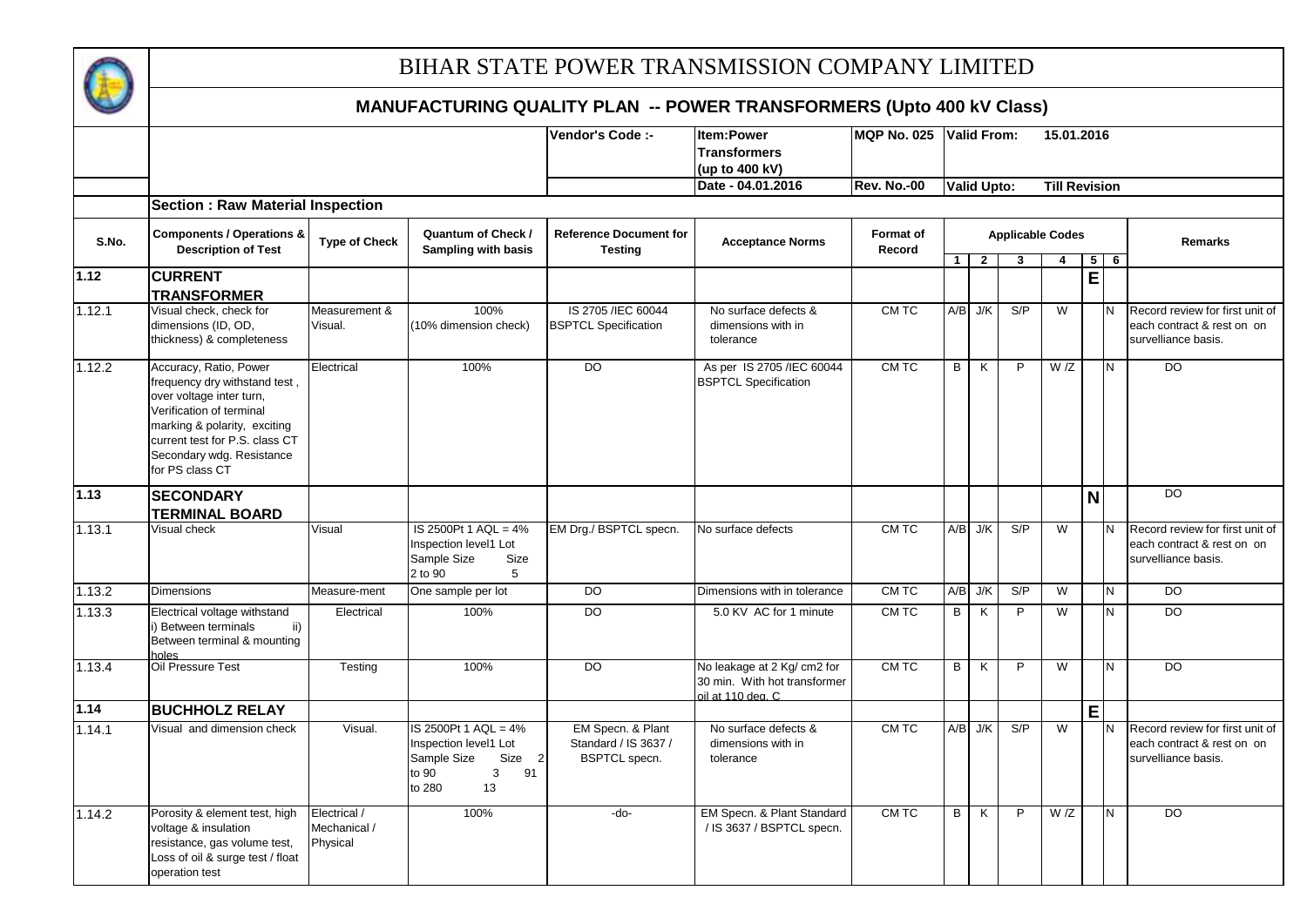

|        |                                                                                                                                                                                       |                          |                                                                         | Vendor's Code :-                                                          | <b>Item:Power</b>                                                         | <b>MQP No. 025</b>         |                | <b>Valid From:</b> |                              | 15.01.2016           |   |       |                                                                                      |
|--------|---------------------------------------------------------------------------------------------------------------------------------------------------------------------------------------|--------------------------|-------------------------------------------------------------------------|---------------------------------------------------------------------------|---------------------------------------------------------------------------|----------------------------|----------------|--------------------|------------------------------|----------------------|---|-------|--------------------------------------------------------------------------------------|
|        |                                                                                                                                                                                       |                          |                                                                         |                                                                           | <b>Transformers</b>                                                       |                            |                |                    |                              |                      |   |       |                                                                                      |
|        |                                                                                                                                                                                       |                          |                                                                         |                                                                           | (up to 400 kV)                                                            |                            |                |                    |                              |                      |   |       |                                                                                      |
|        |                                                                                                                                                                                       |                          |                                                                         |                                                                           | Date - 04.01.2016                                                         | <b>Rev. No.-00</b>         |                | <b>Valid Upto:</b> |                              | <b>Till Revision</b> |   |       |                                                                                      |
|        | <b>Section: Raw Material Inspection</b>                                                                                                                                               |                          |                                                                         |                                                                           |                                                                           |                            |                |                    |                              |                      |   |       |                                                                                      |
| S.No.  | <b>Components / Operations &amp;</b><br><b>Description of Test</b>                                                                                                                    | <b>Type of Check</b>     | <b>Quantum of Check /</b><br><b>Sampling with basis</b>                 | <b>Reference Document for</b><br><b>Testing</b>                           | <b>Acceptance Norms</b>                                                   | <b>Format of</b><br>Record |                | $1 \mid 2 \mid$    | <b>Applicable Codes</b><br>3 | 4                    |   | $5$ 6 | <b>Remarks</b>                                                                       |
| 1.14.3 |                                                                                                                                                                                       |                          | TYPE TEST : ALL TYPE TEST REQUIRED AS PER TS OF THE SUBJECT CONTRACT IN |                                                                           |                                                                           |                            |                |                    |                              |                      |   |       |                                                                                      |
|        | QUESTION NEED TO BE CONDUCTED / APPROVAL FROM BSPTCL ENGG. TO BE OBTAINED.                                                                                                            |                          |                                                                         |                                                                           |                                                                           |                            |                |                    |                              |                      |   |       |                                                                                      |
| 1.15   | <b>TERMINAL CONNECTOR</b><br>(If applicable)                                                                                                                                          |                          |                                                                         |                                                                           |                                                                           |                            |                |                    |                              |                      | E |       |                                                                                      |
| 1.15.1 | Visual & dimensional check                                                                                                                                                            | Measurement &<br>Visual. | One sample per lot                                                      | EM Specn. & Plant<br>Standard / EM Drg IS 5561<br>BSPTCL specn.           | No surface defects and<br>dimensions within tolerance<br>as per EM drg.   | CM TC                      |                | $A/B$ J/K          | S/P                          | W                    |   |       | Record review for first unit of<br>each contract & rest on on<br>survelliance basis. |
| 1.15.2 | All routine & acceptance test<br>as per IS-5561- tensile test,<br>Resistance test & Galvanizing<br>test<br>wherever applicable)                                                       | Mech./ Electrical        | EM Specn. & Plant<br>Standard / IS 5561 /<br><b>BSPTCL</b> specn.       | $\overline{D}$                                                            | IS 5561                                                                   | CM TC                      | $\overline{B}$ | J/K                | S/P                          | W/Z                  |   |       | $\overline{D}$                                                                       |
|        |                                                                                                                                                                                       |                          | TYPE TEST: ALL TYPE TEST REQUIRED AS PER TS OF THE SUBJECT CONTRACT IN  |                                                                           |                                                                           |                            |                |                    |                              |                      |   |       |                                                                                      |
|        | QUESTION NEED TO BE CONDUCTED / APPROVAL FROM BSPTCL ENGG. TO BE OBTAINED.(if                                                                                                         |                          |                                                                         |                                                                           |                                                                           |                            |                |                    |                              |                      |   |       |                                                                                      |
|        |                                                                                                                                                                                       |                          | applicable)                                                             |                                                                           |                                                                           |                            |                |                    |                              |                      |   |       |                                                                                      |
| 1.16   | <b>MARSHALLING BOX.</b><br>(CONTROL CABINET)<br>(Surface cleaning before<br>painting by 7 tank process)                                                                               |                          |                                                                         |                                                                           |                                                                           |                            |                |                    |                              |                      | E |       |                                                                                      |
| 1.16.1 | Visual check, (Including<br>workmanship of internal<br>arrangements, ferruling,<br>labelling, accessories etc.)<br>Dimensions, paint thickness.<br>Adhesion test, paint shade<br>etc. | Measurement &<br>Visual. | 100%                                                                    | <b>BSPTCL</b> appvd.<br>Drg./BSPTCL<br>Specification/EM Plant<br>Standard | <b>BSPTCL</b> appvd.<br>Drg./BSPTCL<br>Specification/EM Plant<br>Standard | CM TC                      |                | $A/B$ J/K          | S/U                          | W/Z                  |   | ls    |                                                                                      |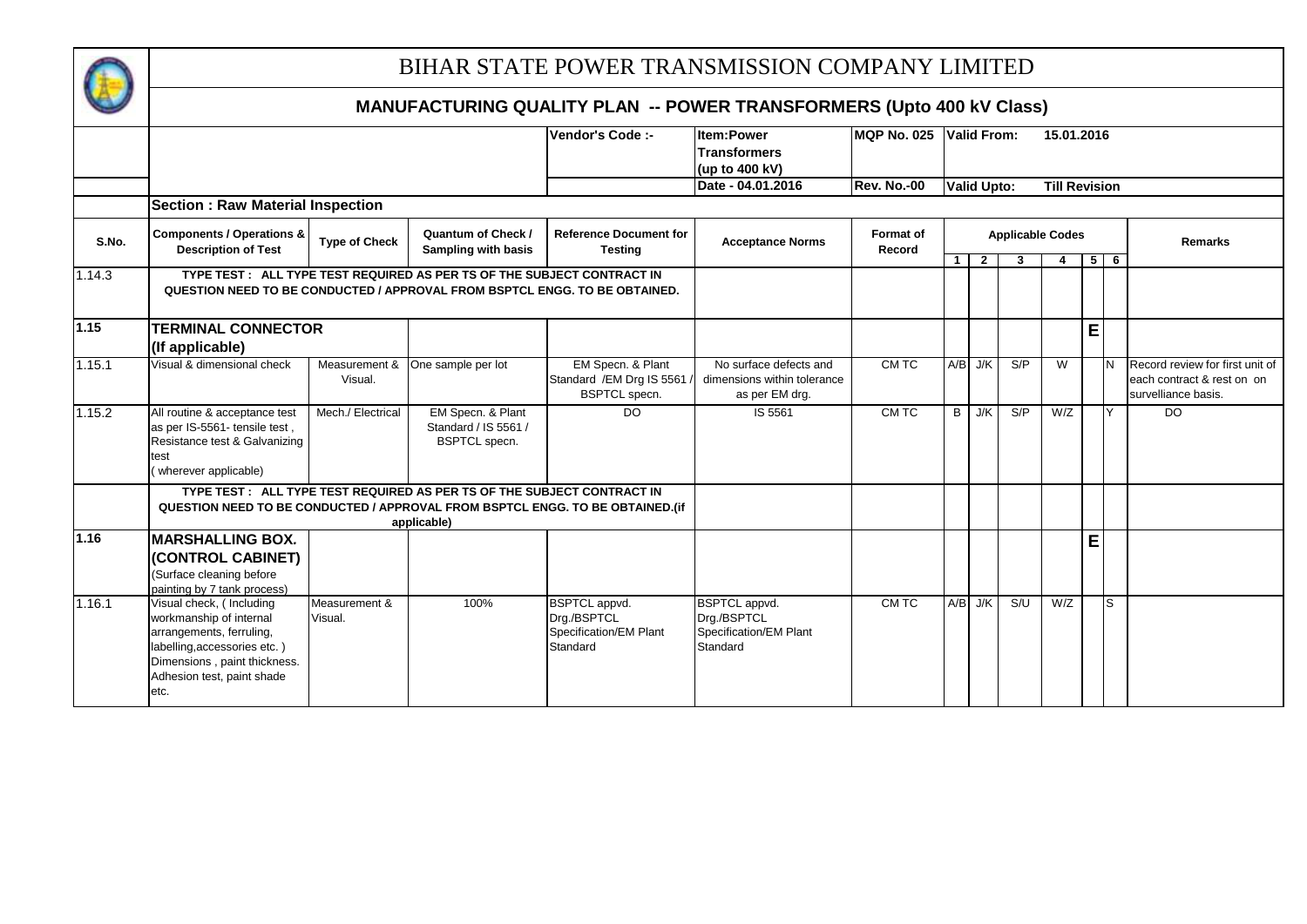

|        |                                                                            |                      |                                                                        | Vendor's Code :-              | <b>Item:Power</b>                                                                                     | <b>MQP No. 025</b> |                | <b>Valid From:</b> |                         | 15.01.2016           |   |            |                                 |
|--------|----------------------------------------------------------------------------|----------------------|------------------------------------------------------------------------|-------------------------------|-------------------------------------------------------------------------------------------------------|--------------------|----------------|--------------------|-------------------------|----------------------|---|------------|---------------------------------|
|        |                                                                            |                      |                                                                        |                               | <b>Transformers</b>                                                                                   |                    |                |                    |                         |                      |   |            |                                 |
|        |                                                                            |                      |                                                                        |                               | (up to 400 kV)                                                                                        |                    |                |                    |                         |                      |   |            |                                 |
|        |                                                                            |                      |                                                                        |                               | Date - 04.01.2016                                                                                     | <b>Rev. No.-00</b> |                | <b>Valid Upto:</b> |                         | <b>Till Revision</b> |   |            |                                 |
|        | <b>Section: Raw Material Inspection</b>                                    |                      |                                                                        |                               |                                                                                                       |                    |                |                    |                         |                      |   |            |                                 |
|        |                                                                            |                      |                                                                        |                               |                                                                                                       |                    |                |                    |                         |                      |   |            |                                 |
|        | <b>Components / Operations &amp;</b>                                       |                      | <b>Quantum of Check /</b>                                              | <b>Reference Document for</b> |                                                                                                       | <b>Format of</b>   |                |                    | <b>Applicable Codes</b> |                      |   |            |                                 |
| S.No.  | <b>Description of Test</b>                                                 | <b>Type of Check</b> | Sampling with basis                                                    | <b>Testing</b>                | <b>Acceptance Norms</b>                                                                               | Record             |                |                    |                         |                      |   |            | <b>Remarks</b>                  |
|        |                                                                            |                      |                                                                        |                               |                                                                                                       |                    | $\overline{1}$ | $\overline{2}$     | 3                       | 4                    |   | $5 \mid 6$ |                                 |
| 1.16.2 | Routine test-HV test at 2KV Functional                                     |                      | 100%                                                                   | $\overline{D}$                | As per BSPTCL appvd.                                                                                  | CM TC              | A/B            | J/K                | S/U                     | W/Z                  |   | S          |                                 |
|        | for 1 minute between all power                                             |                      |                                                                        |                               | Drg./BSPTCL                                                                                           |                    |                |                    |                         |                      |   |            |                                 |
|        | terminal to earth, insulation                                              |                      |                                                                        |                               | Specification/EM Plant                                                                                |                    |                |                    |                         |                      |   |            |                                 |
|        | at<br>500<br>resistance<br>V,                                              |                      |                                                                        |                               | Standard                                                                                              |                    |                |                    |                         |                      |   |            |                                 |
|        | verification of wiring & its                                               |                      |                                                                        |                               |                                                                                                       |                    |                |                    |                         |                      |   |            |                                 |
|        | routing, functional test-at min.                                           |                      |                                                                        |                               |                                                                                                       |                    |                |                    |                         |                      |   |            |                                 |
|        | rated & maximum operating                                                  |                      |                                                                        |                               |                                                                                                       |                    |                |                    |                         |                      |   |            |                                 |
|        | voltage as per BSPTCL                                                      |                      |                                                                        |                               |                                                                                                       |                    |                |                    |                         |                      |   |            |                                 |
|        | drg.<br>Electrical<br>approved                                             |                      |                                                                        |                               |                                                                                                       |                    |                |                    |                         |                      |   |            |                                 |
|        | control operations interlocks &                                            |                      |                                                                        |                               |                                                                                                       |                    |                |                    |                         |                      |   |            |                                 |
|        | sequentials<br>,operations.                                                |                      |                                                                        |                               |                                                                                                       |                    |                |                    |                         |                      |   |            |                                 |
|        | Mechanical<br>test manual                                                  |                      |                                                                        |                               |                                                                                                       |                    |                |                    |                         |                      |   |            |                                 |
|        | operation of equipments,                                                   |                      |                                                                        |                               |                                                                                                       |                    |                |                    |                         |                      |   |            |                                 |
|        | switches & contactors & check                                              |                      |                                                                        |                               |                                                                                                       |                    |                |                    |                         |                      |   |            |                                 |
|        | for make & type of intruments                                              |                      |                                                                        |                               |                                                                                                       |                    |                |                    |                         |                      |   |            |                                 |
|        | components.                                                                |                      |                                                                        |                               |                                                                                                       |                    |                |                    |                         |                      |   |            |                                 |
|        |                                                                            |                      |                                                                        |                               | TYPE TEST : ALL TYPE TEST REQUIRED AS PER TS OF THE SUBJECT CONTRACT IN QUESTION NEED TO BE CONDUCTED |                    |                |                    |                         |                      |   |            |                                 |
|        |                                                                            |                      | / APPROVAL FROM BSPTCL ENGG. TO BE OBTAINED.                           |                               |                                                                                                       |                    |                |                    |                         |                      |   |            |                                 |
| 1.17   | AIR CELL (FLEXIBLE SEPARATOR)                                              |                      |                                                                        |                               |                                                                                                       |                    |                |                    |                         |                      | E |            |                                 |
| 1.17.1 | Surface finish of completed air                                            | Measurement &        | 100%                                                                   | EM Specn. & Plant             | No surface defects &                                                                                  | CM TC              |                | $A/B$ J/K          | S/P                     | W                    |   | İΝ         | Record review for first unit of |
|        | cell & dimensional check.                                                  | Visual.              |                                                                        | Standard / EM Drg./           | dimensions with in                                                                                    |                    |                |                    |                         |                      |   |            | each contract & rest on on      |
|        |                                                                            |                      |                                                                        | <b>BSPTCL</b> specn.          | tolerance                                                                                             |                    |                |                    |                         |                      |   |            | survelliance basis.             |
| 1.17.2 | Routine tests:- Ten times                                                  | Mechanical /         | 100%                                                                   | DO                            | As per EM Specn. & Plant                                                                              | CM TC              | B              | K                  | P                       | W/Z                  |   | N          | DO                              |
|        | nflation & deflation test at                                               | Leakage              |                                                                        |                               | Standard / EM Drg./ BSPTCL                                                                            |                    |                |                    |                         |                      |   |            |                                 |
|        | 0.105kg/cm2 & pressure test                                                | Verification         |                                                                        |                               | specn.                                                                                                |                    |                |                    |                         |                      |   |            |                                 |
|        | at 0.105kg/cm2 for 24 hrs.                                                 |                      |                                                                        |                               |                                                                                                       |                    |                |                    |                         |                      |   |            |                                 |
|        |                                                                            |                      |                                                                        |                               |                                                                                                       |                    |                |                    |                         |                      |   |            |                                 |
|        |                                                                            |                      |                                                                        |                               |                                                                                                       |                    |                |                    |                         |                      |   |            |                                 |
| 1.17.3 | Routine tests on basic fabric.                                             | Mechanical           | One sample per lot of raw                                              | IS3400/BSPTCL specn/          | As per IS3400/BSPTCL                                                                                  | CM TC              | B              | K                  | $\mathsf{P}$            | W/Z                  |   | IN.        | <b>DO</b>                       |
|        | oil side coating compound, air                                             |                      | matl / processed                                                       | EM Specn. & Drg.              | specn/ EM Specn. & Drg                                                                                |                    |                |                    |                         |                      |   |            |                                 |
|        | side under/outer coating                                                   |                      | compound                                                               |                               |                                                                                                       |                    |                |                    |                         |                      |   |            |                                 |
|        | compound & coated fabric.                                                  |                      |                                                                        |                               |                                                                                                       |                    |                |                    |                         |                      |   |            |                                 |
|        |                                                                            |                      |                                                                        |                               |                                                                                                       |                    |                |                    |                         |                      |   |            |                                 |
|        |                                                                            |                      |                                                                        |                               |                                                                                                       |                    |                |                    |                         |                      |   |            |                                 |
|        |                                                                            |                      | TYPE TEST: ALL TYPE TEST REQUIRED AS PER TS OF THE SUBJECT CONTRACT IN |                               |                                                                                                       |                    |                |                    |                         |                      |   |            |                                 |
|        | QUESTION NEED TO BE CONDUCTED / APPROVAL FROM BSPTCL ENGG. TO BE OBTAINED. |                      |                                                                        |                               |                                                                                                       |                    |                |                    |                         |                      |   |            |                                 |
|        |                                                                            |                      |                                                                        |                               |                                                                                                       |                    |                |                    |                         |                      |   |            |                                 |
| 1.18   | <b>ROLLER ASSEMBLY (If applicable)</b>                                     |                      |                                                                        |                               |                                                                                                       |                    |                |                    |                         |                      | E |            |                                 |
|        |                                                                            |                      |                                                                        |                               |                                                                                                       |                    |                |                    |                         |                      |   |            |                                 |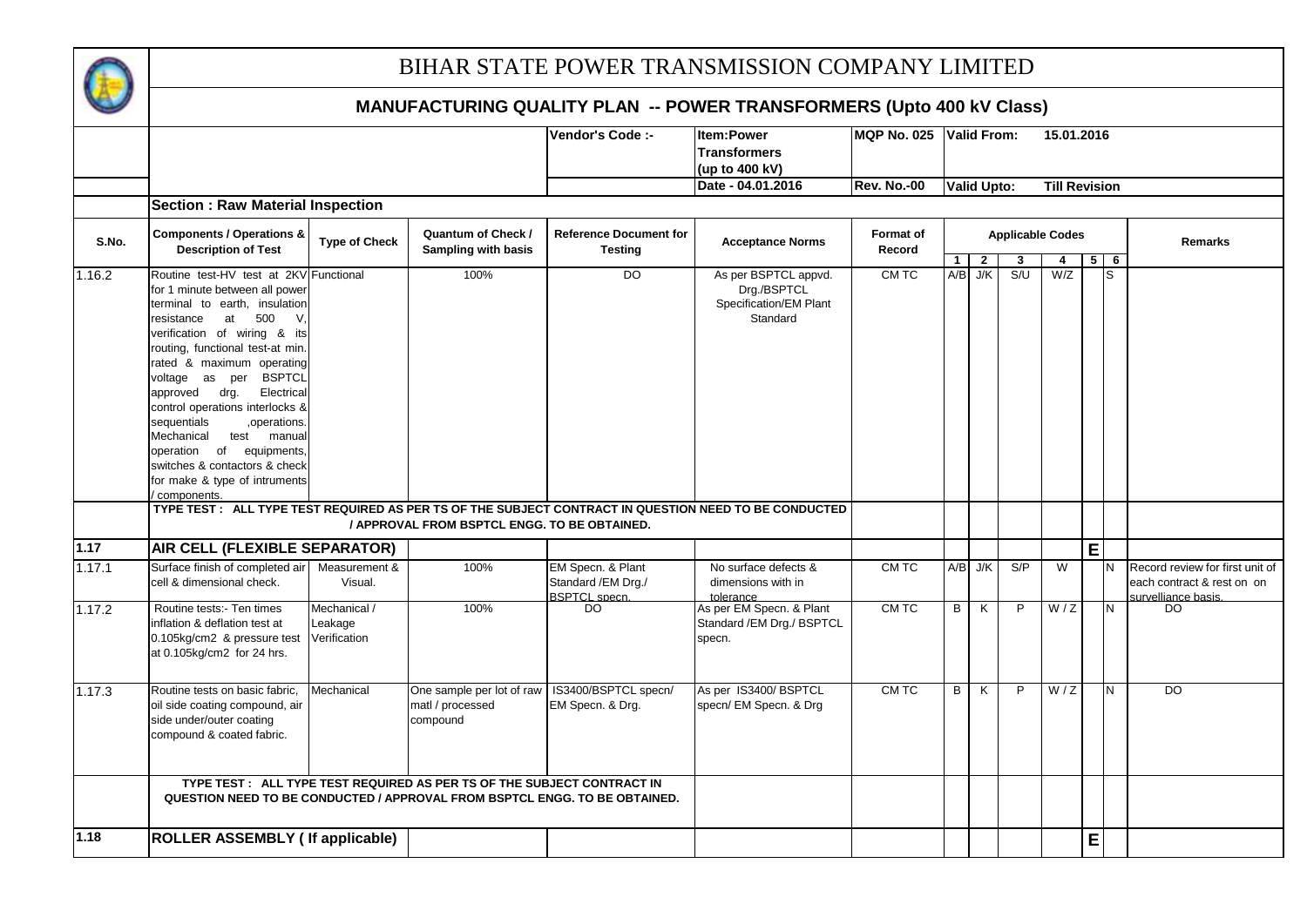

|        |                                                                                                        |                          |                                                                                                         | Vendor's Code :-                                                              | <b>Item:Power</b><br><b>Transformers</b>                                        | MQP No. 025        |                | Valid From:        |                         | 15.01.2016              |   |            |                                                                                      |
|--------|--------------------------------------------------------------------------------------------------------|--------------------------|---------------------------------------------------------------------------------------------------------|-------------------------------------------------------------------------------|---------------------------------------------------------------------------------|--------------------|----------------|--------------------|-------------------------|-------------------------|---|------------|--------------------------------------------------------------------------------------|
|        |                                                                                                        |                          |                                                                                                         |                                                                               | (up to 400 kV)                                                                  |                    |                |                    |                         |                         |   |            |                                                                                      |
|        |                                                                                                        |                          |                                                                                                         |                                                                               | Date - 04.01.2016                                                               | <b>Rev. No.-00</b> |                | <b>Valid Upto:</b> |                         | <b>Till Revision</b>    |   |            |                                                                                      |
|        | <b>Section: Raw Material Inspection</b>                                                                |                          |                                                                                                         |                                                                               |                                                                                 |                    |                |                    |                         |                         |   |            |                                                                                      |
|        | <b>Components / Operations &amp;</b>                                                                   |                          | Quantum of Check /                                                                                      | <b>Reference Document for</b>                                                 |                                                                                 | <b>Format</b> of   |                |                    | <b>Applicable Codes</b> |                         |   |            |                                                                                      |
| S.No.  | <b>Description of Test</b>                                                                             | <b>Type of Check</b>     | <b>Sampling with basis</b>                                                                              | <b>Testing</b>                                                                | <b>Acceptance Norms</b>                                                         | Record             | $\mathbf{1}$   | $\overline{2}$     | 3                       | 4                       |   | $5 \mid 6$ | <b>Remarks</b>                                                                       |
| 1.81.1 | Visual, dimensional check &<br>paint check                                                             | Measurement &<br>Visual. | IS 2500Pt 1 AQL = 4%<br>Inspection level1 Lot<br>Sample Size<br>Size 2<br>to 90<br>5<br>91 to 280<br>13 | EM Specn. & Plant<br>Standard / EM Drg./<br><b>BSPTCL</b> specn.              | EM Specn. & Plant Standard<br>/EM Drg./ BSPTCL specn.                           | CM TC              | A/B            | J/K                | S/P                     | $\overline{W}$          |   | IN.        | Record review for first unit of<br>each contract & rest on on<br>survelliance basis. |
| 1.81.2 | Mechanical properties and<br>chemical composition of raw<br>matl used for shaft and roller<br>forging. | Mechanical /<br>Chemical | One sample per melt /<br>heat treatment batch                                                           | $\overline{D}$                                                                | D <sub>O</sub>                                                                  | CM TC              | B              | K                  | P                       | $\overline{\mathsf{w}}$ |   | N          | $\overline{D}$                                                                       |
| 1.19   | <b>OIL &amp; WINDING</b><br><b>TEMP. INDICATOR</b><br>(LOCAL & REMOTE)                                 |                          |                                                                                                         |                                                                               |                                                                                 |                    |                |                    |                         |                         | E |            |                                                                                      |
| 1.19.1 | Visual & dimensional check                                                                             | Measurement &<br>Visual. | $IS 2500$ Pt 1 AQL = $4\%$<br>Inspection level1 Lot<br>Sample Size<br>Size<br>2 to 90<br>5              | EM Specn. & Plant<br>Standard no.QA/MS/AN-<br>010 / EM Drg./ BSPTCL<br>specn. | No damage & dimensions<br>are with in tolerance as per<br>drg.                  | CM TC              |                | $A/B$ J/K          | S/P                     | $\overline{W}$          |   | IN.        | Record review for first unit of<br>each contract & rest on on<br>survelliance basis. |
| 1.19.2 | Calibration check for<br>verification of accuracy                                                      | Electrical               | 100%                                                                                                    | -do-                                                                          | Accuracy should be +/- 3 deg<br>C or better                                     | CM TC              | $\overline{B}$ | K                  | P                       | W/Z                     |   | Z          | D <sub>O</sub>                                                                       |
| 1.19.3 | 2 KV HV test for 1 minute<br>between all terminals & earth                                             | Electrical               | 100%                                                                                                    | -do-                                                                          | Should withstood 2 KV<br>AC, 50 Hz for 1 minute                                 | CM TC              | B              | K                  | P                       | W/Z                     |   | N          | <b>DO</b>                                                                            |
| 1.19.4 | Switch operation check                                                                                 | Electrical               | 100%                                                                                                    | -do-                                                                          | Switch operation should shall<br>be within $+/-2.5$<br>Deg. C of switch setting | CM TC              | B              | K                  | P                       | W/Z                     |   | IN.        | $\overline{D}$                                                                       |
|        | QUESTION NEED TO BE CONDUCTED / APPROVAL FROM BSPTCL ENGG. TO BE OBTAINED.                             |                          | TYPE TEST: ALL TYPE TEST REQUIRED AS PER TS OF THE SUBJECT CONTRACT IN                                  |                                                                               |                                                                                 |                    |                |                    |                         |                         |   |            |                                                                                      |
| 1.20   | <b>RTD TYPE REMOTE</b><br><b>AND WINDING TEMP.</b><br><b>INDICATOR</b>                                 |                          |                                                                                                         |                                                                               |                                                                                 |                    |                |                    |                         |                         | E |            |                                                                                      |
| 1.20.1 | Visual & dimensional check                                                                             | Measurement &<br>Visual. | IS 2500Pt 1 AQL = 4%<br>Inspection level1 Lot<br>Sample Size<br>Size<br>2 to 90<br>5                    | EM Specn. & Plant<br>Standard no.QA/MS/AN-<br>010 / EM Drg./ BSPTCL<br>specn. | No damage & dimensions<br>are with in tolerance as per<br>EM drg.               | CM TC              |                | $A/B$ J/K          | S/P                     | W                       |   | IN.        | Record review for first unit of<br>each contract & rest on on<br>survelliance basis. |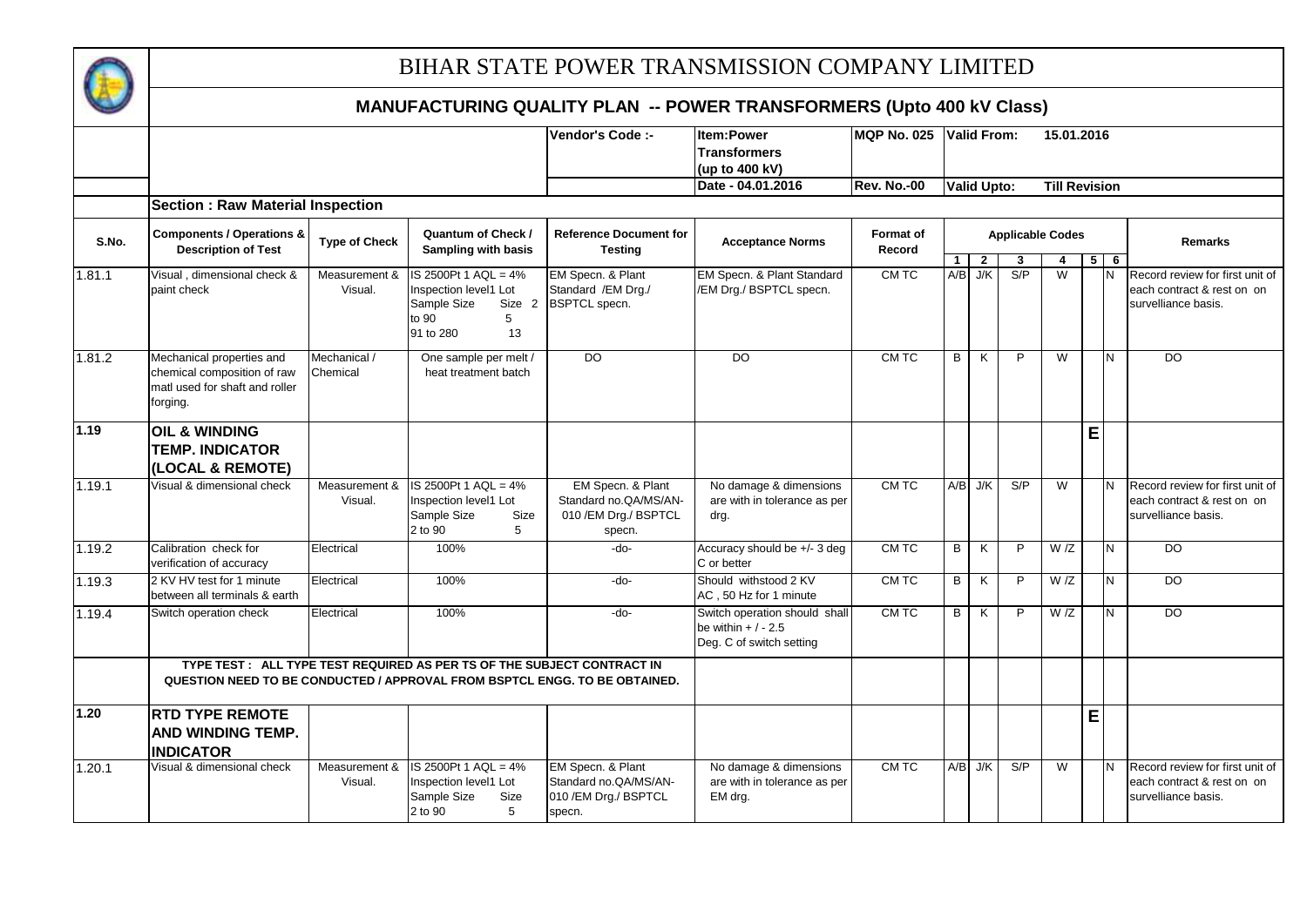

|        |                                                                                 |                          |                                                                                          | Vendor's Code :-                                                 | <b>Item:Power</b>                                                                    | <b>MQP No. 025</b>  |                                | <b>Valid From:</b>                        |                         | 15.01.2016              |   |                              |                                                                                      |
|--------|---------------------------------------------------------------------------------|--------------------------|------------------------------------------------------------------------------------------|------------------------------------------------------------------|--------------------------------------------------------------------------------------|---------------------|--------------------------------|-------------------------------------------|-------------------------|-------------------------|---|------------------------------|--------------------------------------------------------------------------------------|
|        |                                                                                 |                          |                                                                                          |                                                                  | <b>Transformers</b>                                                                  |                     |                                |                                           |                         |                         |   |                              |                                                                                      |
|        |                                                                                 |                          |                                                                                          |                                                                  | (up to 400 kV)<br>Date - 04.01.2016                                                  | <b>Rev. No.-00</b>  |                                | <b>Valid Upto:</b>                        |                         | <b>Till Revision</b>    |   |                              |                                                                                      |
|        |                                                                                 |                          |                                                                                          |                                                                  |                                                                                      |                     |                                |                                           |                         |                         |   |                              |                                                                                      |
|        | <b>Section: Raw Material Inspection</b>                                         |                          |                                                                                          |                                                                  |                                                                                      |                     |                                |                                           |                         |                         |   |                              |                                                                                      |
| S.No.  | <b>Components / Operations &amp;</b><br><b>Description of Test</b>              | <b>Type of Check</b>     | <b>Quantum of Check /</b><br><b>Sampling with basis</b>                                  | <b>Reference Document for</b><br><b>Testing</b>                  | <b>Acceptance Norms</b>                                                              | Format of<br>Record |                                |                                           | <b>Applicable Codes</b> |                         |   |                              | Remarks                                                                              |
| 1.20.2 | Calibration, HV test (2000 V                                                    | Electrical               | 100%                                                                                     | $\overline{D}$                                                   | EM Specn. & Plant Standard                                                           | CM TC               | $\mathbf{1}$<br>$\overline{B}$ | $\overline{2}$<br>$\overline{\mathsf{K}}$ | 3<br>$\overline{P}$     | 4<br>$\overline{W}$     |   | $5 \mid 6$<br>$\overline{N}$ | $\overline{D}$                                                                       |
|        | for one minute) Insulation<br>resistance by 500 V meggar &<br>sensor resistance |                          |                                                                                          |                                                                  | /EM Drg./ BSPTCL specn.                                                              |                     |                                |                                           |                         |                         |   |                              |                                                                                      |
| 1.21   | <b>PRESSURE RELIEF</b><br><b>VALVE (PRV / PRD)</b>                              |                          |                                                                                          |                                                                  |                                                                                      |                     |                                |                                           |                         |                         | E |                              |                                                                                      |
| 1.21.1 | Visual & dimensional check                                                      | Measurement &<br>Visual. | IS 2500Pt 1 AQL = 4%<br>Inspection level1 Lot<br>Sample Size<br>Size<br>2 to 90<br>5     | EM Specn. & Plant<br>Standard / EM Drg./<br><b>BSPTCL</b> specn. | EM Specn. & Plant Standard<br>/EM Drg./ BSPTCL specn.                                | CMTC                |                                | $A/B$ J/K                                 | S/P                     | W                       |   | N                            | Record review for first unit of<br>each contract & rest on on<br>survelliance basis. |
| 1.21.2 | Air pressure test                                                               | Pressure test            | 100%                                                                                     | DO                                                               | should operate at specified<br>pressure (in GTP) with<br>tolerance of +/-0.07 kg/cm2 | CMTC                | B K                            |                                           | $\overline{P}$          | W/Z                     |   | N.                           | <b>DO</b>                                                                            |
| 1.21.3 | Liquid pressure test<br>(Operating pressure)                                    | Pressure test            | 100%                                                                                     | DO                                                               | should operate at specified<br>pressure (in GTP) with<br>tolerance of +/-0.07 kg/cm2 | CM TC               | B K                            |                                           | P                       | $\overline{W}/Z$        |   | N.                           | <b>DO</b>                                                                            |
| 1.21.4 | Leakage test at 75% of                                                          | Testing                  | 100%                                                                                     | DO                                                               | No Leakage                                                                           | CM TC               | B                              | K                                         | $\mathsf{P}$            | W/Z                     |   | $\overline{N}$               | $\overline{DO}$                                                                      |
| 1.21.5 | Switch Contact operation test                                                   | Testing                  | 100%                                                                                     | DO                                                               | Status of contact to be<br>changed after operation                                   | CMTC                | B                              | Ιĸ                                        | $\overline{P}$          | W/Z                     |   | N                            | DO                                                                                   |
| 1.21.6 | Dielectric test (2 KV for 1<br>min.) between each terminals<br>& body of PRV    | Electrical               | 100%                                                                                     | $\overline{D}$                                                   | Shall withstand.                                                                     | CMTC                | $\overline{a}$                 | K                                         | $\overline{P}$          | W/Z                     |   | N                            | $\overline{D}$                                                                       |
|        | QUESTION NEED TO BE CONDUCTED / APPROVAL FROM BSPTCL ENGG. TO BE OBTAINED.      |                          | TYPE TEST: ALL TYPE TEST REQUIRED AS PER TS OF THE SUBJECT CONTRACT IN                   |                                                                  |                                                                                      |                     |                                |                                           |                         |                         |   |                              |                                                                                      |
| 1.22   | <b>MAGNETIC OIL LEVEL GAUGE (MOLG)</b>                                          |                          |                                                                                          |                                                                  |                                                                                      |                     |                                |                                           |                         |                         | E |                              |                                                                                      |
| 1.22.1 | Visual & dimensions check                                                       | Measurement &<br>Visual. | IS 2500Pt 1 AQL = 4%<br>Inspection level1 Lot<br>Sample Size<br>Size<br>$2$ to $90$<br>5 | EM Specn. & Plant<br>Standard / EM Drg./<br><b>BSPTCL</b> specn. | EM Specn. & Plant Standard<br>/EM Drg./ BSPTCL specn.                                | CM TC               |                                | $A/B$ J/K                                 | S/P                     | W                       |   | N                            | Record review for first unit of<br>each contract & rest on on<br>survelliance basis. |
| 1.22.2 | Calibration check for empty & Functional                                        |                          | 100%                                                                                     | D <sub>O</sub>                                                   | <b>DO</b>                                                                            | CM TC               | $\overline{B}$                 | $\overline{\mathsf{K}}$                   | $\overline{P}$          | W                       |   | N                            | D <sub>O</sub>                                                                       |
| 1.22.3 | 2 KV test for I min between<br>terminals & body                                 | Electrical               | 100%                                                                                     | DO                                                               | <b>DO</b>                                                                            | CM TC               | B                              | K                                         | P                       | W                       |   | N                            | DO                                                                                   |
| 1.22.4 | Leak test with air                                                              | Pressure test            | 100%                                                                                     | $\overline{50}$                                                  | $\overline{D}$                                                                       | CM TC               | B                              | K                                         | $\overline{P}$          | $\overline{\mathsf{w}}$ |   | $\overline{N}$               | $\overline{D}$                                                                       |
| 1.22.5 | Switch operation test                                                           | Verification             | 100%                                                                                     | <b>DO</b>                                                        | DO                                                                                   | CM TC               | B                              | K                                         | P                       | $\overline{W}$          |   | N.                           | <b>DO</b>                                                                            |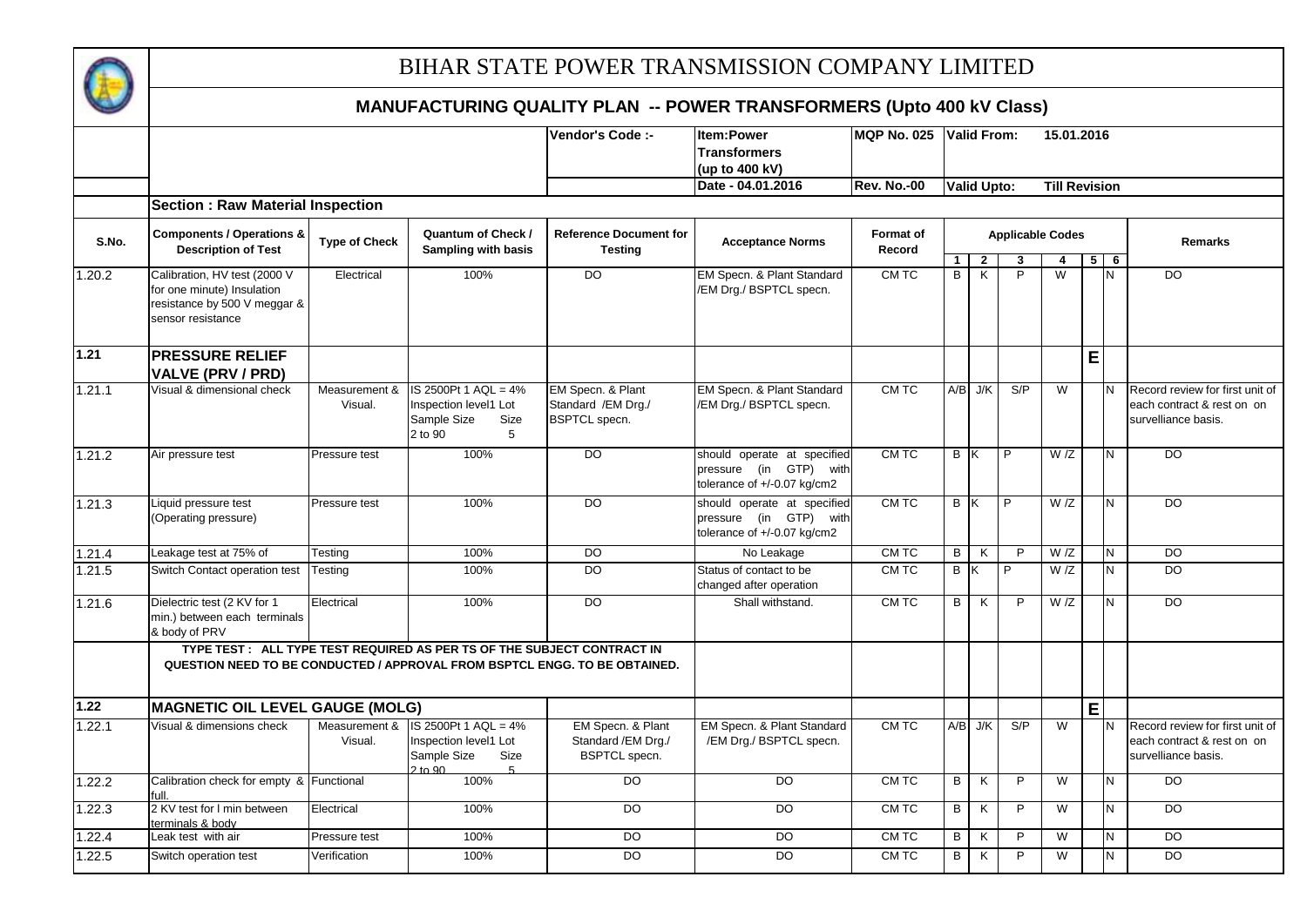

|        |                                                                                                                                                                                                                               |                          |                                                                                      | Vendor's Code :-                                                 | <b>Item:Power</b><br><b>Transformers</b><br>(up to 400 kV)        | MQP No. 025 Valid From: |                    |                |                         | 15.01.2016              |                |     |                                                                                      |
|--------|-------------------------------------------------------------------------------------------------------------------------------------------------------------------------------------------------------------------------------|--------------------------|--------------------------------------------------------------------------------------|------------------------------------------------------------------|-------------------------------------------------------------------|-------------------------|--------------------|----------------|-------------------------|-------------------------|----------------|-----|--------------------------------------------------------------------------------------|
|        |                                                                                                                                                                                                                               |                          |                                                                                      |                                                                  | Date - 04.01.2016                                                 | <b>Rev. No.-00</b>      | <b>Valid Upto:</b> |                |                         | <b>Till Revision</b>    |                |     |                                                                                      |
|        | <b>Section: Raw Material Inspection</b>                                                                                                                                                                                       |                          |                                                                                      |                                                                  |                                                                   |                         |                    |                |                         |                         |                |     |                                                                                      |
| S.No.  | <b>Components / Operations &amp;</b><br><b>Description of Test</b>                                                                                                                                                            | <b>Type of Check</b>     | Quantum of Check /<br>Sampling with basis                                            | <b>Reference Document for</b><br><b>Testing</b>                  | <b>Acceptance Norms</b>                                           | Format of<br>Record     |                    |                | <b>Applicable Codes</b> |                         |                |     | <b>Remarks</b>                                                                       |
|        | QUESTION NEED TO BE CONDUCTED / APPROVAL FROM BSPTCL ENGG. TO BE OBTAINED.                                                                                                                                                    |                          | TYPE TEST : ALL TYPE TEST REQUIRED AS PER TS OF THE SUBJECT CONTRACT IN              |                                                                  |                                                                   |                         | 1 <sup>1</sup>     | $\overline{2}$ | 3                       | $\overline{4}$          | 5 <sub>1</sub> | - 6 |                                                                                      |
| 1.23   | <b>GAS COLLECTING DEVICE</b>                                                                                                                                                                                                  |                          |                                                                                      |                                                                  |                                                                   |                         |                    |                |                         |                         | E              |     |                                                                                      |
| 1.23.1 | Visual & dimension check                                                                                                                                                                                                      | Measurement &<br>Visual. | IS 2500Pt 1 AQL = 4%<br>Inspection level1 Lot<br>Sample Size<br>Size<br>2 to 90<br>5 | EM Drg / BSPTCL spec                                             | As per EM Drg / BSPTCL<br>spec                                    | CM TC                   | B                  | K              | $\overline{P}$          | $\overline{\mathsf{W}}$ |                |     | Record review for first unit of<br>each contract & rest on on<br>survelliance basis. |
| 1.23.2 | Pressure Test / Leak test                                                                                                                                                                                                     | Mechanical               | 100%                                                                                 | DO                                                               | No leakage at 0.75 kg cm x<br>cm for 30 minutes                   | CMTC                    | B                  | K              | P                       | W                       |                | N   | <b>DO</b>                                                                            |
| 1.24   | <b>GATE VALVES (CAST</b><br><b>IRON &amp; GUN METAL)</b>                                                                                                                                                                      |                          |                                                                                      |                                                                  |                                                                   |                         |                    |                |                         |                         | E              |     |                                                                                      |
| 1.24.1 | Visual & dimensional check                                                                                                                                                                                                    | Measurement &<br>Visual. | one sample per lot of<br>each size                                                   | EM Specn. & Plant<br>Standard / EM Drg./<br><b>BSPTCL</b> specn. | No damage & dimensions are<br>with in tolerance as per EM<br>dra. | CM TC                   |                    | $A/B$ J/K      | S/P                     | $\overline{\mathsf{w}}$ |                | N   | Record review for first unit of<br>each contract & rest on on<br>survelliance basis. |
| 1.24.2 | Check for raw material for<br>valve body, gate wedge,<br>spindle & Gland                                                                                                                                                      | Chemical                 | Lot wise                                                                             | <b>DO</b>                                                        | EM Specn. & Plant Standard<br>EM Drg./ BSPTCL specn.              | CM TC                   | $\overline{B}$     | K              | $\overline{P}$          | $\overline{W}$          |                | N   | DO                                                                                   |
| 1.24.3 | 1) GUN METAL VALVE :-<br>a) Body test at 1.5 Mpa min.<br>for 2 minutes (Hydraulic)<br>b) Seat & back seat leakage<br>test at 1 Mpa min. for 2<br>minutes<br>(air pressure)<br>c) Seepage test at min. 2<br>kg/cm2 for 12 Hrs. | <b>Pressure Test</b>     | 100%<br>(10% for seepage test)                                                       | DO                                                               | <b>DO</b>                                                         | <b>CMTC</b>             | B                  | Κ              |                         | W                       |                | N   | <b>DO</b>                                                                            |
|        | 2) CAST IRON VALVE:<br>a) Body test at 1.5 Mpa min.<br>for 2 minutes (Hydraulic)<br>b) Seat & back seat leakage<br>test at 1 Mpa min. for 2<br>minutes<br>(air pressure)<br>c) Seepage test at min. 2<br>kg/cm2 for 12 Hrs.   | <b>Pressure Test</b>     | 100%<br>(10% for seepage test)                                                       | $\overline{DO}$                                                  | $\overline{D}$                                                    | <b>CMTC</b>             | в                  | κ              | Þ                       | W                       |                | N   | <b>DO</b>                                                                            |
| $1.25$ | <b>SILICAGEL BREATHER</b>                                                                                                                                                                                                     |                          |                                                                                      |                                                                  |                                                                   |                         |                    |                |                         |                         | E              |     |                                                                                      |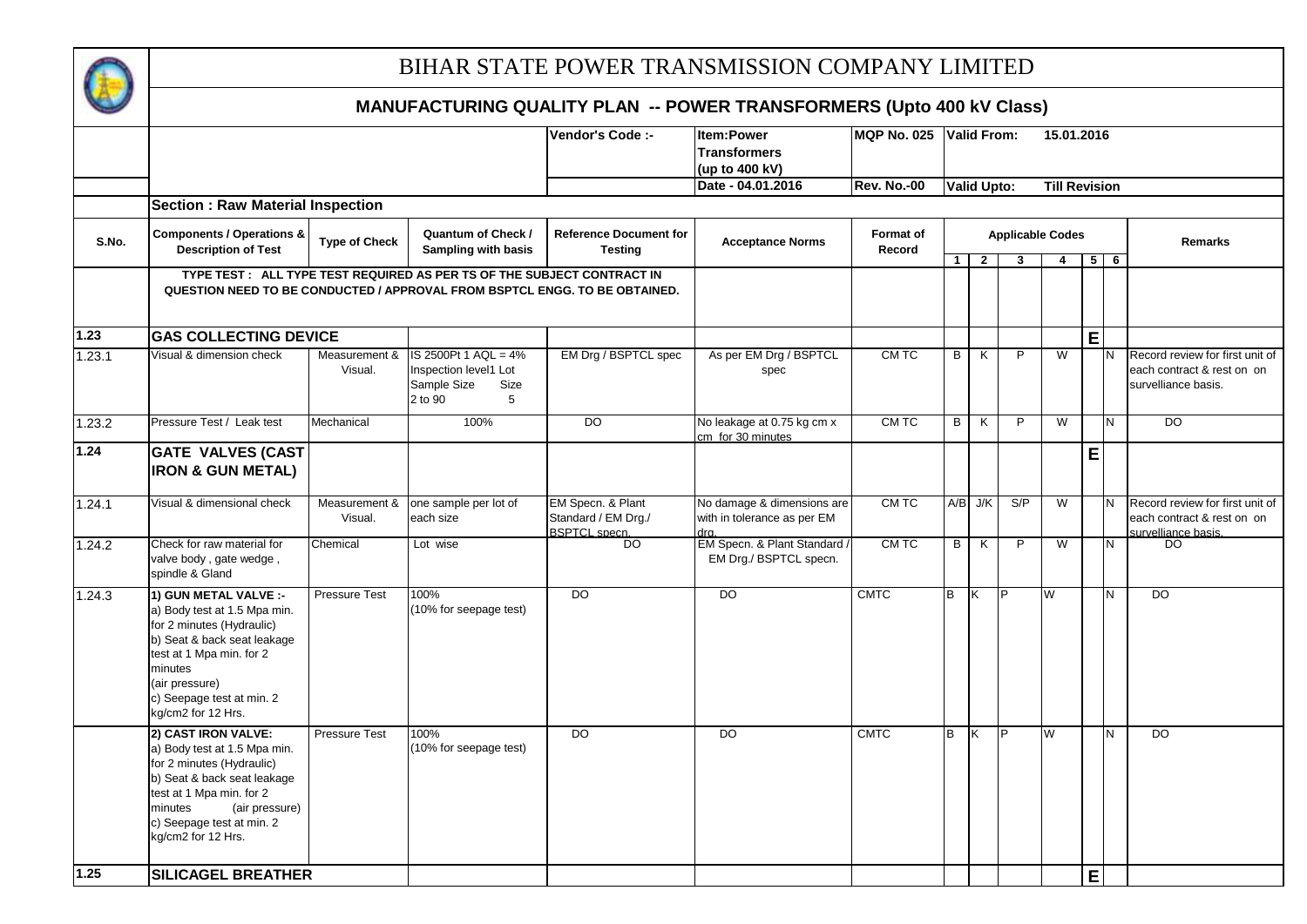

|         |                                                                                                                                                                                                                                    |                                         |                                                                                                   | Vendor's Code :-                                                                        | Item:Power<br><b>Transformers</b><br>(up to 400 kV)                                                                      | <b>MQP No. 025</b>         |                | <b>Valid From:</b>      |                         | 15.01.2016           |             |      |                                                                                      |
|---------|------------------------------------------------------------------------------------------------------------------------------------------------------------------------------------------------------------------------------------|-----------------------------------------|---------------------------------------------------------------------------------------------------|-----------------------------------------------------------------------------------------|--------------------------------------------------------------------------------------------------------------------------|----------------------------|----------------|-------------------------|-------------------------|----------------------|-------------|------|--------------------------------------------------------------------------------------|
|         |                                                                                                                                                                                                                                    |                                         |                                                                                                   |                                                                                         | Date - 04.01.2016                                                                                                        | <b>Rev. No.-00</b>         |                | <b>Valid Upto:</b>      |                         | <b>Till Revision</b> |             |      |                                                                                      |
| S.No.   | <b>Section: Raw Material Inspection</b><br><b>Components / Operations &amp;</b><br><b>Description of Test</b>                                                                                                                      | <b>Type of Check</b>                    | Quantum of Check /<br>Sampling with basis                                                         | <b>Reference Document for</b>                                                           | <b>Acceptance Norms</b>                                                                                                  | <b>Format of</b><br>Record |                |                         | <b>Applicable Codes</b> |                      |             |      | <b>Remarks</b>                                                                       |
|         |                                                                                                                                                                                                                                    |                                         |                                                                                                   | <b>Testing</b>                                                                          |                                                                                                                          |                            | $\mathbf{1}$   | $\overline{\mathbf{r}}$ | 3                       | 4                    | $5^{\circ}$ | $-6$ |                                                                                      |
| 1.25.1  | Visual & dimensional check                                                                                                                                                                                                         | Measure-ment &<br>Visual                | IS 2500Pt 1 AQL = 4%<br>Inspection level1 Lot<br>Sample Size<br>Size<br>$2$ to $90$<br>$\sqrt{2}$ | EM Specn. & Plant<br>Standard no. QA/MS/AN-<br>029/ EM Drg./ BSPTCL<br>snech.           | Gel should be blue in colour<br>& dimensions are with in<br>tolerance as per EM drg.                                     | CM TC                      |                | $A/B$ J/K               | S/P                     | $\overline{W}$       |             | N    | Record review for first unit of<br>each contract & rest on on<br>survelliance basis. |
| 1.25.2  | Pressure test by blanking oil<br>cup end                                                                                                                                                                                           | Testing                                 | 100%                                                                                              | DO.                                                                                     | No leakage                                                                                                               | CM TC                      | B              | K                       | P                       | W/Z                  |             | N    | D <sub>O</sub>                                                                       |
| 1.26    | <b>INSULATING OIL</b>                                                                                                                                                                                                              |                                         |                                                                                                   |                                                                                         |                                                                                                                          |                            |                |                         |                         |                      | E           |      |                                                                                      |
| 1.26.1  | Drums for insulating oil<br>a) Visual check of inside<br>cleanliness<br>and outside<br>coating & painting.<br>b) Dimensional check<br>Thickness, height & Diameter<br>c) Leakage test on drum<br>d) Drop Test<br>e) Hydraulic Test | Visual,<br>Measurement &<br><b>Test</b> | IS 1783 part 1./ EM<br>specification                                                              | IS 1783 part 1 / EM                                                                     | IS 1783 part 1 / EM<br>specification/MSAN 005 rev specification/MSAN 005 rev 0                                           | CM TC                      | B              | K                       | P                       | W/Z                  |             | IN.  | Record review for first unit of<br>each contract & rest on on<br>survelliance basis. |
| 1.26.2  |                                                                                                                                                                                                                                    |                                         |                                                                                                   | be virgin high grade inhibited, conforming to IEC-60296 and BSPTCL specified parameters | INSULATION OIL FOR FILLING AT SITE (All test to be conducted as per BSPTCL applicable TS of subject contract) oil should |                            |                |                         |                         |                      | E           |      |                                                                                      |
| 1.26.3  | <b>FUNCTION</b>                                                                                                                                                                                                                    |                                         |                                                                                                   |                                                                                         |                                                                                                                          |                            |                |                         |                         |                      |             |      |                                                                                      |
| 1.26.4  | Viscosity at 100 deg.C                                                                                                                                                                                                             | Physical                                | IS:6855                                                                                           | As per BSPTCL Tech Spec. (Max) 3 mm2/s<br>of subiect contract                           |                                                                                                                          | CMTC                       | B              | K                       | U                       | $\overline{W}/Z$     |             | N    | At Oil Manufacturer works.                                                           |
| 1.26.5  | Viscosity at 40 deg. C                                                                                                                                                                                                             | Physical                                | IS:6855                                                                                           | $\overline{D}$                                                                          | (Max) 12 mm2/s                                                                                                           | CM TC                      | B              | K                       | U                       | W/Z                  |             | N    | <b>DO</b>                                                                            |
| 1.26.6  | Viscosity at -30 deg. C                                                                                                                                                                                                            | Physical                                | IS:6855                                                                                           | <b>DO</b>                                                                               | (Max) 1800 mm2/s                                                                                                         | CM TC                      | B              | K                       | U                       | W/Z                  |             | N.   | <b>DO</b>                                                                            |
| 1.26.7  | Appearance                                                                                                                                                                                                                         | Visual                                  | IS:6855                                                                                           | $\overline{D}$                                                                          | Oil shall be clear, transparent<br>& free from suspended matter<br>or sediment                                           | CMTC                       | B              | K                       | U                       | W/Z                  |             | N    | $\overline{D}$                                                                       |
| 1.26.8  | Pour point                                                                                                                                                                                                                         | Physical                                | IS:6855                                                                                           | <b>DO</b>                                                                               | (Max) -40 deg.C                                                                                                          | CM TC                      | $\sf B$        | K                       | U                       | W/Z                  |             | Z    | <b>DO</b>                                                                            |
| 1.26.9  | Water content<br>a) For bulk supply<br>b) For delivery in drum                                                                                                                                                                     | Chemical                                | IS:6855                                                                                           | $\overline{D}$                                                                          | 30 mg/kg (max.)<br>40 mg/kg (max.)                                                                                       | CM TC                      | B              | K                       | U                       | W/Z                  |             | N    | $\overline{D}$                                                                       |
| 1.26.10 | Electric strength (BDV)                                                                                                                                                                                                            | Electrical                              | IS:6855                                                                                           | $\overline{D}$                                                                          | 50 kV min.<br>(New unfiltered Oil)<br>70 kV min.<br>(After treatment)                                                    | CMTC                       | $\overline{B}$ | $\overline{\mathsf{K}}$ | $\overline{U}$          | W/Z                  |             | N    | $\overline{DO}$                                                                      |
| 1.26.11 | Density at 20° C                                                                                                                                                                                                                   | Physical                                | IS:6855                                                                                           | DO                                                                                      | 0.820 -0.895 g/ml                                                                                                        | CM TC                      | B              | K                       | $\cup$                  | W/Z                  |             | N    | DO.                                                                                  |
| 1.26.12 | Tan delta at 90° C                                                                                                                                                                                                                 | Electrical                              | IS:6855                                                                                           | $\overline{D}$                                                                          | 0.0025 Max.                                                                                                              | CM TC                      | В              | K                       | U                       | W/Z                  |             | N    | $\overline{D}$                                                                       |
| 1.26.13 | Resistivity at 90° C                                                                                                                                                                                                               | Electrical                              | IS:6855                                                                                           | $\overline{D}$                                                                          | 150 x10 ^12 Ohm - cm (min.)                                                                                              | CM TC                      | В              | K                       | U                       | W/Z                  |             | N    | $\overline{D}$                                                                       |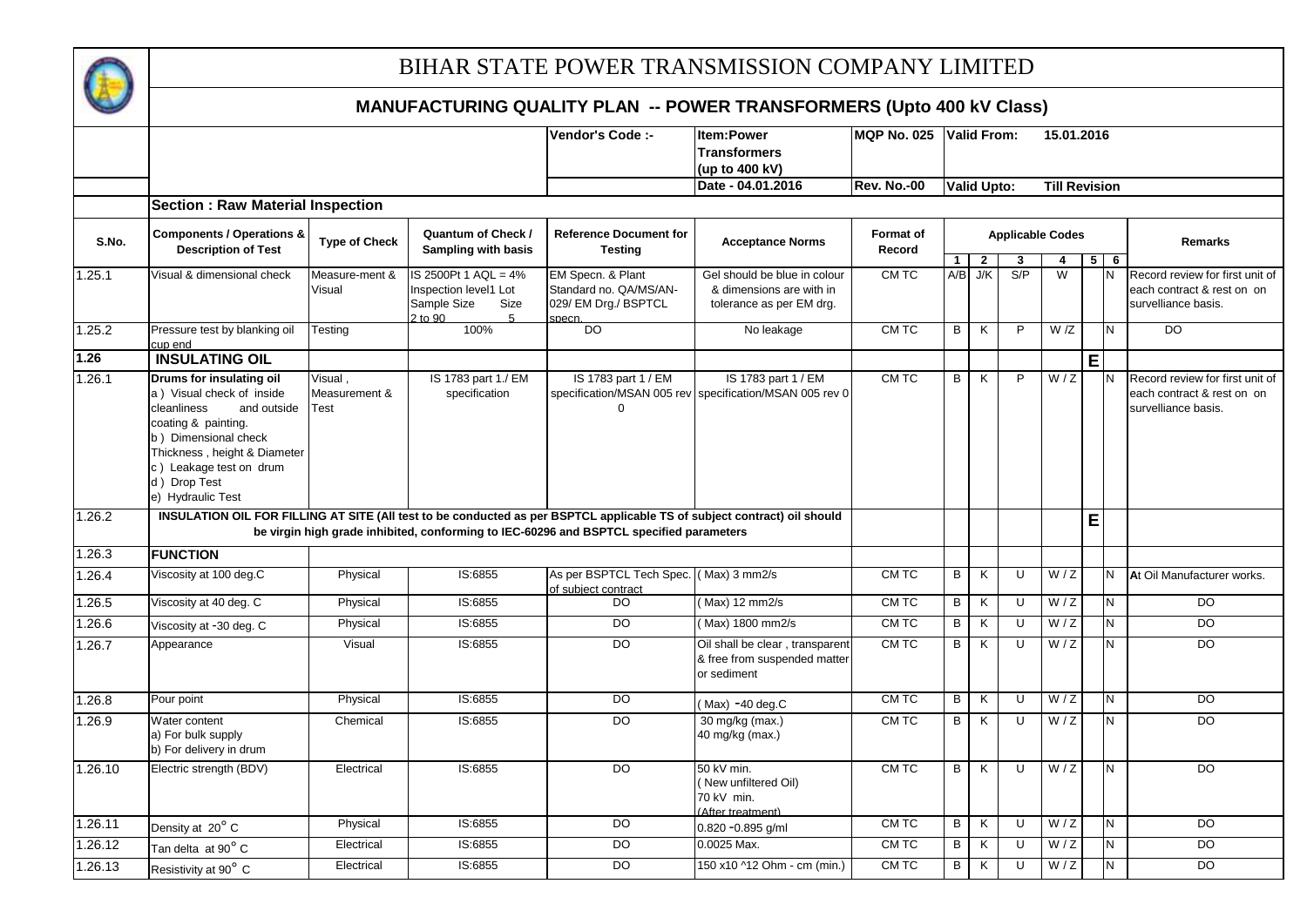

|         |                                                                                          |                      |                                                         | Vendor's Code :-                                | <b>Item:Power</b><br><b>Transformers</b>                                                      | <b>MQP No. 025</b>  |                         | <b>Valid From:</b> |                         |     | 15.01.2016           |                |                |
|---------|------------------------------------------------------------------------------------------|----------------------|---------------------------------------------------------|-------------------------------------------------|-----------------------------------------------------------------------------------------------|---------------------|-------------------------|--------------------|-------------------------|-----|----------------------|----------------|----------------|
|         |                                                                                          |                      |                                                         |                                                 | (up to 400 kV)                                                                                |                     |                         |                    |                         |     |                      |                |                |
|         |                                                                                          |                      |                                                         |                                                 | Date - 04.01.2016                                                                             | <b>Rev. No.-00</b>  |                         | <b>Valid Upto:</b> |                         |     | <b>Till Revision</b> |                |                |
|         | <b>Section: Raw Material Inspection</b>                                                  |                      |                                                         |                                                 |                                                                                               |                     |                         |                    |                         |     |                      |                |                |
| S.No.   | <b>Components / Operations &amp;</b><br><b>Description of Test</b>                       | <b>Type of Check</b> | <b>Quantum of Check /</b><br><b>Sampling with basis</b> | <b>Reference Document for</b><br><b>Testing</b> | <b>Acceptance Norms</b>                                                                       | Format of<br>Record |                         |                    | <b>Applicable Codes</b> |     |                      |                | <b>Remarks</b> |
|         |                                                                                          |                      |                                                         |                                                 |                                                                                               |                     | $\mathbf{1}$            | $\overline{2}$     | 3                       | 4   |                      | $5 \vert$<br>6 |                |
| 1.26.14 | Negative impulse testing kVp<br>at 25 deg.C                                              | Electrical           | IS:6855                                                 | DO                                              | 145 (Min.)                                                                                    | CM TC               | B                       | K                  | U                       | W/Z |                      | N              | <b>DO</b>      |
| 1.26.15 | Carbon type composition<br>% of Aromatic, Paraffins &<br>Naphthalene)                    | Chemical             | IS:6855                                                 | DO                                              | For Aromatic 4 to 12 %<br>(Max.) Paraffins $< 50 %$<br>Balance shall be Naphthenic<br>hauoamo | CM TC               | B                       | K                  | U                       | W/Z |                      | N              | $\overline{D}$ |
|         | <b>Refining / Stability</b>                                                              |                      |                                                         |                                                 |                                                                                               |                     |                         |                    |                         |     |                      |                |                |
| 1.26.16 | Acidity                                                                                  | Chemical             | IS:6855                                                 | DO                                              | $0.01$ mg KOH/g (max.)                                                                        | CM TC               | B                       | K                  | U                       | W/Z |                      | N              | <b>DO</b>      |
| 1.26.17 | Interfacial Tension at<br>27 Dea. C                                                      | Physical             | IS:6855                                                 | $\overline{D}$                                  | $0.04$ N/m (min.)                                                                             | CM TC               | B                       | K                  | U                       | W/Z |                      | $\overline{N}$ | $\overline{D}$ |
| 1.26.18 | <b>Total Sulphur content</b>                                                             | Chemical             | IS:6855                                                 | $\overline{D}$                                  | $0.15 \%$ (Max.)                                                                              | CM TC               | В                       | K                  | U                       | W/Z |                      | N              | $\overline{D}$ |
| 1.26.19 | <b>Corrosive Sulphur</b><br>(IEC 62535)                                                  | Chemical             | IS:6855                                                 | <b>DO</b>                                       | Non corrosive on copper &<br>paper                                                            | CM TC               | B                       | K                  | U                       | W/Z |                      | N              | DO             |
| 1.26.20 | Corrosive Sulphur<br>(ASTM D 1275 B)                                                     | Chemical             | IS:6855                                                 | DO                                              | Non corrosive                                                                                 | CM TC               | B                       | K                  | U                       | W/Z |                      | N              | $\overline{D}$ |
| 1.26.21 | Presence of oxidation inhibitor                                                          | Chemical             | IS:6855                                                 | $\overline{D}$                                  | 0.08 % (min.) to 0.4 % (max.),<br>Oil should contains no<br>additives                         | CMTC                | $\overline{\mathbf{p}}$ | K                  | $\overline{U}$          | W/Z |                      | N              | <b>DO</b>      |
| 1.26.22 | 2- Furfural content                                                                      | Chemical             | IS:6855                                                 | $\overline{D}$                                  | 25 micrograms/litre (Max.)                                                                    | CMTC                | B                       | K                  | U                       | W/Z |                      | N              | $\overline{D}$ |
|         | <b>Performance</b>                                                                       |                      |                                                         |                                                 |                                                                                               |                     |                         |                    |                         |     |                      |                |                |
| 1.26.23 | Oxidation stability<br>a) Total Acidity<br>b) Sludge by mass<br>C) Tan delta at 90 Deg.C | Chemical             | IS:6855                                                 | $\overline{D}$                                  | Max. 0.30 mg KOH/g:<br>Max. 0.05 %:<br>Max. 0.05                                              | CMTC                | B                       | K                  | U                       | W/Z |                      | N              | $\overline{D}$ |
| 1.26.24 | Gassing                                                                                  | Chemical             | IS:6855                                                 | <b>DO</b>                                       | No general req.                                                                               | CM TC               | $\overline{B}$          | K                  | $\overline{U}$          | W/Z |                      | Z              | $\overline{D}$ |
| 1.26.25 | Oxidation stability by RBOT<br>Rotating Bomb Test)                                       | Chemical             | IS:6855                                                 | $\overline{D}$                                  | 220 Mints.                                                                                    | CMTC                | B                       | K                  | U                       | W/Z |                      | N              | $\overline{D}$ |
|         | Environment, Health &<br><b>Safety (EHS)</b>                                             |                      |                                                         | <b>DO</b>                                       |                                                                                               |                     |                         |                    |                         |     |                      |                |                |
| 1.26.26 | <b>Flash Point</b>                                                                       | Physical             | IS:6855                                                 | <b>DO</b>                                       | 135 deg.C                                                                                     | CM TC               | B                       | K                  | U                       | W/Z |                      | N.             | <b>DO</b>      |
| 1.26.27 | <b>PCA Content</b>                                                                       | Chemical             | IS:6855                                                 | DO                                              | Max. 3%                                                                                       | CM TC               | В                       | K                  | U                       | W/Z |                      | N              | DO             |
| 1.26.28 | <b>PCB Content</b>                                                                       | Chemical             | IS:6855                                                 | $\overline{D}$                                  | Not detctable (Less than 2<br>ma/Ka)                                                          | CM TC               | $\overline{B}$          | K                  | $\overline{U}$          | W/Z |                      | N              | $\overline{D}$ |
| 1.26.29 | Checking of oil quantity                                                                 | Verification         | IS: 6855                                                | <b>BSPTCL</b> contract                          | BSPTCL contract/Appvd<br><b>GTP/Appvd Drg</b>                                                 | CM TC               | B                       | K                  | U                       | W/Z |                      | Y.             | $-DO-$         |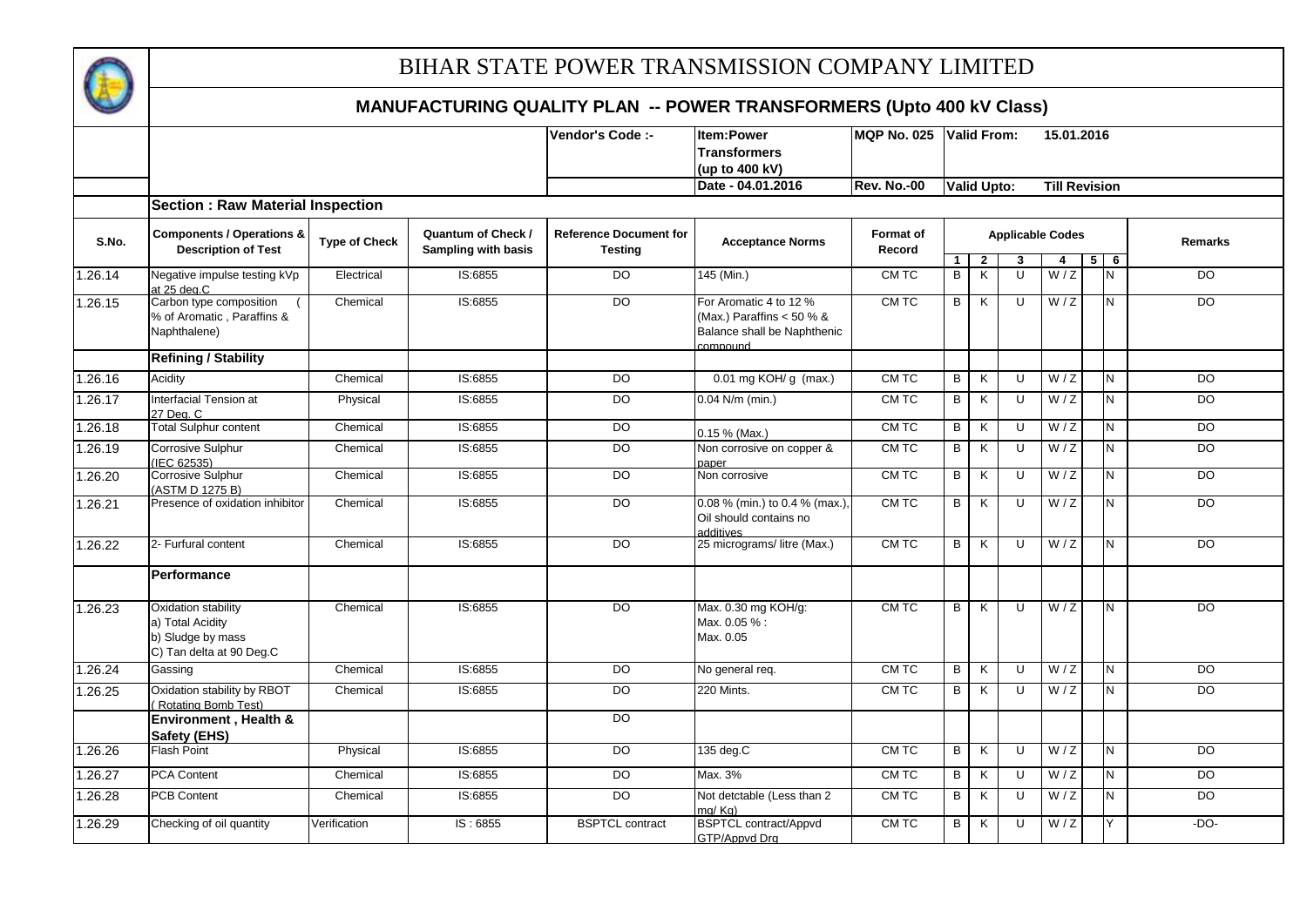

|          |                                                                                          |                                  |                                           | Vendor's Code :-                                                | <b>Item:Power</b>                                                          | <b>MQP No. 025</b>         |                | <b>Valid From:</b>      |                | 15.01.2016                   |                |                         |                                                                                      |
|----------|------------------------------------------------------------------------------------------|----------------------------------|-------------------------------------------|-----------------------------------------------------------------|----------------------------------------------------------------------------|----------------------------|----------------|-------------------------|----------------|------------------------------|----------------|-------------------------|--------------------------------------------------------------------------------------|
|          |                                                                                          |                                  |                                           |                                                                 | <b>Transformers</b>                                                        |                            |                |                         |                |                              |                |                         |                                                                                      |
|          |                                                                                          |                                  |                                           |                                                                 | (up to 400 kV)                                                             |                            |                |                         |                |                              |                |                         |                                                                                      |
|          |                                                                                          |                                  |                                           |                                                                 | Date - 04.01.2016                                                          | <b>Rev. No.-00</b>         |                | <b>Valid Upto:</b>      |                | <b>Till Revision</b>         |                |                         |                                                                                      |
|          | <b>Section: Raw Material Inspection</b>                                                  |                                  |                                           |                                                                 |                                                                            |                            |                |                         |                |                              |                |                         |                                                                                      |
| S.No.    | <b>Components / Operations &amp;</b><br><b>Description of Test</b>                       | <b>Type of Check</b>             | Quantum of Check /<br>Sampling with basis | <b>Reference Document for</b><br><b>Testing</b>                 | <b>Acceptance Norms</b>                                                    | <b>Format of</b><br>Record |                |                         | 3              | <b>Applicable Codes</b><br>4 |                | $5 \overline{6}$        | <b>Remarks</b>                                                                       |
| 1.26.30  | Proper sealing of oil drums                                                              | Verification                     | 100%                                      | <b>BSPTCL</b> spec.                                             | No oil leakage from the filled                                             | CM TC                      | B              | $\overline{2}$<br>K     | U              | W/Z                          |                |                         | $-DO-$                                                                               |
|          | before dispatch & visual check<br>for leakage & damage of<br>drums                       |                                  |                                           |                                                                 | drums; drums shall be free<br>from damages & every drum<br>s to be sealed. |                            |                |                         |                |                              |                |                         |                                                                                      |
| 1.27     | <b>STEEL FABRICATED PARTS</b>                                                            |                                  |                                           |                                                                 |                                                                            |                            |                |                         |                |                              |                |                         |                                                                                      |
| 1.27.1   | Steel for Tank Cover, Top tank, Bottom Tank, Conservator, Turrets &                      | <b>Accessories (fabrication)</b> |                                           |                                                                 |                                                                            |                            |                |                         |                |                              | E              |                         |                                                                                      |
| 1.27.1.1 | Visual Check for finish &<br>dimensions                                                  | Visual &<br>Measurement          | 100%                                      | EM spec & Plant stnd /<br>BSPTCL spec./ IS2062                  | No surface defects &<br>dimensions are with in<br>tolerance                | CM TC                      | B              | K                       | Q              | W                            |                |                         | Record review for first unit of<br>each contract & rest on on<br>survelliance basis. |
| 1.27.1.2 | Chemical composition                                                                     | Chemical                         | 1 sample per lot                          | -do-                                                            | EM spec & Plant stnd /<br><b>BSPTCL spec./</b><br>IS2062/BS4360            | CMTC                       | B              | K                       | P              | W/Z                          |                | N                       | DO                                                                                   |
| 1.27.1.3 | <b>Mechanical Properties</b>                                                             | Mechanical                       | 1 sample per lot                          | -do-                                                            | -do-                                                                       | CM TC                      | B              | K                       | P              | W/Z                          |                | N                       | DO                                                                                   |
| 1.27.1.4 | Ultrasonic Test on bottom<br>Plate of tank<br>(16 mm & above)                            | Mechanical                       | 100%                                      | -do-                                                            | As per ASTM STD.                                                           |                            |                | B/D K/L                 | Q/V            | W/Z                          |                |                         | Test report will be<br>submitted for review during<br>final inspection               |
| 1.28     |                                                                                          |                                  |                                           | Cold rolled carbon steel sheet annealed - drawing, for Radiator |                                                                            |                            |                |                         |                |                              | $\mathsf E$    |                         |                                                                                      |
| 1.28.1   | Visual check for finish &<br>dimensions                                                  | Measurement &<br>Visual.         | 100%                                      | EM spec & Plant stnd /<br>BSPTCL spec./ IS:513 /<br>DIN1623     | No surface defects &<br>dimensions are with in<br>tolerance                | CM TC                      | $\overline{B}$ | K                       | Q              | $\overline{W}$               |                |                         | Record review for first unit of<br>each contract & rest on on<br>survelliance basis. |
| 1.28.2   | Chemical composition                                                                     | Chemical                         | 1 sample per lot                          | -do-                                                            | EM spec & Plant stnd /<br>BSPTCL spec./ IS:513 /<br>DIN1623                | CMTC                       | $\overline{B}$ | K                       | $\overline{P}$ | W/Z                          |                | N                       | $\overline{D}$                                                                       |
| 1.28.3   | <b>Mechanical Properties</b>                                                             | Mechanical                       | 1 sample per lot                          | $-do-$                                                          | -do-                                                                       | CM TC                      | B              | K                       | P              | W/Z                          |                | N                       | DO                                                                                   |
| 1.29     | Mild steel tube/carbon steel pipe (for pipe work, sub-assembly) & for lifting<br>bollard |                                  |                                           |                                                                 |                                                                            |                            |                |                         |                |                              | $\overline{E}$ |                         |                                                                                      |
| 1.29.1   | Visual check for finish<br>୍ୟୁ<br>dimensions                                             | Visual                           | 100%                                      | IS-3589 /IS1239 / EM spec<br>& plant stnd / BSPTCL<br>spec.     | No surface defects &<br>dimensions are with in<br>tolerance                | CM TC                      | $\overline{B}$ | $\overline{\mathsf{K}}$ | Q              | W                            |                | $\overline{\mathsf{N}}$ | $\overline{D}$                                                                       |
| 1.29.2   | Chemical composition                                                                     | Chemical                         | 1 sample per lot                          | -do-                                                            | BSPTCL spec. and<br>approved drawings.                                     | CM TC                      | B              | K                       | P              | W/Z                          |                | N                       | <b>DO</b>                                                                            |
| 1.29.3   | <b>Mechanical Properties</b>                                                             | Mechanical                       | 1 sample per lot                          | -do-                                                            | $-do-$                                                                     | CM TC                      | B              | K                       | P              | W/Z                          |                | N                       | D <sub>O</sub>                                                                       |
| 1.29.4   | <b>Welding Procedure Spec</b><br>(WPS) & welder qualification<br>for 1.30, 1.31 & 1.32   | Mechanical                       | 100%                                      | ASME Sec IX and EM spec<br>& plant stnd & BSPTCL<br>spec        | ASME Sec IX and EM spec &<br>plant stnd & BSPTCL spec                      | CM TC                      | B              | K                       | $\Omega$       | W/Z                          |                | N                       | Review of BSPTCL approval<br>during BSPTCL inspection                                |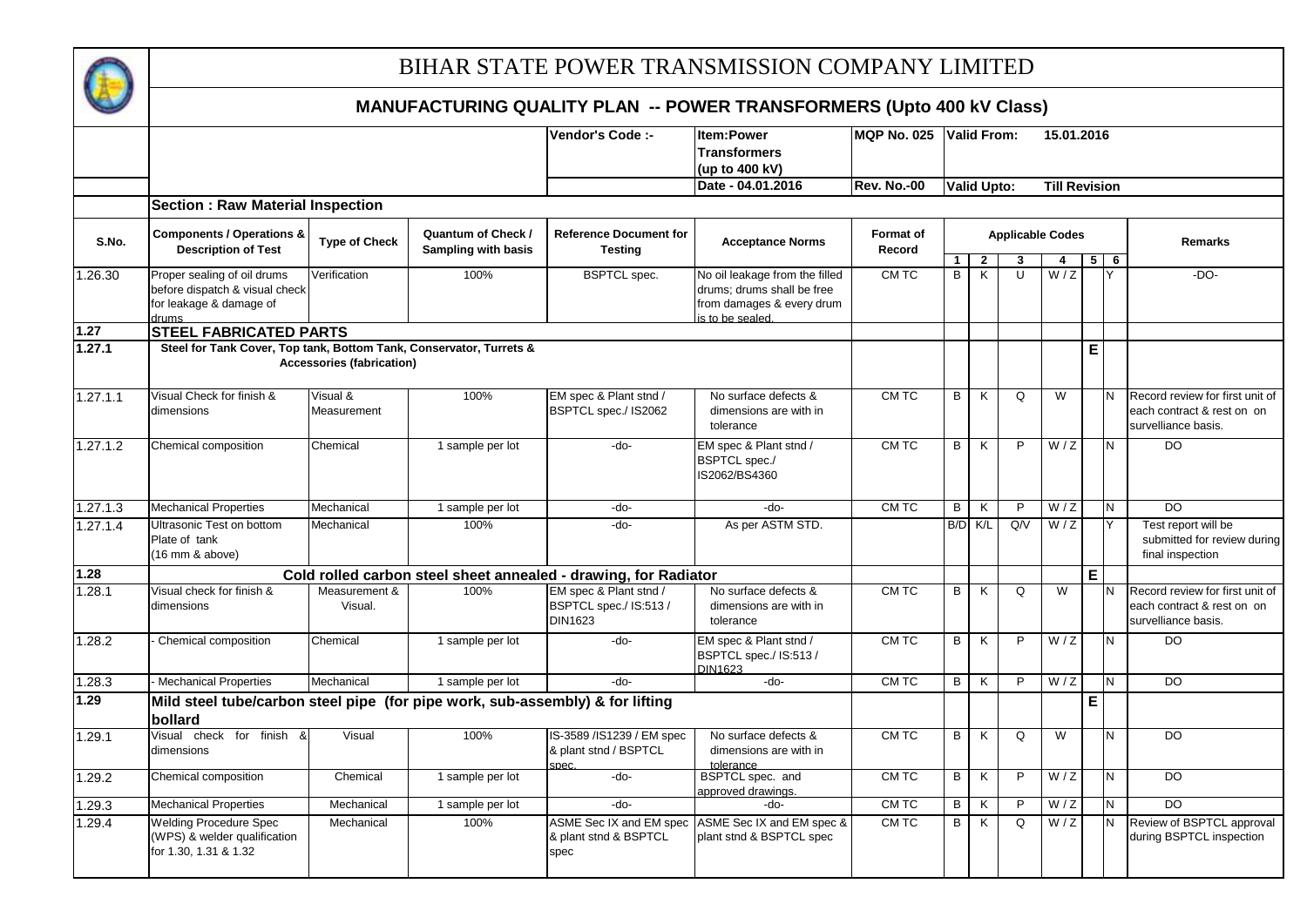

|          |                                                                                                                                                                                                                                                                  |                       |                                                  | Vendor's Code :-                                                                    | Item:Power<br><b>Transformers</b><br>(up to 400 kV) | <b>MQP No. 025</b>  |                   | <b>Valid From:</b> |                         | 15.01.2016           |             |        |                                                                                                              |
|----------|------------------------------------------------------------------------------------------------------------------------------------------------------------------------------------------------------------------------------------------------------------------|-----------------------|--------------------------------------------------|-------------------------------------------------------------------------------------|-----------------------------------------------------|---------------------|-------------------|--------------------|-------------------------|----------------------|-------------|--------|--------------------------------------------------------------------------------------------------------------|
|          |                                                                                                                                                                                                                                                                  |                       |                                                  |                                                                                     | Date - 04.01.2016                                   | <b>Rev. No.-00</b>  |                   | <b>Valid Upto:</b> |                         | <b>Till Revision</b> |             |        |                                                                                                              |
|          | <b>Section : Raw Material Inspection</b>                                                                                                                                                                                                                         |                       |                                                  |                                                                                     |                                                     |                     |                   |                    |                         |                      |             |        |                                                                                                              |
| S.No.    | <b>Components / Operations &amp;</b><br><b>Description of Test</b>                                                                                                                                                                                               | <b>Type of Check</b>  | <b>Quantum of Check /</b><br>Sampling with basis | <b>Reference Document for</b><br><b>Testing</b>                                     | <b>Acceptance Norms</b>                             | Format of<br>Record |                   |                    | <b>Applicable Codes</b> |                      |             |        | <b>Remarks</b>                                                                                               |
| 1.29.5   | Visual check for Welding<br>Electrode for 1.30, 131 & 1.32                                                                                                                                                                                                       | Visual                | One sample of each type<br>per lot               | $-do-$                                                                              | -do-                                                | CM TC               | $\mathbf{1}$<br>B | $\mathbf{2}$<br>K  | 3<br>Q                  | 4<br>W/Z             | 5           | 6<br>N | Record review for first unit of<br>each contract & rest on on<br>survelliance basis.                         |
| 1.30     |                                                                                                                                                                                                                                                                  |                       |                                                  | Tank cover, Top tank, Bottom tank, Turret, Conservator & Accessories. (Fabrication) |                                                     |                     |                   |                    |                         |                      | $\mathsf E$ |        |                                                                                                              |
| 1.30.2.1 | Check for fitup for butt welds<br>on tank walls, base & cover                                                                                                                                                                                                    | Visual                | 100%                                             | EM. Drg / EM Specn &<br>Plant stnd                                                  | As per EM Specn /fabrication<br>drg.                | CM TC               | B                 | K                  | Q                       | W/Z                  |             |        | Record review for first unit of<br>each contract & rest on on<br>survelliance basis.                         |
| 1.30.2.2 | DP Test on load bearing welds<br>e.g. lifting lugs/bollards. DP<br>test on jacking pads                                                                                                                                                                          | Mechanical            | Each Tank                                        | BSPTCL spec. and<br>approved drawings.                                              | BSPTCL spec. and<br>approved drawings.              | CM TC               | B                 | K                  | Q/U                     | W/Z                  |             |        | For one transformer tank of<br>each rating of each<br>contract of each vendor at<br>tank manufacturer works. |
| 1.30.2.3 | Radiographic Examination on<br>butt welds in bottom plate of<br>bottom Tank( if any)                                                                                                                                                                             | Mechanical            | Each Tank                                        | BSPTCL spec. and<br>approved drawings.                                              | BSPTCL spec. and<br>approved drawings.              |                     | B                 | K                  | Q                       | W/Z                  |             | Y      | Test report will be<br>submitted for review during<br>final inspection                                       |
| 1.30.2.4 | Visual & dimensional check<br>after final welding including<br>rim flatness, position of guides<br>& earth connection, projection<br>or matching of tank with cover<br>dimensions of roller<br>mounting pad with std. fixture<br>of roller by turning by 90 Deg. | Visual &<br>Dimension | 100%                                             | BSPTCL spec. and<br>approved drawings.                                              | BSPTCL spec. and<br>approved drawings.              | CM TC               | B                 | K                  | $\Omega$                | W/Z                  |             | IN.    | Record review for first unit of<br>each contract & rest on on<br>survelliance basis.                         |
| 1.30.2.5 | D.P test on butt welds after fit                                                                                                                                                                                                                                 | Mechanical            | Each tank                                        | BSPTCL spec. and<br>approved drawings.                                              | BSPTCL spec. and<br>approved drawings.              | CM TC               | B                 | K                  | Q                       | W/Z                  |             | N      | $\overline{50}$                                                                                              |
| 1.30.2.6 | Air leakage test on assembled<br>tank with turrets & on<br>conservator                                                                                                                                                                                           | Mechanical            | 100%                                             | BSPTCL spec. and<br>approved drawings.                                              | BSPTCL spec. and<br>approved drawings.              | CM TC               | B                 | K                  | Q                       | W/Z                  |             | N      | DO                                                                                                           |
| 1.30.2.7 | Visula check after air leakage<br>test                                                                                                                                                                                                                           | visual                | DO.                                              | DO                                                                                  | No surface defect                                   | CM TC               | B                 | K                  | Q                       | W/Z                  |             | N      | DO                                                                                                           |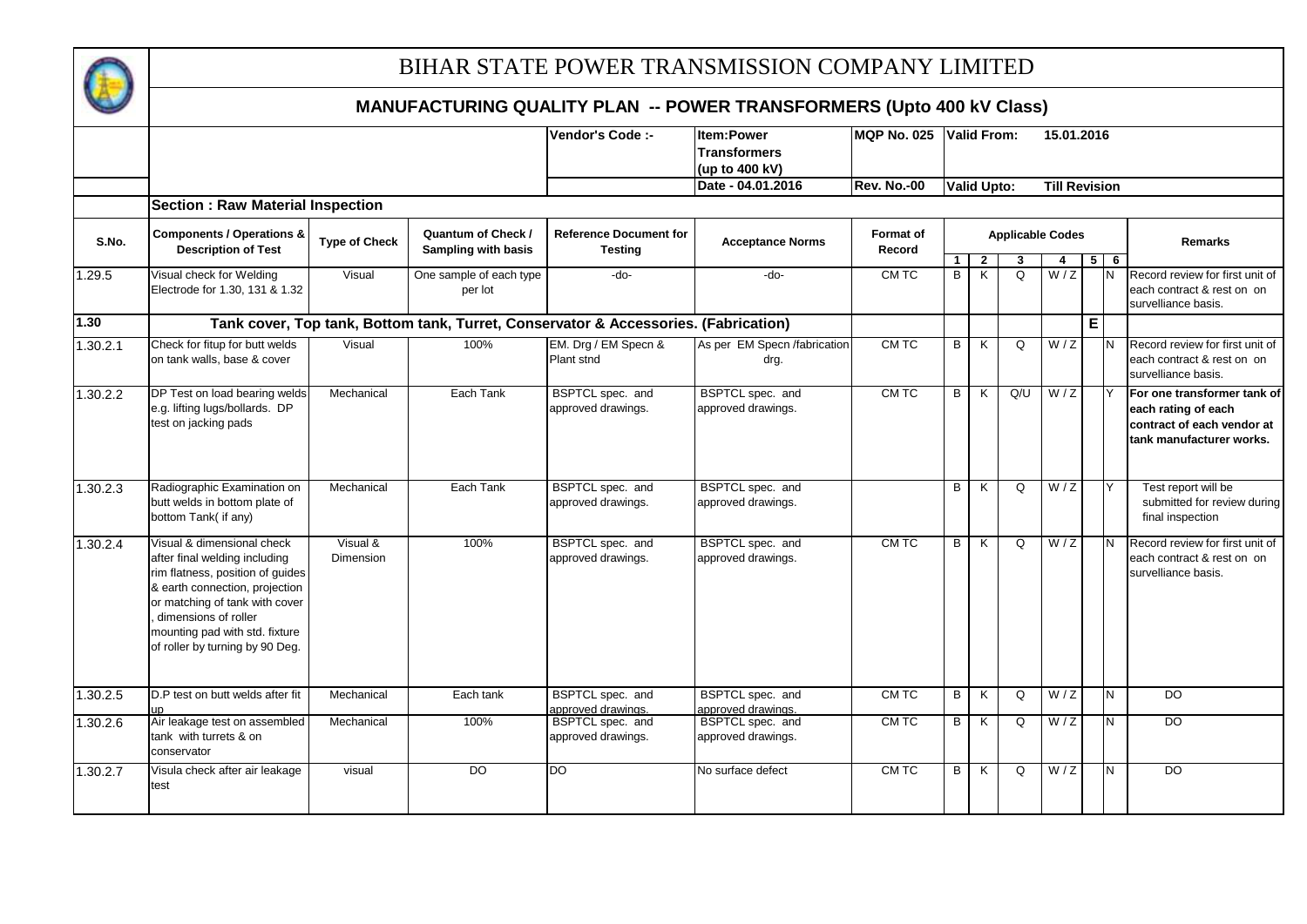

|           |                                                                                                                                           |                            |                                           | Vendor's Code :-                                | <b>Item:Power</b>                      | <b>MQP No. 025</b>         |                | <b>Valid From:</b>                        |                         | 15.01.2016           |                |                     |                                                                                                                                                                    |
|-----------|-------------------------------------------------------------------------------------------------------------------------------------------|----------------------------|-------------------------------------------|-------------------------------------------------|----------------------------------------|----------------------------|----------------|-------------------------------------------|-------------------------|----------------------|----------------|---------------------|--------------------------------------------------------------------------------------------------------------------------------------------------------------------|
|           |                                                                                                                                           |                            |                                           |                                                 | <b>Transformers</b><br>(up to 400 kV)  |                            |                |                                           |                         |                      |                |                     |                                                                                                                                                                    |
|           |                                                                                                                                           |                            |                                           |                                                 | Date - 04.01.2016                      | Rev. No.-00                |                | <b>Valid Upto:</b>                        |                         | <b>Till Revision</b> |                |                     |                                                                                                                                                                    |
|           | <b>Section : Raw Material Inspection</b>                                                                                                  |                            |                                           |                                                 |                                        |                            |                |                                           |                         |                      |                |                     |                                                                                                                                                                    |
| S.No.     | <b>Components / Operations &amp;</b><br><b>Description of Test</b>                                                                        | <b>Type of Check</b>       | Quantum of Check /<br>Sampling with basis | <b>Reference Document for</b><br><b>Testing</b> | <b>Acceptance Norms</b>                | <b>Format of</b><br>Record |                |                                           | <b>Applicable Codes</b> |                      |                |                     | Remarks                                                                                                                                                            |
| 1.30.2.8  | Air Pressure test & Vaccum<br>Test (PT/VT) on Tank                                                                                        | Deflection<br>verification | Each Tank                                 | BSPTCL spec. and<br>approved drawings.          | BSPTCL spec. and<br>approved drawings. | CM TC                      | $\overline{B}$ | $\overline{2}$<br>$\overline{\mathsf{K}}$ | 3<br>Q/U                | 4<br>W/Z             | 5 <sub>1</sub> | $\overline{6}$<br>Y | For one transformer tank of<br>each rating of each<br>contract at tank<br>manufacturer works.                                                                      |
| 1.30.2.9  | Surface cleaning by shot<br>blasting (for all items)                                                                                      | Visual                     | 100%                                      | BSPTCL spec. and<br>approved drawings.          | BSPTCL spec. and<br>approved drawings. | CM TC                      | B              | K                                         | Q/U                     | W/Z                  |                |                     | Record review for first unit of<br>each contract & rest on on<br>survelliance basis.                                                                               |
| 1.30.2.10 | Visual check of paint shade,<br>paint film thickness- inside &<br>outside & film adhesion test<br>and Record review of<br>Previous stages | Visual                     | 100%                                      | -do-                                            | $-do-$                                 | CM TC                      | B              | K                                         | Q/U                     | W/Z                  |                | Y                   | Record review for first unit of<br>each contract & rest on on<br>survelliance basis.                                                                               |
| 1.31      | <b>RADIATOR</b>                                                                                                                           |                            |                                           |                                                 |                                        |                            |                |                                           |                         |                      | $\overline{E}$ |                     |                                                                                                                                                                    |
| 1.31.1    | DP test on lifting lug welds                                                                                                              | Mechanical                 | 100%                                      | BSPTCL spec. and<br>approved drawings.          | BSPTCL spec. and<br>approved drawings. |                            |                |                                           |                         |                      |                |                     | Record review for first unit of<br>each contract & rest on on<br>survelliance basis.                                                                               |
| 1.31.2    | Dimensional Check after final<br>welding -flange centre & over<br>all dimensions.                                                         | Measure-ment &<br>Visual   | 100%                                      | -do-                                            | -do-                                   | CM TC                      | B              | K                                         | Q                       | W/Z                  |                | N                   |                                                                                                                                                                    |
| 1.31.3    | Air pressure test on complete<br>Radiator assembly                                                                                        | Testing                    | 100%                                      | 2 Kg/cm2 for 30 minutes                         | No leakage                             | CM TC                      | B              | K                                         | Q/U                     | W/Z                  |                | Y                   | For one set of transformer<br>radiators of each rating of<br>each contract of each<br>vendor at manufacturer<br>works and balance record<br>review on survelliance |
| 1.31.4    | Surface cleaning of header<br>support & bracing details by<br>shot blasting                                                               | Visual                     | 100%                                      | BSPTCL spec. and<br>approved drawings.          | BSPTCL spec. and<br>approved drawings. |                            | B              | K                                         | Q                       | W/Z                  |                | Y                   | Record review for first unit of<br>each contract & rest on on<br>survelliance basis.                                                                               |
| 1.31.5    | Visual check of paint shade,<br>paint film thickness - out side<br>film adhesion test.                                                    | Visual                     | 100%                                      | BSPTCL spec. and<br>approved drawings.          | BSPTCL spec. and<br>approved drawings. | CM TC                      | $\overline{B}$ | K                                         | Q                       | W/Z                  |                | Y                   | $\overline{D}$                                                                                                                                                     |
| 1.32      | PIPEWORK INCLUDING HEADER ASSEMBLY FOR                                                                                                    |                            |                                           |                                                 |                                        |                            |                |                                           |                         |                      |                |                     |                                                                                                                                                                    |
| 1.32.1    | Dimensional check                                                                                                                         | Measurement                | 100%                                      | EM Drg.                                         | As per EM Drg.                         | CM TC                      | B              | K                                         | Q                       | W/Z                  |                |                     | Record review for first unit of<br>each contract & rest on on<br>survelliance basis.                                                                               |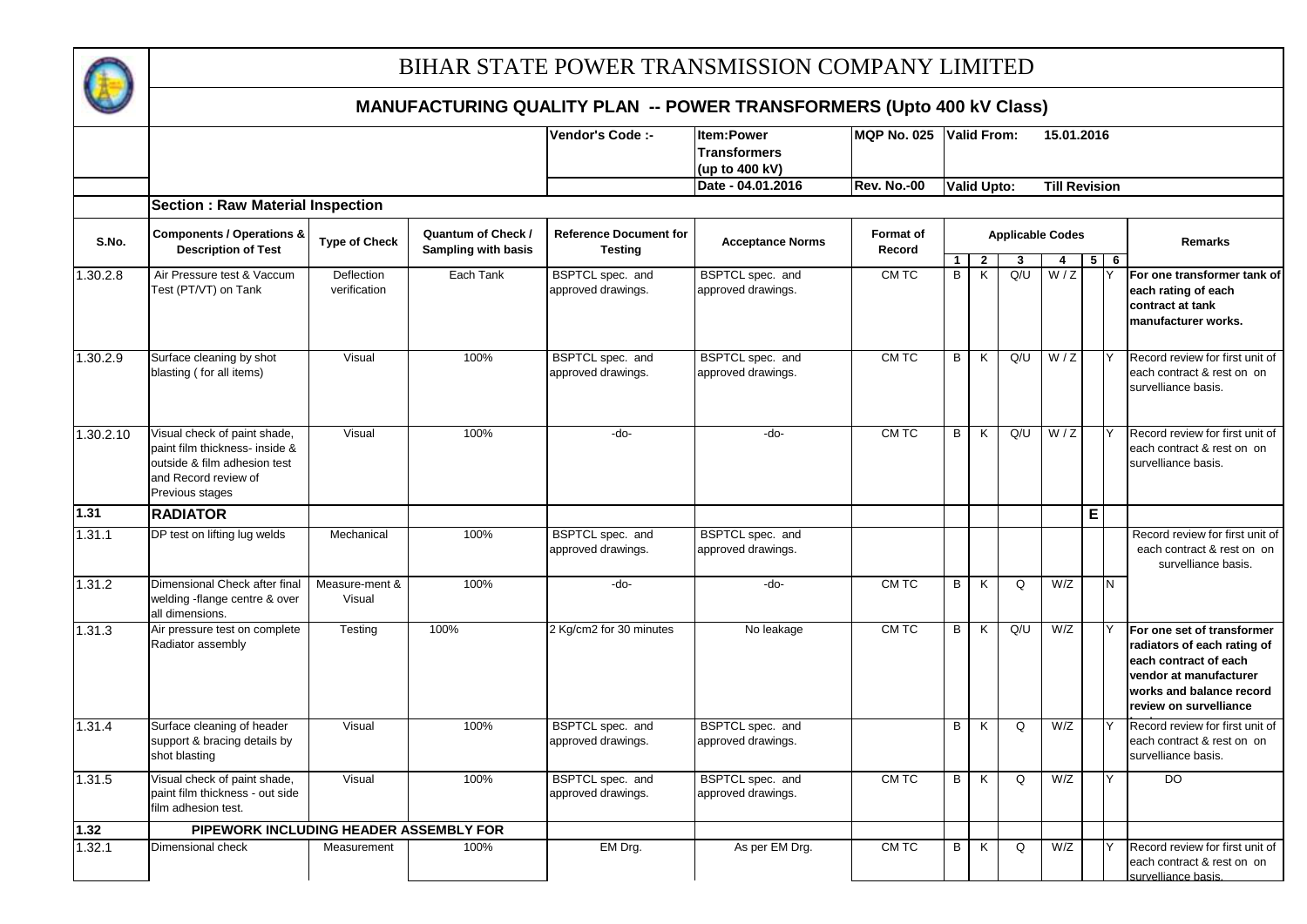

|        |                                                                                                                           |                            |                                                  | Vendor's Code :-                                 | <b>Item:Power</b><br><b>Transformers</b><br>(up to 400 kV)           | <b>MQP No. 025</b>         |         | <b>Valid From:</b> |                         |          | 15.01.2016           |            |                                                                                                                                                                |
|--------|---------------------------------------------------------------------------------------------------------------------------|----------------------------|--------------------------------------------------|--------------------------------------------------|----------------------------------------------------------------------|----------------------------|---------|--------------------|-------------------------|----------|----------------------|------------|----------------------------------------------------------------------------------------------------------------------------------------------------------------|
|        | <b>Section: Raw Material Inspection</b>                                                                                   |                            |                                                  |                                                  | Date - 04.01.2016                                                    | <b>Rev. No.-00</b>         |         | <b>Valid Upto:</b> |                         |          | <b>Till Revision</b> |            |                                                                                                                                                                |
| S.No.  | <b>Components / Operations &amp;</b><br><b>Description of Test</b>                                                        | <b>Type of Check</b>       | <b>Quantum of Check /</b><br>Sampling with basis | <b>Reference Document for</b><br><b>Testing</b>  | <b>Acceptance Norms</b>                                              | <b>Format</b> of<br>Record |         |                    | <b>Applicable Codes</b> |          |                      |            | <b>Remarks</b>                                                                                                                                                 |
| 1.32.2 | Air pressure test on pipe work<br>& header assembly for<br>radiator                                                       | Testing                    | 100%                                             | BSPTCL spec. and<br>approved drawings.           | BSPTCL spec. and<br>approved drawings.                               | CM TC                      | -1<br>B | $\mathbf{2}$<br>K  | Q/U                     | 4<br>W/Z |                      | $5 \mid 6$ | For one transformer tank of<br>each rating of each<br>contract of each vendor at<br>tank manufacturer works,<br>balance record review on<br>survelliance basis |
| 1.32.3 | Surface cleaning during by<br>sand / shot blasting                                                                        | Visual                     | 100%                                             | BSPTCL spec. and<br>approved drawings.           | BSPTCL spec. and<br>approved drawings.                               | CM TC                      | B       | K                  | Q                       | W/Z      |                      |            | Record review for first unit of<br>each contract & rest on on<br>survelliance basis.                                                                           |
| 1.32.4 | Visual check after one coat of<br>primer, visual check for inside<br>the pipe with BOROSCOPE<br>(below & including 50 NB) | Visual                     | 100%                                             | -do-                                             | BSPTCL spec. and<br>approved drawings.                               | CM TC                      | B       | K                  | $\Omega$                | W/Z      |                      | Y          | Test report will be submitted<br>for review during final tank<br>clearance.                                                                                    |
| 1.32.5 | Visual check of paint shade<br>paint thickness -outside film<br>adhesion test.                                            | Visual                     | 100%                                             | -do-                                             | BSPTCL spec. and<br>approved drawings.                               | CM TC                      | B       | K                  | Q                       | W/Z      |                      |            | Record review for first unit of<br>each contract & rest on on<br>survelliance basis.                                                                           |
| 1.32.6 | Matching of accessories,<br>conservator, pipe work header<br>with respective tank with<br>photograph.                     | Visual                     | 100%                                             | BSPTCL spec. and<br>approved drawings.           | BSPTCL spec. and<br>approved drawings.                               | CM TC                      | B       | K                  | $\Omega$                | W/Z      |                      |            | Test report will be submitted<br>for review during final tank<br>clearance.                                                                                    |
| 1.33   | ON LOAD TAP CHANGER (For Power Transformers)                                                                              |                            |                                                  |                                                  |                                                                      |                            |         |                    |                         |          | E                    |            |                                                                                                                                                                |
| 1.33.1 | Mechanical operation test of<br>divertor switch (Endurance<br>test)                                                       | Electrical /<br>Mechanical | Each OLTC                                        | IEC 60214 / IS 8468 / EM<br>Specn ./ BSPTCL Spec | 5000 Operation (min)                                                 | CM TC                      | B       | K                  | Q/U                     | W/Z      |                      |            | On one unit of each type &<br>size against each contract of<br>each vendor & record review<br>on survelliance basis for rest.                                  |
| 1.33.2 | Sequence Test                                                                                                             | Electrical                 | Each OLTC                                        | $\overline{D}$                                   | Switching time shall be within<br>limit                              | CM TC                      | B       | K                  | Q/U                     | W/Z      |                      | Y          |                                                                                                                                                                |
| 1.33.3 | Pressure leak test of divertor<br>switch compartment                                                                      | Mechanical                 | Each OLTC                                        | DO                                               | No Leakage                                                           | CM TC                      | B       | K                  | Q/U                     | W/Z      |                      | Y          | $\overline{D}$                                                                                                                                                 |
| 1.33.4 | Mechanical test of tap selector Electrical /<br>with motor drive                                                          | Mechanical                 | Each OLTC                                        | D <sub>O</sub>                                   | 500 satisfactory operations<br>from one extreme position to<br>other | CM TC                      | B       | K                  | Q/U                     | W/Z      |                      | Y          | D <sub>O</sub>                                                                                                                                                 |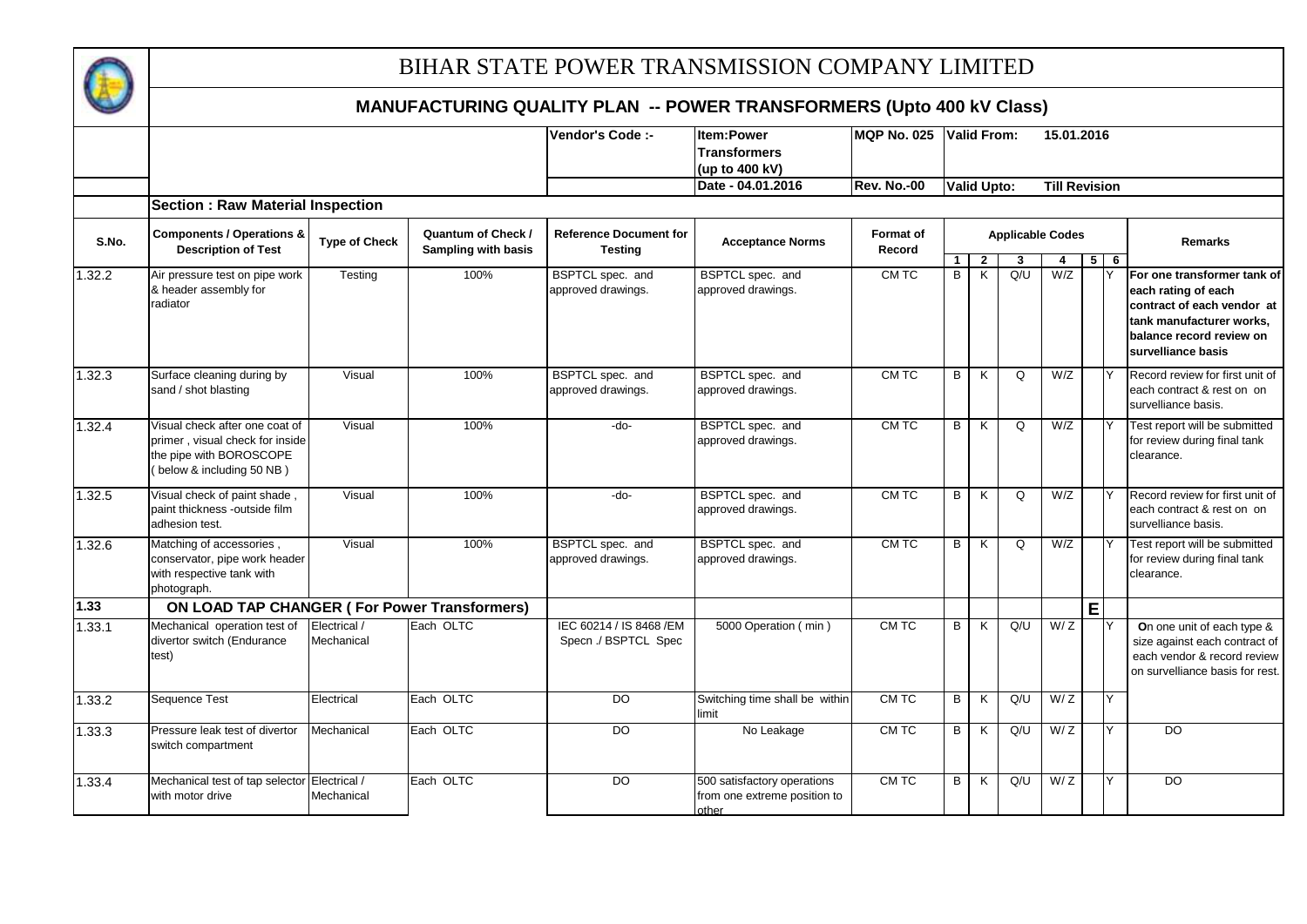

|        |                                                                                                                      |                                          |                                                                                            | Vendor's Code :-                                                              | <b>Item:Power</b><br><b>Transformers</b><br>(up to 400 kV)                    | <b>MQP No. 025</b>         |                | <b>Valid From:</b> |                         | 15.01.2016           |                |        |                                                                                      |
|--------|----------------------------------------------------------------------------------------------------------------------|------------------------------------------|--------------------------------------------------------------------------------------------|-------------------------------------------------------------------------------|-------------------------------------------------------------------------------|----------------------------|----------------|--------------------|-------------------------|----------------------|----------------|--------|--------------------------------------------------------------------------------------|
|        |                                                                                                                      |                                          |                                                                                            |                                                                               | Date - 04.01.2016                                                             | <b>Rev. No.-00</b>         |                | <b>Valid Upto:</b> |                         | <b>Till Revision</b> |                |        |                                                                                      |
|        | <b>Section: Raw Material Inspection</b>                                                                              |                                          |                                                                                            |                                                                               |                                                                               |                            |                |                    |                         |                      |                |        |                                                                                      |
| S.No.  | <b>Components / Operations &amp;</b><br><b>Description of Test</b>                                                   | <b>Type of Check</b>                     | <b>Quantum of Check /</b><br>Sampling with basis                                           | <b>Reference Document for</b><br><b>Testing</b>                               | <b>Acceptance Norms</b>                                                       | <b>Format of</b><br>Record |                |                    | <b>Applicable Codes</b> |                      |                |        | <b>Remarks</b>                                                                       |
| 1.33.5 | Operation test of complete<br>OLTC including functional<br>check of driving mechanism                                | Electrical                               | Each OLTC                                                                                  | Satisfactory operation<br>during final operation test<br>and functional check | Satisfactory operation during<br>final operation test and<br>functional check | CM TC                      | 1<br>B         | $\mathbf{2}$<br>K  | 3<br>Q/U                | 4<br>W/Z             | 5 <sub>5</sub> | 6<br>Υ | <b>DO</b>                                                                            |
| 1.33.6 | HV test on auxillary ckt                                                                                             | Electrical                               | Each OLTC                                                                                  | IEC 60214 / IS 8468 / EM<br>Specn, PO & Plant stnd /<br><b>BSPTCL Spec</b>    | Withstood 2 kv (min) for 1<br>minute                                          | <b>CMTC</b>                | B              | K                  | Q/U                     | W/Z                  |                | Y      | $\overline{D}$                                                                       |
| 1.33.7 | Physical & Dimension check<br>as per drawing including<br>verification of fibre glass bar<br>used in divertor switch | Visual.<br>Verification &<br>measurement | Each OLTC                                                                                  | Manufacturers Drawing                                                         | Manufacturers Drawing                                                         | CM TC                      | B              | K                  | Q/U                     | W/Z                  |                | Y      | <b>DO</b>                                                                            |
| 1.33.8 | Visual check of paint shade,<br>paint thickness on motor drive Verification<br>panel                                 | Visual &                                 | Each OLTC                                                                                  | IEC 60214 / IS 8468 / EM<br>Specn ./ BSPTCL Spec.                             | IEC 60214 / IS 8468 / EM<br>Specn ./ BSPTCL Spec.                             | CM TC                      | $\overline{B}$ | K                  | Q/U                     | W/Z                  |                | Y      | D <sub>O</sub>                                                                       |
|        | TYPE TEST : All type test required as per TS of the subject contract in question need to be                          |                                          | conducted / approval from BSPTCL Engineering to be obtained                                |                                                                               |                                                                               |                            |                |                    |                         |                      |                |        |                                                                                      |
| 1.34   | <b>OIL PUMP (For Power</b><br>Transformers)                                                                          |                                          |                                                                                            |                                                                               |                                                                               |                            |                |                    |                         |                      | Ε              |        |                                                                                      |
| 1.34.1 | Type & Make                                                                                                          | Visual                                   | 100%                                                                                       | BSPTCL spec. and<br>approved drawings.                                        | BSPTCL spec. and<br>approved drawings.                                        | <b>CMTC</b>                | B              | K                  | P                       | W/Z                  |                | N      | Record review on first unit of<br>each contract & rest on<br>survelliance basis      |
| 1.34.2 | HV (Dielectric) test                                                                                                 | Electrical                               | 100%                                                                                       | -do-                                                                          | $\overline{DO}$                                                               | <b>CMTC</b>                | B              | K                  | $\overline{P}$          | W/Z                  |                | N      | $\overline{D}$                                                                       |
| 1.34.3 | <b>Locked Rotor test</b>                                                                                             | Electrical                               | 100%                                                                                       | -do-                                                                          | DO                                                                            | <b>CMTC</b>                | B              | K                  | P                       | W/Z                  |                | N.     | <b>DO</b>                                                                            |
| 1.34.4 | Oil Pressure Test on Pump at<br>4 Kg/ Cm Sq. for 30 minutes                                                          | leakage<br>verification                  | 100%                                                                                       | -do-                                                                          | No leakage                                                                    | <b>CMTC</b>                | B              | K                  | $\overline{P}$          | W/Z                  |                | N      | $\overline{D}$                                                                       |
| 1.34.5 | Performance test: Input,<br>output & Discharge                                                                       | Electrical                               | 100%                                                                                       | -do-                                                                          | $-do-$                                                                        | <b>CMTC</b>                | B              | K                  | P                       | W/Z                  |                | N      | <b>DO</b>                                                                            |
|        | TYPE TEST : All type test required as per TS of the subject contract in question need to be                          |                                          | conducted / approval from BSPTCL Engineering to be obtained                                |                                                                               |                                                                               |                            |                |                    |                         |                      |                |        |                                                                                      |
| 1.35   |                                                                                                                      |                                          | <b>COOLING FAN &amp; MOTOR ASSEMBLY (For Power Transformer)</b>                            |                                                                               |                                                                               |                            |                |                    |                         |                      | E.             |        |                                                                                      |
| 1.35.1 | Visual check & Dimensional<br>check                                                                                  | Visual                                   | IS 2500Pt 1 AQL = 4%<br>Inspection level1 Lot<br>Sample Size<br>Size<br>$2 \text{ to } 90$ | BSPTCL spec. and<br>approved drawings.                                        | BSPTCL spec. and<br>approved drawings.                                        | CM TC                      | В              | K                  | P                       | $\overline{W}/Z$     |                | N      | Record review for first unit of<br>each contract & rest on on<br>survelliance basis. |
| 1.35.2 | Routine and acceptance test<br>as per IS 2312                                                                        | <b>Electrical test</b>                   | 100%                                                                                       | $-do-$                                                                        | $-do-$                                                                        | CM TC                      | B.             | K                  | P                       | W/Z                  |                | N      | <b>DO</b>                                                                            |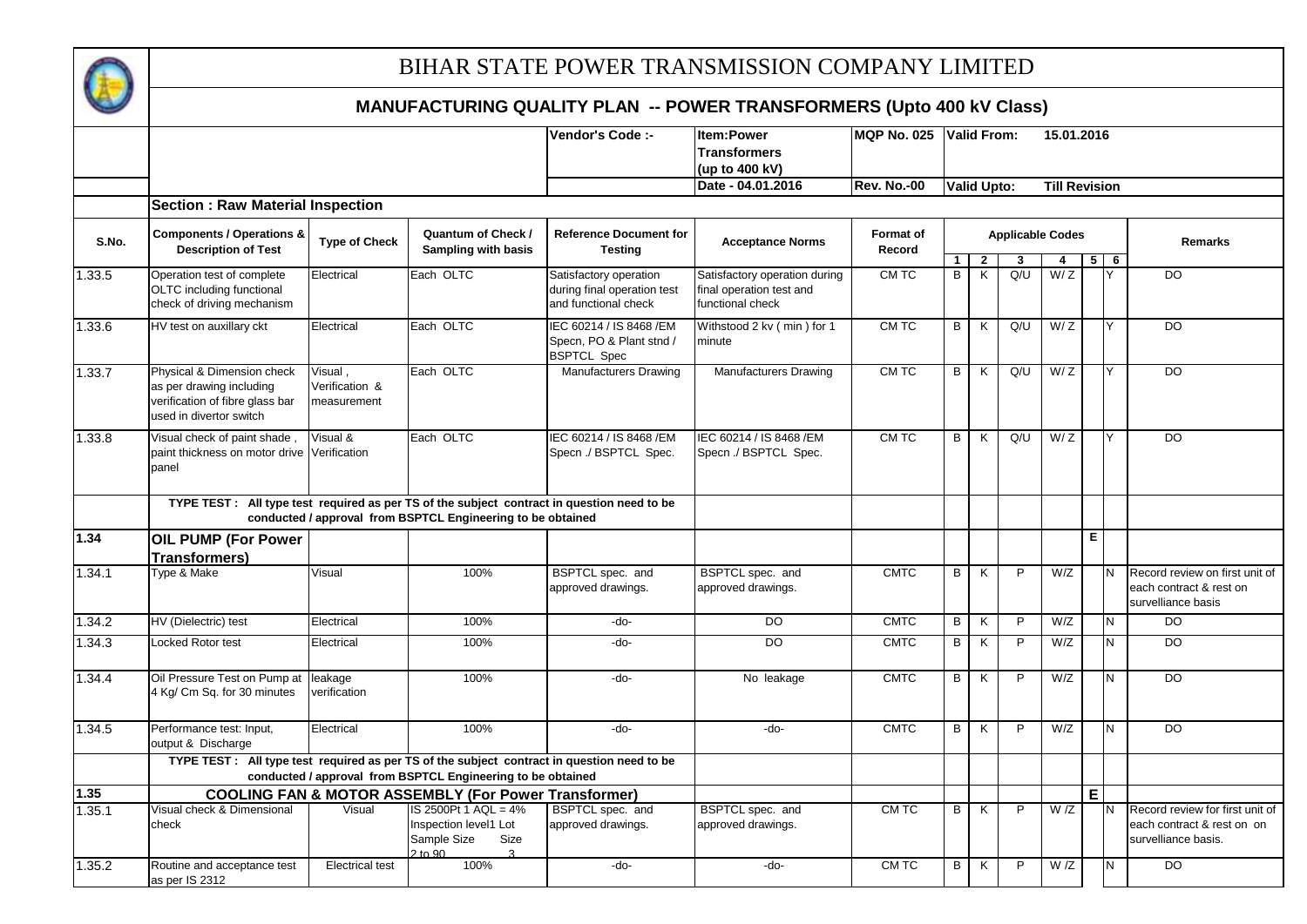

|        |                                                                                             |                        |                                                                                                     | Vendor's Code :-                                                   | Item:Power<br><b>Transformers</b><br>(up to 400 kV)                                 | MQP No. 025 Valid From:    |                |                    |                         | 15.01.2016              |   |            |                                                                                      |
|--------|---------------------------------------------------------------------------------------------|------------------------|-----------------------------------------------------------------------------------------------------|--------------------------------------------------------------------|-------------------------------------------------------------------------------------|----------------------------|----------------|--------------------|-------------------------|-------------------------|---|------------|--------------------------------------------------------------------------------------|
|        |                                                                                             |                        |                                                                                                     |                                                                    | Date - 04.01.2016                                                                   | <b>Rev. No.-00</b>         |                | <b>Valid Upto:</b> |                         | <b>Till Revision</b>    |   |            |                                                                                      |
|        | <b>Section : Raw Material Inspection</b>                                                    |                        |                                                                                                     |                                                                    |                                                                                     |                            |                |                    |                         |                         |   |            |                                                                                      |
| S.No.  | <b>Components / Operations &amp;</b><br><b>Description of Test</b>                          | <b>Type of Check</b>   | Quantum of Check /<br>Sampling with basis                                                           | <b>Reference Document for</b><br><b>Testing</b>                    | <b>Acceptance Norms</b>                                                             | <b>Format of</b><br>Record |                |                    | <b>Applicable Codes</b> |                         |   |            | Remarks                                                                              |
|        | TYPE TEST : All type test required as per TS of the subject contract in question need to be |                        |                                                                                                     |                                                                    |                                                                                     |                            | 1 <sup>1</sup> | -2                 | 3                       | $\overline{4}$          |   | $5 \mid 6$ |                                                                                      |
|        |                                                                                             |                        | conducted / approval from BSPTCL Engineering to be obtained                                         |                                                                    |                                                                                     |                            |                |                    |                         |                         |   |            |                                                                                      |
| 1.36   | <b>BUTTERFLY VALVE</b>                                                                      |                        |                                                                                                     |                                                                    |                                                                                     |                            |                |                    |                         |                         | E |            |                                                                                      |
| 1.36.1 | Visual Inspection                                                                           | Visual                 | 100%                                                                                                | EM Specn. & Plant<br>Standard noBC-219. /EM<br>Drg./ BSPTCL specn. | No Surface defects                                                                  | CM TC                      |                | $A/B$ J/K          | S/P                     | $\overline{W}$          |   | N          | Record review for first unit of<br>each contract & rest on on<br>survelliance basis. |
| 1.36.2 | <b>Dimensional Check</b>                                                                    | Measurement            | One Sample per lot                                                                                  | $\overline{D}$                                                     | Within tolerance                                                                    | CMTC                       | B              | K                  | P                       | $\overline{\mathsf{w}}$ |   | N          | $-DO-$                                                                               |
| 1.36.3 | Pressure test through body &<br>spindle                                                     | Measurement            | 100%                                                                                                | <b>DO</b>                                                          | No leakage at 5 Kg/ cm2 for<br>30 mints.                                            | CM TC                      | B              | K                  | P                       | W                       |   | N          | $-DO-$                                                                               |
| 1.36.4 | Pressure test diphragm                                                                      | Measurement            | 100%                                                                                                | <b>DO</b>                                                          | Max. permissible leak rate<br>through diphragm -6 drops/<br>min. at 1.5 kg./cm2     |                            |                |                    |                         |                         |   |            | $-DO-$                                                                               |
| 1.36.5 | Oil seepage test<br>Oil of 105± 5 deg.C at<br>pressure<br>of 2 kg/Sq.cm for 24 Hrs.)        | Measurement            | One Sample per lot                                                                                  | $\overline{D}$                                                     | No leakage through body &<br>spindle. Leakage through<br>disc - Max. 6 drops / min. | CM TC                      | $\overline{B}$ | K                  | $\overline{P}$          | $\overline{\mathsf{w}}$ |   | N          | $-DO-$                                                                               |
| 1.36.6 | Material Composition (Disc)                                                                 | Measurement            | One Sample per lot                                                                                  | EM Drg./ IS 2062                                                   | Grade. Fe410-WA<br>As per table 1 of IS 2062                                        | <b>CMTC</b>                | B              | K                  | P                       | $\overline{\mathsf{w}}$ |   | N          | $-DO-$                                                                               |
| 1.36.7 | Material composition<br>(Housing)                                                           | Measurement            | One Sample per lot                                                                                  | EM Drg. / IS 210                                                   | Grade.FG 260                                                                        | CM TC                      | B              | K                  | P                       | W                       |   | И          | $-DO-$                                                                               |
| 1.37   | <b>OIL FLOW</b><br><b>INDICATOR (For</b><br><b>Power Transformers)</b>                      |                        |                                                                                                     |                                                                    |                                                                                     |                            |                |                    |                         |                         | E |            |                                                                                      |
| 1.37.1 | Visual check & Dimensional<br>check                                                         | VIsual                 | IS 2500Pt 1 AQL = 4%<br>Inspection level1 Lot<br>Sample Size<br>Size<br>$2$ to $90$<br>$\mathbf{r}$ | BSPTCL spec. and<br>approved drawings.                             | BSPTCL spec. and<br>approved drawings.                                              | CMTC                       | B              | K                  | P                       | W                       |   | N          | Record review for first unit of<br>each contract & rest on on<br>survelliance basis. |
| 1.37.2 | Full flow check                                                                             | Verification           | 100%                                                                                                | -do-                                                               | -do-                                                                                | CM TC                      | B              | K                  | P                       | W                       |   | N          | <b>DO</b>                                                                            |
| 1.37.3 | Alarm & Trip operation check                                                                | Verification           | 100%                                                                                                | -do-                                                               | -do-                                                                                | CM TC                      | B              | K                  | P                       | W                       |   | N          | <b>DO</b>                                                                            |
| 1.37.4 | <b>Dielectric Test</b>                                                                      | <b>Electrical test</b> | 100%                                                                                                | -do-                                                               | Should withstand 2 kv one<br>minute between each terminal<br>& body                 | CM TC                      | $\overline{B}$ | K                  | P                       | $\overline{W}$          |   | N          | <b>DO</b>                                                                            |
| 1.37.5 | Leak test                                                                                   | Pressure test          | 100%                                                                                                | -do-                                                               | No leakage at 7 kg / cm x cm<br>for 2 minutes                                       | CM TC                      | B              | K                  | P                       | W                       |   | N          | <b>DO</b>                                                                            |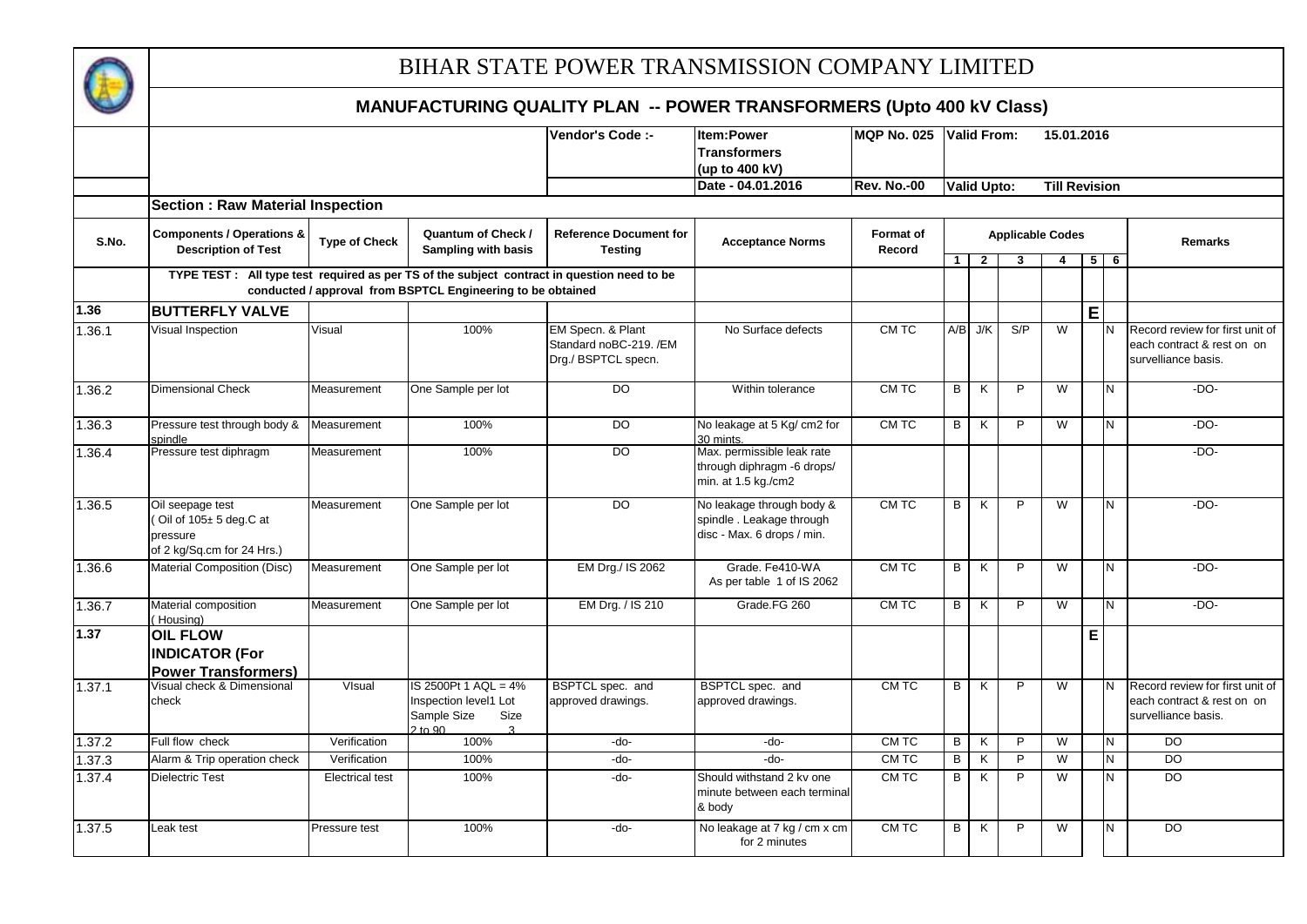

|         |                                                                                                  |                         |                     | Vendor's Code :-                | Item:Power                      | <b>MQP No. 025</b> | <b>Valid From:</b> |                    |                         | 15.01.2016           |            |                                 |
|---------|--------------------------------------------------------------------------------------------------|-------------------------|---------------------|---------------------------------|---------------------------------|--------------------|--------------------|--------------------|-------------------------|----------------------|------------|---------------------------------|
|         |                                                                                                  |                         |                     |                                 | <b>Transformers</b>             |                    |                    |                    |                         |                      |            |                                 |
|         |                                                                                                  |                         |                     |                                 | (up to 400 kV)                  |                    |                    |                    |                         |                      |            |                                 |
|         |                                                                                                  |                         |                     |                                 | Date - 04.01.2016               | <b>Rev. No.-00</b> |                    | <b>Valid Upto:</b> |                         | <b>Till Revision</b> |            |                                 |
|         | <b>Section: Raw Material Inspection</b>                                                          |                         |                     |                                 |                                 |                    |                    |                    |                         |                      |            |                                 |
|         | <b>Components / Operations &amp;</b>                                                             |                         | Quantum of Check /  | <b>Reference Document for</b>   |                                 | <b>Format of</b>   |                    |                    | <b>Applicable Codes</b> |                      |            |                                 |
| S.No.   | <b>Description of Test</b>                                                                       | <b>Type of Check</b>    | Sampling with basis | <b>Testing</b>                  | <b>Acceptance Norms</b>         | Record             |                    |                    |                         |                      |            | Remarks                         |
| 1.38    | Digital RTCC Panel (tap changer control & Transformer monitering system for power transformer) - |                         |                     |                                 |                                 |                    | 1 <sup>1</sup>     | $\overline{2}$     | 3                       | $\overline{4}$       | $5 \mid 6$ |                                 |
|         | if applicable                                                                                    |                         |                     |                                 |                                 |                    |                    |                    |                         |                      |            |                                 |
| 1.38.1  | Surface cleaning before                                                                          | Verification            |                     | 100% IEC60214/ BSPTCL           | IEC60214/BSPTCL                 | CMTC/EMTC          | A/B                | K                  | Q/U                     | W/Z                  | Y          | Record review on first unit &   |
|         | painting by 7 Tank process (If                                                                   |                         |                     | TS/manufacturer Drg/            | TS/manufacturer Drg/            |                    |                    |                    |                         |                      |            | rest on survelliance basis      |
|         | called in TS for subjected<br>contract)                                                          |                         |                     | <b>BSPTCL</b> agreed painting   | <b>BSPTCL</b> agreed painting   |                    |                    |                    |                         |                      |            |                                 |
| 1.38.2  | Dimension and visual check of Visual &                                                           |                         | <b>DO</b>           | <b>DO</b>                       | <b>DO</b>                       | <b>CMTC/EMTC</b>   | $A/B$ K            |                    | Q/U                     | W/Z                  |            | For first unit of each contract |
|         | paint shade, Paint film                                                                          | Measurement             |                     |                                 |                                 |                    |                    |                    |                         |                      |            | & rest record review on         |
|         | thickness, film adhesion test                                                                    |                         |                     |                                 |                                 |                    |                    |                    |                         |                      |            | survelliance basis              |
|         |                                                                                                  |                         |                     |                                 |                                 |                    |                    |                    |                         |                      |            |                                 |
| 1.38.3  | Check for connection, wiring,                                                                    | Visual                  | DO                  | <b>BSPTCL Spec./ BSPTCL</b>     | <b>BSPTCL Spec./ BSPTCL</b>     | <b>CMTC/EMTC</b>   | A/B                | K                  | Q/U                     | W/Z                  | Y          |                                 |
|         | assembly                                                                                         |                         |                     | approved drawing                | approved drawing                |                    |                    |                    |                         |                      |            |                                 |
| 1.38.4  | Check for make & type of                                                                         | Visual                  | <b>DO</b>           | DO                              | $\overline{DO}$                 | CMTC/EMTC          | A/B                | K                  | Q/U                     | W/Z                  | Y          |                                 |
|         | instruments/components                                                                           |                         |                     |                                 |                                 |                    |                    |                    |                         |                      |            |                                 |
| 1.38.5  | HV test: 2 KV for 1 min                                                                          | Electrical              | <b>DO</b>           | <b>DO</b>                       | DO                              | CMTC/EMTC          | A/B K              |                    | Q/U                     | W/Z                  | Y          |                                 |
|         | insulation test between all live                                                                 |                         |                     |                                 |                                 |                    |                    |                    |                         |                      |            |                                 |
|         | terminal and earth                                                                               |                         |                     |                                 |                                 |                    |                    |                    |                         |                      |            |                                 |
| 1.38.6  | Measurement of insulation                                                                        | Electrical              | <b>DO</b>           | <b>DO</b>                       | <b>DO</b>                       | CMTC/EMTC          | $A/B$ K            |                    | Q/U                     | W/Z                  | Y          |                                 |
|         | resistance by 500 volt megger                                                                    |                         |                     |                                 |                                 |                    |                    |                    |                         |                      |            |                                 |
|         |                                                                                                  |                         |                     |                                 |                                 |                    |                    |                    |                         |                      |            |                                 |
| 1.38.7  | Check for                                                                                        | Electrical              | <b>DO</b>           | <b>DO</b>                       | <b>DO</b>                       | CMTC/EMTC          | A/B                | K                  | Q/U                     | W/Z                  | Y          |                                 |
|         | Remote/Local/Auto/Manual<br>Function                                                             |                         |                     |                                 |                                 |                    |                    |                    |                         |                      |            |                                 |
| 1.38.8  | Check for auxillary and PT                                                                       | Visual                  | DO                  | <b>Work instructions/BSPTCL</b> | <b>Work instructions/BSPTCL</b> | CMTC/EMTC          | A/B                | K                  | Q/U                     | W/Z                  | Y          |                                 |
|         | supply voltage range (if                                                                         |                         |                     | Spec./ BSPTCL approved          | Spec./ BSPTCL approved          |                    |                    |                    |                         |                      |            |                                 |
|         | applicable)                                                                                      |                         |                     | drawing                         | drawing                         |                    |                    |                    |                         |                      |            |                                 |
| 1.38.9  | Check for CT range (if                                                                           | Visual                  | <b>DO</b>           | <b>DO</b>                       | $\overline{DO}$                 | CMTC/EMTC          | A/B                | K                  | Q/U                     | W/Z                  | Y          |                                 |
|         | applicable)                                                                                      |                         |                     |                                 |                                 |                    |                    |                    |                         |                      |            |                                 |
| 1.38.10 | Check for all LED indication                                                                     | Visual                  | DO                  | DO                              | $\overline{DO}$                 | CMTC/EMTC          | $A/B$ $K$          |                    | Q/U                     | W/Z                  | Y          |                                 |
|         | Checks on digital RTCC Relay / Automatic Voltage Regulating Relay (AVR)                          |                         | <b>DO</b>           | <b>DO</b>                       |                                 | CMTC/EMTC          |                    |                    |                         |                      | Y          |                                 |
| 1.38.11 | Voltage & Current<br>measurement                                                                 | Visual &<br>Measurement |                     |                                 | <b>DO</b>                       |                    | A/B                | K                  | Q/U                     | W/Z                  |            |                                 |
| 1.38.12 | Check for panel switches                                                                         | Visual                  | <b>DO</b>           | <b>DO</b>                       | DO                              | CMTC/EMTC          | A/B                | K                  | Q/U                     | W/Z                  | Y          |                                 |
| 1.38.13 | Check for function of                                                                            | Test                    | DO                  | DO                              | DO                              | CMTC/EMTC          | A/B                | K                  | Q/U                     | W/Z                  | Y          |                                 |
|         | communication interface                                                                          |                         |                     |                                 |                                 |                    |                    |                    |                         |                      |            |                                 |
| 1.38.14 | Test of complete function                                                                        | Test                    | <b>DO</b>           | DO                              | <b>DO</b>                       | CMTC/EMTC          | A/B                | K                  | Q/U                     | W/Z                  | Y          |                                 |
|         | includes tap position indication                                                                 |                         |                     |                                 |                                 |                    |                    |                    |                         |                      |            |                                 |
|         | & raise/lower command                                                                            |                         |                     |                                 |                                 |                    |                    |                    |                         |                      |            |                                 |
|         |                                                                                                  |                         |                     |                                 |                                 |                    |                    |                    |                         |                      |            |                                 |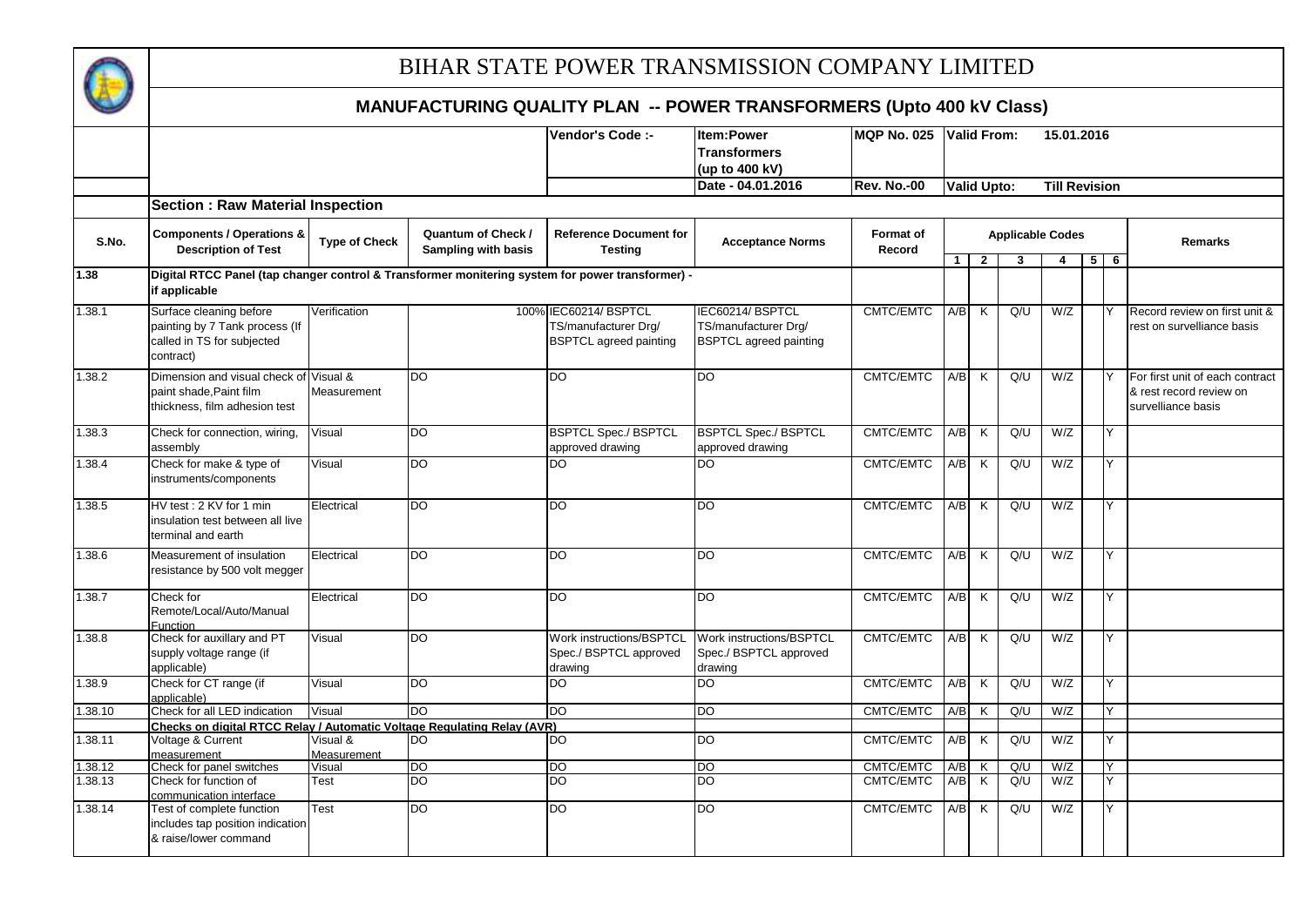

|         |                                                                                             |                      |                                                             | Vendor's Code :-                                                                          | <b>Item:Power</b>                   | MQP No. 025 Valid From:    |                |                         |                         | 15.01.2016           |             |       |                                                                                     |
|---------|---------------------------------------------------------------------------------------------|----------------------|-------------------------------------------------------------|-------------------------------------------------------------------------------------------|-------------------------------------|----------------------------|----------------|-------------------------|-------------------------|----------------------|-------------|-------|-------------------------------------------------------------------------------------|
|         |                                                                                             |                      |                                                             |                                                                                           | <b>Transformers</b>                 |                            |                |                         |                         |                      |             |       |                                                                                     |
|         |                                                                                             |                      |                                                             |                                                                                           | (up to 400 kV)                      |                            |                |                         |                         |                      |             |       |                                                                                     |
|         |                                                                                             |                      |                                                             |                                                                                           | Date - 04.01.2016                   | <b>Rev. No.-00</b>         |                | <b>Valid Upto:</b>      |                         | <b>Till Revision</b> |             |       |                                                                                     |
|         | <b>Section: Raw Material Inspection</b>                                                     |                      |                                                             |                                                                                           |                                     |                            |                |                         |                         |                      |             |       |                                                                                     |
| S.No.   | <b>Components / Operations &amp;</b><br><b>Description of Test</b>                          | <b>Type of Check</b> | Quantum of Check /<br>Sampling with basis                   | <b>Reference Document for</b><br>Testina                                                  | <b>Acceptance Norms</b>             | <b>Format of</b><br>Record |                |                         | <b>Applicable Codes</b> |                      |             |       | Remarks                                                                             |
|         | TYPE TEST : All type test required as per TS of the subject contract in question need to be |                      |                                                             |                                                                                           |                                     |                            | 1              | 2                       | 3                       | 4                    |             | $5$ 6 |                                                                                     |
|         |                                                                                             |                      | conducted / approval from BSPTCL Engineering to be obtained |                                                                                           |                                     |                            |                |                         |                         |                      |             |       |                                                                                     |
| 1.39    | Online Dissolved Gas & Moisture Monitor (If applicable) (Multigas)                          |                      |                                                             |                                                                                           |                                     |                            |                |                         |                         |                      | $\mathsf E$ |       | Record review for first unit of                                                     |
|         |                                                                                             |                      |                                                             |                                                                                           |                                     |                            |                |                         |                         |                      |             |       | each contract & rest on on<br>survelliance basis.                                   |
| 1.39.1  | verification of make and<br>model                                                           |                      | 100%                                                        | <b>BSPTCL Approved make</b><br>and model<br>(as per COV)                                  | As per supplier's TC                | <b>CMTC</b>                | $\overline{B}$ | $\overline{\mathsf{K}}$ | $\overline{P}$          | W/Z                  |             | N     | $\overline{D}$                                                                      |
| 1.39.2  | Visual check                                                                                | Visual               | 100%                                                        | <b>BSPTCL Technical</b><br>Specification of subject<br>Contract / As per CM data<br>sheet | As per manufacturers<br>certificate | CM TC                      | B              | K                       | P                       | W/Z                  |             | N     | <b>DO</b>                                                                           |
| 1.39.3  | Visual dimension check                                                                      | Measurement          | <b>DO</b>                                                   | <b>DO</b>                                                                                 | <b>DO</b>                           | CM TC                      | B              | K                       | P                       | W/Z                  |             | N     | <b>DO</b>                                                                           |
| 1.39.4  | Dissolved multigas sensor                                                                   | $\overline{D}$       | $\overline{D}$                                              | $\overline{D}$                                                                            | $\overline{D}$                      | CM TC                      | B              | K                       | P                       | W/Z                  |             | N     | $\overline{D}$                                                                      |
| 1.39.5  | Temperature sensing device                                                                  | DO                   | $\overline{D}$                                              | DO                                                                                        | <b>DO</b>                           | CM TC                      | B              | K                       | P                       | W/Z                  |             | N     | <b>DO</b>                                                                           |
| 1.39.6  | Oil circulating pump                                                                        | $\overline{D}$       | <b>DO</b>                                                   | <b>DO</b>                                                                                 | DO                                  | CM TC                      | B              | K                       | P                       | W/Z                  |             | N     | DO                                                                                  |
| 1.39.7  | Heating / Cooling element                                                                   | <b>DO</b>            | $\overline{DO}$                                             | <b>DO</b>                                                                                 | <b>DO</b>                           | CM TC                      | $\sf B$        | K                       | P                       | W/Z                  |             | N     | <b>DO</b>                                                                           |
| 1.39.8  | Bubble eliminator test                                                                      | $\overline{D}$       | <b>DO</b>                                                   | $\overline{D}$                                                                            | $\overline{D}$                      | CM TC                      | B              | K                       | P                       | W/Z                  |             | N     | $\overline{D}$                                                                      |
| 1.39.9  | Alarm relay funtioning                                                                      | $\overline{D}$       | $\overline{D}$                                              | DO                                                                                        | <b>DO</b>                           | CM TC                      | $\overline{B}$ | K                       | P                       | W/Z                  |             | N     | $\overline{D}$                                                                      |
| 1.39.10 | Communication port                                                                          | $\overline{D}$       | $\overline{D}$                                              | <b>DO</b>                                                                                 | <b>DO</b>                           | CM TC                      | B              | K                       | P                       | W/Z                  |             | N     | <b>DO</b>                                                                           |
| 1.39.11 | Dissolved water sensor                                                                      | <b>DO</b>            | <b>DO</b>                                                   | <b>DO</b>                                                                                 | <b>DO</b>                           | CM TC                      | B              | K                       | P                       | W/Z                  |             | N     | <b>DO</b>                                                                           |
| 1.39.12 | Calibration of gas cylinder                                                                 | D <sub>O</sub>       | <b>DO</b>                                                   | $\overline{DO}$                                                                           | $\overline{D}$                      | CM TC                      | B              | K                       | P                       | W/Z                  |             | N     | $\overline{D}$                                                                      |
| 1.39.13 | Helium gas cylinder                                                                         | $\overline{D}$       | $\overline{D}$                                              | $\overline{D}$                                                                            | $\overline{D}$                      | CM TC                      | $\overline{B}$ | K                       | $\overline{P}$          | W/Z                  |             | N     | $\overline{D}$                                                                      |
| 1.39.14 | Leak / Blockage                                                                             | $\overline{D}$       | $\overline{D}$                                              | DO                                                                                        | <b>DO</b>                           | CM TC                      | B              | К                       | P                       | W/Z                  |             | N     | $\overline{D}$                                                                      |
| 1.39.15 | Start up for display mother<br>board LEDS, Fans                                             | <b>DO</b>            | <b>DO</b>                                                   | DO                                                                                        | <b>DO</b>                           | CM TC                      | B              | K                       | P                       | W/Z                  |             | N     | D <sub>O</sub>                                                                      |
| 1.40    | Online insulating oil drying system (if applicable)                                         |                      |                                                             |                                                                                           |                                     |                            |                |                         |                         |                      | $\mathsf E$ |       | Record review for first unit of<br>each contract & rest on on<br>survelliance basis |
| 1.40.1  | Visual check                                                                                | Visual               | 100%                                                        | BSPTCL tech spec. of<br>subject contract / As per<br>CM data sheet                        | No damage as per<br>drawing         | CM TC                      | B              | K                       | P                       | W/Z                  |             | N     | <b>DO</b>                                                                           |
| 1.40.2  | Pressure / Leak test                                                                        | <b>DO</b>            | <b>DO</b>                                                   | <b>DO</b>                                                                                 | No leakage                          | CM TC                      | B              | K                       | $\mathsf{P}$            | W/Z                  |             | N     | <b>DO</b>                                                                           |
| 1.40.3  | All other test as per supplier /<br>Manufacturer standard                                   | <b>DO</b>            | <b>DO</b>                                                   | $\overline{D}$                                                                            | As per CM TC certificate            | CM TC                      | $\overline{B}$ | $\overline{\mathsf{K}}$ | $\overline{P}$          | W/Z                  |             | N     | $\overline{D}$                                                                      |
| 1.41    | <b>Optical Sensor (If applicable)</b>                                                       |                      |                                                             |                                                                                           |                                     |                            |                |                         |                         |                      |             |       |                                                                                     |
| 1.41.1  | Visual & dimension check                                                                    | Measurement          | 100%                                                        | BSPTCL tech spec. of<br>subject contract / As per<br>CM data sheet                        |                                     | CM TC                      | B              | K                       | P                       | W/Z                  |             | N     | $\overline{D}$                                                                      |
|         |                                                                                             |                      |                                                             |                                                                                           |                                     |                            |                |                         |                         |                      |             |       |                                                                                     |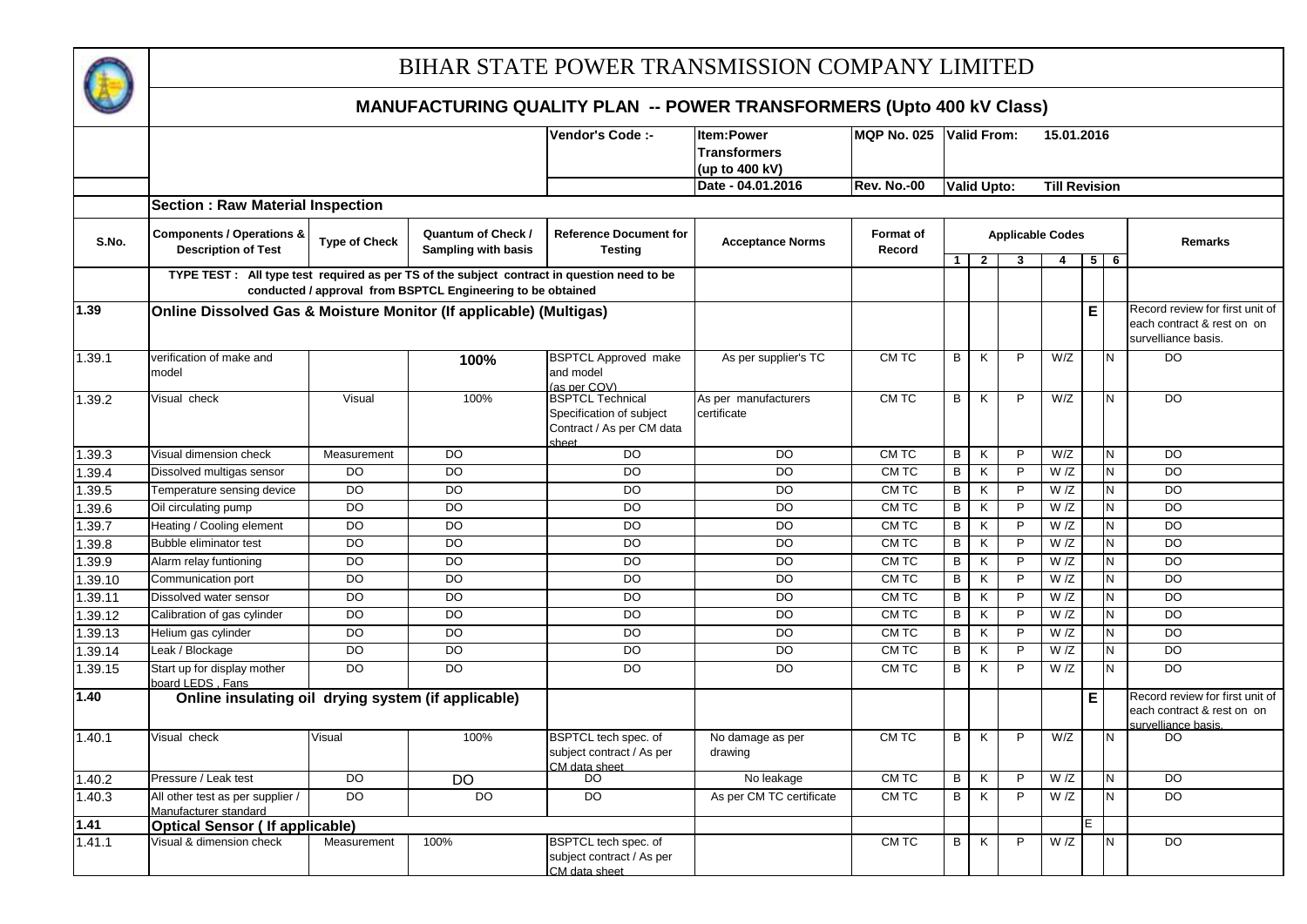

|        |                                                                    |                      |                                           | Vendor's Code :-                                                                          | <b>Item:Power</b>                                                                                     | <b>MQP No. 025</b>         |   | <b>Valid From:</b> |   | 15.01.2016              |    |            |                                                                                      |
|--------|--------------------------------------------------------------------|----------------------|-------------------------------------------|-------------------------------------------------------------------------------------------|-------------------------------------------------------------------------------------------------------|----------------------------|---|--------------------|---|-------------------------|----|------------|--------------------------------------------------------------------------------------|
|        |                                                                    |                      |                                           |                                                                                           | <b>Transformers</b>                                                                                   |                            |   |                    |   |                         |    |            |                                                                                      |
|        |                                                                    |                      |                                           |                                                                                           | (up to 400 kV)                                                                                        |                            |   |                    |   |                         |    |            |                                                                                      |
|        |                                                                    |                      |                                           |                                                                                           | Date - 04.01.2016                                                                                     | Rev. No.-00                |   | <b>Valid Upto:</b> |   | <b>Till Revision</b>    |    |            |                                                                                      |
|        | <b>Section: Raw Material Inspection</b>                            |                      |                                           |                                                                                           |                                                                                                       |                            |   |                    |   |                         |    |            |                                                                                      |
| S.No.  | <b>Components / Operations &amp;</b><br><b>Description of Test</b> | <b>Type of Check</b> | Quantum of Check /<br>Sampling with basis | <b>Reference Document for</b><br><b>Testing</b>                                           | <b>Acceptance Norms</b>                                                                               | <b>Format of</b><br>Record |   |                    |   | <b>Applicable Codes</b> |    |            | <b>Remarks</b>                                                                       |
|        |                                                                    |                      |                                           |                                                                                           |                                                                                                       |                            |   | $\overline{2}$     | 3 |                         |    | $5 \mid 6$ |                                                                                      |
| 1.41.2 | ightning impulse test<br>(Type test)                               | Electrical           | One sample                                | <b>ASTM D 3426</b>                                                                        | 500kV for a gap of 25 mm<br>wiothout break down or flash                                              | CM TC                      | B | K                  | P | W/Z                     |    | IN.        | DO                                                                                   |
| 1.41.3 | Switching impulse test<br>(Type test)                              | Electrical           | One sample                                | ASTM D 129                                                                                | over<br>360kV for a gap of 25 mm<br>wiothout break down or flash<br>over                              | CM TC                      | B | K                  | P | W/Z                     |    |            | Record review for first unit of<br>each contract & rest on on<br>survelliance basis. |
| 1.41.4 | PD measurement<br>Type test)                                       | Electrical           | One sample                                | <b>ASTM D 2413</b>                                                                        | Less than 10 pc at electric<br>strength of 4.7 kv/mm, 70 kv<br>on 15 mm gap or 140 kv on<br>30 mm gan | CM TC                      | B | K                  | P | W/Z                     |    | IN.        | DO.                                                                                  |
| 1.42   | Flow sensitive conservator valve ( If applicable)                  |                      |                                           |                                                                                           |                                                                                                       |                            |   |                    |   |                         | E. |            |                                                                                      |
| 1.42.1 | Visual & dimensional work                                          | Measurement          | 100%                                      | <b>BSPTCL Technical</b><br>Specification of subject<br>Contract / As per CM data<br>sheet | No damage as per drawing                                                                              | CM TC                      | B | K                  | P | W/Z                     |    |            | Record review for first unit of<br>each contract & rest on on<br>survelliance basis. |
| 1.42.2 | Oil tightness / leakage test                                       | Measurement          | 100%                                      | As per manufacturer<br>standard                                                           | As per manufacturer standard                                                                          | CM TC                      | B | K                  | P | W/Z                     |    | IN.        | <b>DO</b>                                                                            |
| 1.42.3 | Insulation test at 2 kV for 1<br>minute                            | Measurement          | 100%                                      | As per manufacturer<br>standard                                                           | As per manufacturer standard                                                                          | CM TC                      | B | K                  | P | W/Z                     |    |            | Record review for first unit of<br>each contract & rest on on<br>survelliance basis. |
|        | <b>Performance test</b>                                            |                      |                                           |                                                                                           |                                                                                                       |                            |   |                    |   |                         |    |            |                                                                                      |
| 1.42.4 | Valve operation test                                               | Measurement          | 100%                                      | As per manufacturer<br>standard                                                           | As per manufacturer standard                                                                          | CM TC                      | В | K                  | P | W/Z                     |    | IN.        | <b>DO</b>                                                                            |
| 1.42.5 | Switch operation test                                              | Measurement          | 100%                                      | As per manufacturer<br>standard                                                           | As per manufacturer standard                                                                          | CM TC                      | B | K                  | P | W/Z                     |    | N          | <b>DO</b>                                                                            |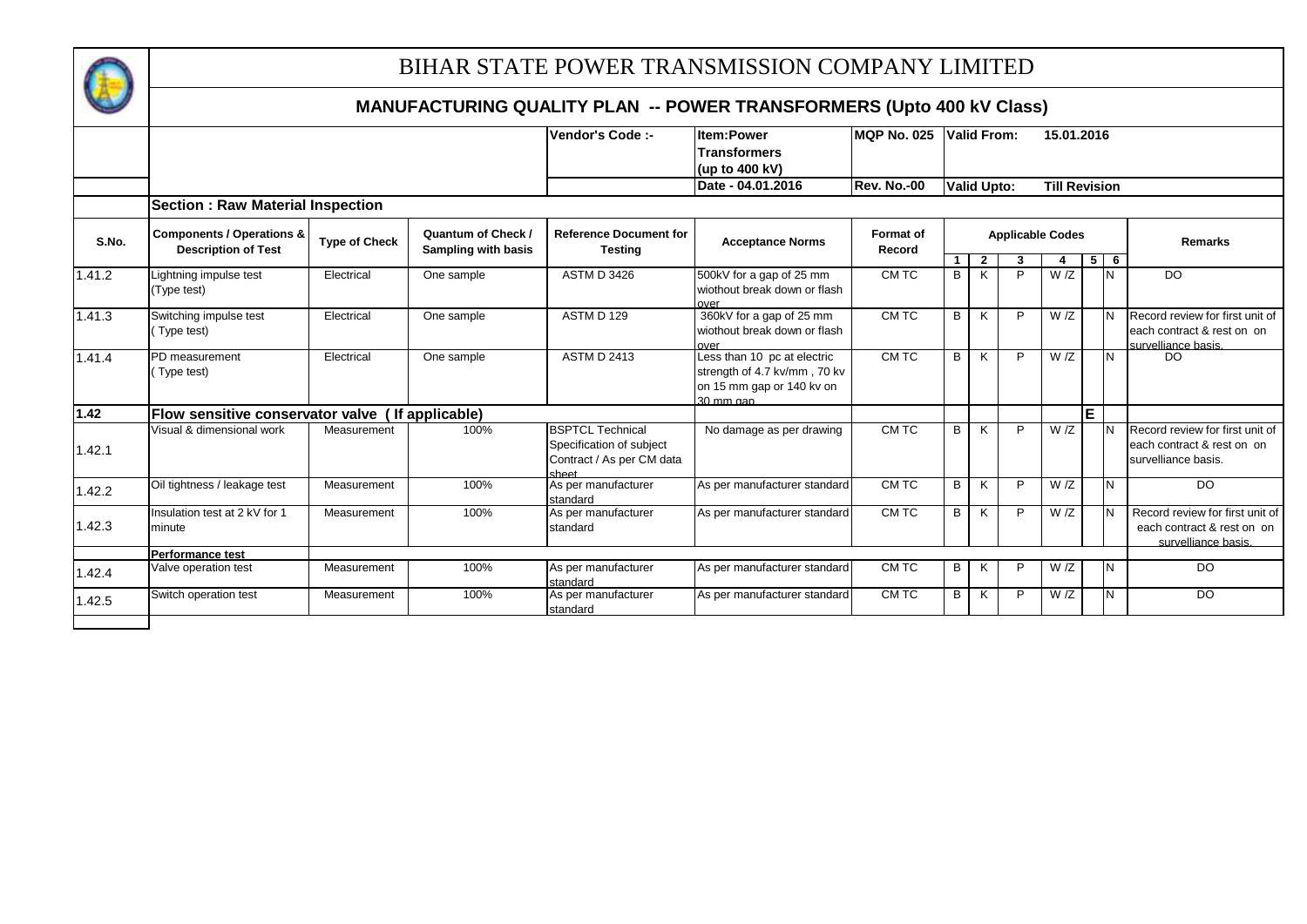

|       |                                                                                                                                                                                                                                  |                          |                                                                                                                | Vendor's Code :-                                                                        | <b>Item: Power</b><br><b>Transformer</b><br>(up to 400 kV)                                                   | MQP No. 025 Valid From: 15.01.2016 |              |                |              |                |                              |    |                                                                                                                                 |
|-------|----------------------------------------------------------------------------------------------------------------------------------------------------------------------------------------------------------------------------------|--------------------------|----------------------------------------------------------------------------------------------------------------|-----------------------------------------------------------------------------------------|--------------------------------------------------------------------------------------------------------------|------------------------------------|--------------|----------------|--------------|----------------|------------------------------|----|---------------------------------------------------------------------------------------------------------------------------------|
|       |                                                                                                                                                                                                                                  |                          |                                                                                                                |                                                                                         | Date - 04.01.2016                                                                                            | Rev. No.-00                        |              |                |              |                | Valid Upto: Till Revision    |    |                                                                                                                                 |
|       | <b>Section : In - Process Inspection</b>                                                                                                                                                                                         |                          |                                                                                                                |                                                                                         |                                                                                                              |                                    |              |                |              |                |                              |    |                                                                                                                                 |
| S.No. | <b>Components / Operations &amp; Description of Test</b>                                                                                                                                                                         | <b>Type of Check</b>     | Quantum of<br>Check /<br>Sampling with<br>basis                                                                | <b>Reference Document for</b><br><b>Testing</b>                                         | <b>Acceptance Norms</b>                                                                                      | Format of<br>Record                | $\mathbf{1}$ | 2 <sub>1</sub> | $\mathbf{3}$ | $\overline{4}$ | <b>Applicable Codes</b><br>5 | 6  | <b>Remarks</b>                                                                                                                  |
|       | <b>MAGNETIC CORE</b>                                                                                                                                                                                                             |                          |                                                                                                                |                                                                                         |                                                                                                              |                                    |              |                |              |                |                              |    |                                                                                                                                 |
| 2.1   | <b>Core building</b>                                                                                                                                                                                                             |                          |                                                                                                                |                                                                                         |                                                                                                              |                                    |              |                |              |                |                              |    |                                                                                                                                 |
| 2.1.1 | CRGO sheet selection during core building & assly Testing<br>for testing of stacking factor, Magnetic polarization,<br>specific core loss, Surface insulation resistivity,<br>ductility & aging test during core stacking stage. |                          | sampling as per<br><b>CRGO</b> check list                                                                      | list for inspection /<br>BSPTCL T.S/IEC 60404                                           | BSPTCL approved check BSPTCL approved check<br>list for inspection of<br>PrimeCRGO/BSPTCL<br>T.S/IEC 60404   |                                    | D            | L              |              | U/V W/Z        |                              | l٧ | For CRGO during core<br>building as per CRGO check<br>list, Sample to be sent for<br>Testing at third party Lab* /<br>NABL Lab. |
| 2.1.2 | Check dimension (diameter, thickness, stack Visual &<br>height and verticality) after core building                                                                                                                              | measurement              | DO                                                                                                             | Plant stnd.                                                                             | EM Drg. / BSPTCL Spec./ EM Drg. / BSPTCL Spec./<br>Plant stnd.                                               | <b>EMTC</b>                        | A            | J              |              | $S$ W/Z        |                              |    | Y Record review for first unit of<br>each contract & rest on on<br>survelliance basis.                                          |
| 2.1.3 | Insulation test at 2 KV for 1 minute between core Testing<br>to bolts core to end frame                                                                                                                                          |                          | $\overline{DO}$                                                                                                | EM Specification, Drg &<br>Plant standard/ BSPTCL<br>specn                              | As per EM Specification, Drg<br>& Plant standard / BSPTCL<br>specn                                           | <b>EMTC</b>                        | $\mathsf{A}$ | J              |              | $S$ W/Z        |                              | Y  | $\overline{D}$                                                                                                                  |
| 2.1.4 | Tracebility record of Parent coil                                                                                                                                                                                                | Verification             | <b>DO</b>                                                                                                      | As per BSPTCL CRGO<br>check list                                                        | As per BSPTCL CRGO<br>check list                                                                             | <b>EMTC</b>                        | $\mathsf{A}$ | J              |              | S W/Z          |                              | Y  | <b>DO</b>                                                                                                                       |
| 2.2   | <b>WINDING</b>                                                                                                                                                                                                                   |                          |                                                                                                                |                                                                                         |                                                                                                              |                                    |              |                |              |                |                              |    |                                                                                                                                 |
| 2.2.1 | Brazing procedure &. Brazer qualification                                                                                                                                                                                        | Review                   | 100%                                                                                                           | EM Specification, Drg &<br>Plant standard IP/2 /<br>.BSPTCL Agreed Brazing<br>procedure | <b>BSPTCL approved Brazers</b>                                                                               | <b>EMTC</b>                        | B            | K              |              | $Q$ $W/Z$      |                              |    | N Review of BSPTCL approval<br>during BSPTCL inspection                                                                         |
| 2.2.2 | Physical checking of drum label, surface finish,<br>thickness, width of bare conductor & covered<br>thickness of wdg conductor                                                                                                   | Measure-ment &<br>Visual | IS 2500 Pt1AQL<br>4% Inspection<br>level 1<br>Lot<br>Sample<br>Size<br>Size<br>2 to 90<br>5<br>91 to 280<br>13 | <b>EM</b><br>specn                                                                      | Specification, Drg & EM Specification, Drg<br>-8<br>Plant standard / BSPTCL Plant standard / BSPTCL<br>specn | <b>EMTC</b>                        | Α            | J              |              | $S$ W $/Z$     |                              | N  | <b>DO</b>                                                                                                                       |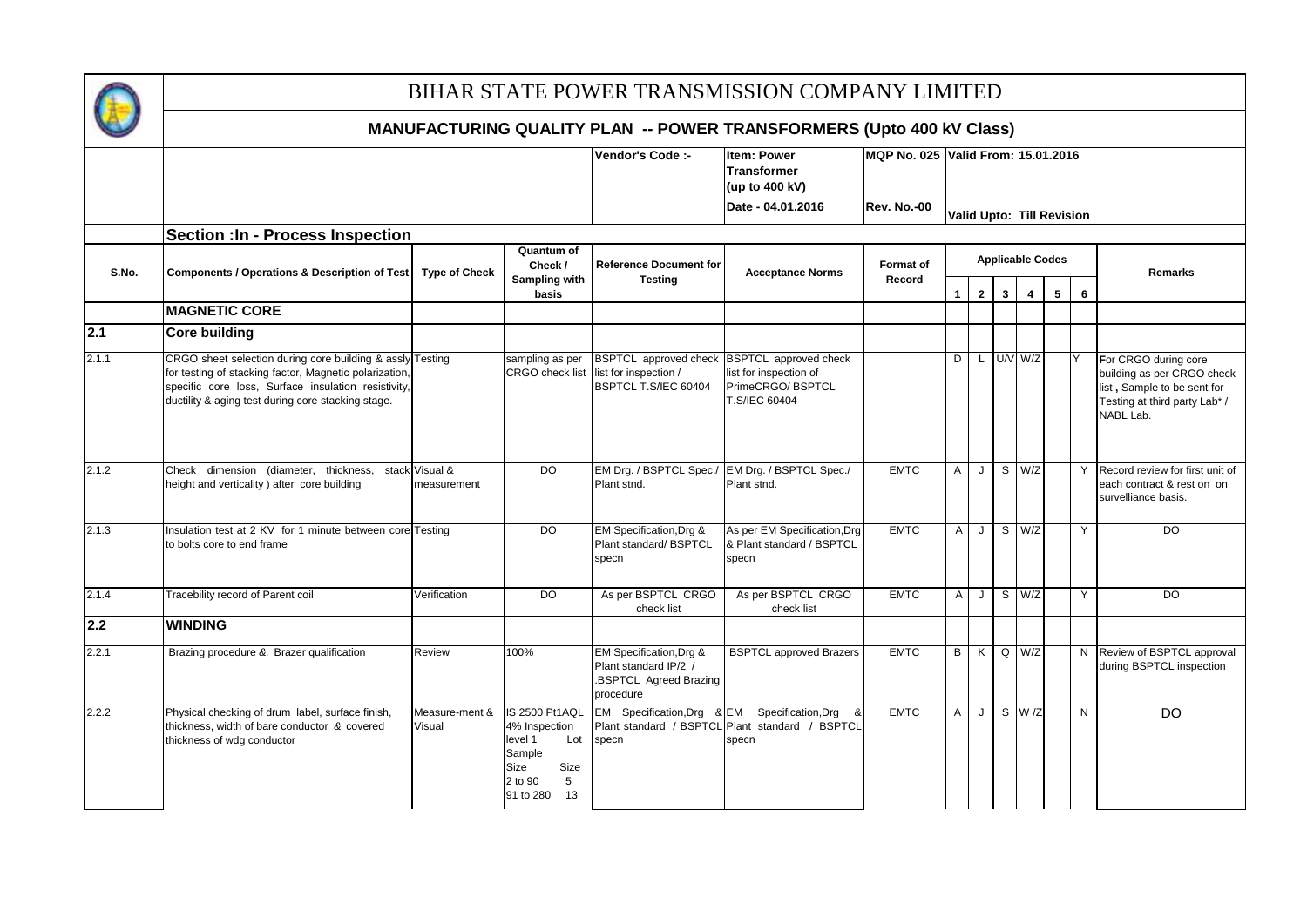

|       |                                                                                                                                                                                                                                                                                                                                                                                              |                                        |                        | Vendor's Code :-                                                                                           | Item: Power<br><b>Transformer</b><br>(up to 400 kV)                           | IMQP No. 025  Valid From: 15.01.2016 |              |             |              |                      |                           |              |                                                                                        |
|-------|----------------------------------------------------------------------------------------------------------------------------------------------------------------------------------------------------------------------------------------------------------------------------------------------------------------------------------------------------------------------------------------------|----------------------------------------|------------------------|------------------------------------------------------------------------------------------------------------|-------------------------------------------------------------------------------|--------------------------------------|--------------|-------------|--------------|----------------------|---------------------------|--------------|----------------------------------------------------------------------------------------|
|       |                                                                                                                                                                                                                                                                                                                                                                                              |                                        |                        |                                                                                                            | Date - 04.01.2016                                                             | <b>Rev. No.-00</b>                   |              |             |              |                      | Valid Upto: Till Revision |              |                                                                                        |
|       | <b>Section : In - Process Inspection</b>                                                                                                                                                                                                                                                                                                                                                     |                                        |                        |                                                                                                            |                                                                               |                                      |              |             |              |                      |                           |              |                                                                                        |
| S.No. | <b>Components / Operations &amp; Description of Test</b>                                                                                                                                                                                                                                                                                                                                     | <b>Type of Check</b>                   | Quantum of<br>Check /  | <b>Reference Document for</b><br><b>Testing</b>                                                            | <b>Acceptance Norms</b>                                                       | Format of<br>Record                  |              |             |              |                      | <b>Applicable Codes</b>   |              | <b>Remarks</b>                                                                         |
|       |                                                                                                                                                                                                                                                                                                                                                                                              |                                        | Sampling with<br>basis |                                                                                                            |                                                                               |                                      | $\mathbf{1}$ | $2^{\circ}$ | $\mathbf{3}$ | 4                    | 5                         | 6            |                                                                                        |
| 2.2.3 | Check for Coil Manufacturing. -<br>Mould dia. dressed OD. Wdg direction,<br>lead position, lead length,<br>cross over/ transposition. packing in section.<br>Directed Oil flow, washer position,<br>ID, OD. Lateral Depth of Winding.<br>No. of turns/ sections, lead anchoring,<br>visual check of brazed joints &<br>use of BSPTCL approved qualified brazar/ spacer<br>block arrangements | Measure-ment &<br>Visual               | 100%                   | EM Specification, Drg &<br>Plant standard / BSPTCL<br>Spec. and BSPTCL<br>approved brazer<br>qualification | As per EM Specification, Drg<br>& Plant standard / BSPTCL<br>Specification    | <b>EMTC</b>                          | A            | J           |              | $S$ W $\overline{Z}$ |                           | N            | Record review for first unit of<br>each contract & rest on on<br>survelliance basis.   |
| 2.2.4 | Check for Pre- shrikange and visual check of Measure-ment &<br>brazed joints, vacuum drying, coil pressing (coil Visual<br>clamping) measurement of Coil Depth. mounting<br>of outer barriers                                                                                                                                                                                                |                                        | 100%                   | EM Specification, Drg &<br>Plant standard / BSPTCL<br>Specification                                        | As per EM Specification, Drg<br>& Plant standard/ BSPTCL<br>Specification     | <b>EMTC</b>                          | A            | J           |              | $S$ W $\overline{Z}$ |                           |              | N Record review for first unit of<br>each contract & rest on on<br>survelliance basis. |
| 2.2.5 | Testing of Winding- Buzzer Test, Measurement of Electrical<br>Resistance - (actual test value to be recorded),<br>Megger testing (Isolation test), Sequence test,<br>Ratio test (if regd.) and circulating current test (if<br>regd.)                                                                                                                                                        |                                        | 100%                   | DD0                                                                                                        | DD0                                                                           | <b>EMTC</b>                          | A            | J           |              | $S$ W $\overline{Z}$ |                           | $\mathsf{N}$ | $\overline{D}$                                                                         |
| 2.3   | <b>CORE &amp; COIL ASSEMBLY</b>                                                                                                                                                                                                                                                                                                                                                              |                                        |                        |                                                                                                            |                                                                               |                                      |              |             |              |                      |                           |              |                                                                                        |
| 2.3.1 | check for placement of core                                                                                                                                                                                                                                                                                                                                                                  | Visual / Physical 100%<br>verification |                        | EM Specification, Drg &<br>Plant standard IP/4 /<br><b>BSPTCL</b> specn                                    | As per EM Specification, Drg<br>& Plant standard IP/4/<br><b>BSPTCL</b> specn | <b>EMTC</b>                          | A            | J           |              | $S$ W $\mathbb{Z}$   |                           |              | Y Record review for first unit of<br>each contract & rest on on<br>survelliance basis. |
| 2.3.2 | Check for assembly of bottom insulation on bottom Visual / Physical 100%<br>tank & core, lowering of coils on core, proper verification<br>alignment of blocks, assembly of top insulation<br>core relacing and tightening                                                                                                                                                                   |                                        |                        | $$ DO                                                                                                      | $$ DO                                                                         | <b>EMTC</b>                          | A            | J           |              | $S$ W $/Z$           |                           | Y            | DO                                                                                     |
| 2.3.3 | OLTC assembly (distance between centre line of<br>core to centre line of OLTC), visual checking of<br>crimped joint for soundnessand removing of sharp<br>edge if any, lead position & insulation, electrical<br>clearance between all leads and earth, tightening of<br>electrical connection, check for terminal<br>gear, cleats& cable size & check for covered<br>diameter               | Visual / Physical 100%<br>verification |                        | $$ DO $$                                                                                                   | .DO                                                                           | <b>EMTC</b>                          | A            | J           |              | $S$ W $\overline{Z}$ |                           | Y            | DO                                                                                     |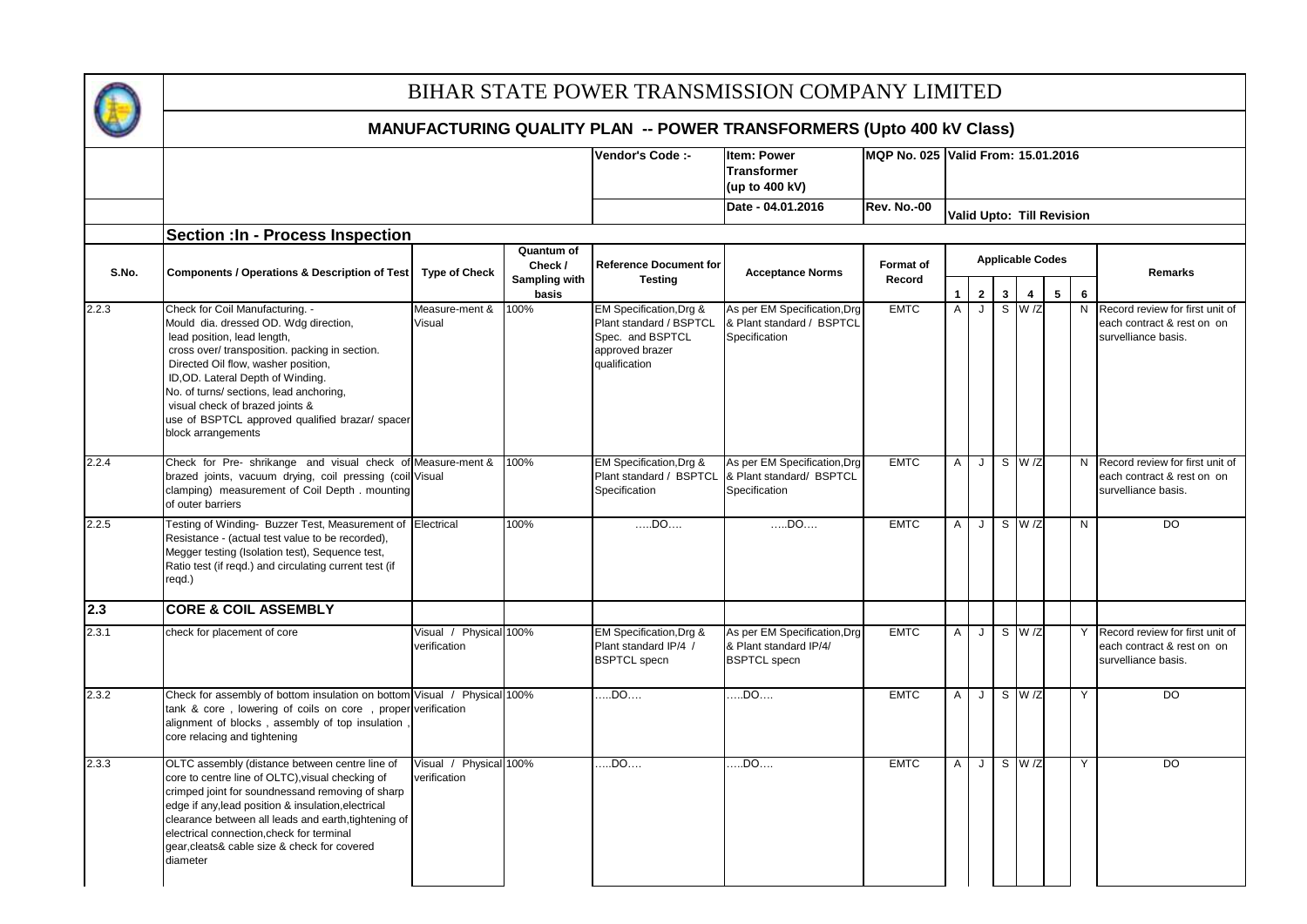

|         |                                                                                                                                                             |                         |                        | Vendor's Code :-              | <b>Item: Power</b>                                                | MQP No. 025 Valid From: 15.01.2016 |                |                  |              |          |                         |                           |                                                                                                                                                                                                                                    |
|---------|-------------------------------------------------------------------------------------------------------------------------------------------------------------|-------------------------|------------------------|-------------------------------|-------------------------------------------------------------------|------------------------------------|----------------|------------------|--------------|----------|-------------------------|---------------------------|------------------------------------------------------------------------------------------------------------------------------------------------------------------------------------------------------------------------------------|
|         |                                                                                                                                                             |                         |                        |                               | <b>Transformer</b><br>(up to 400 kV)                              |                                    |                |                  |              |          |                         |                           |                                                                                                                                                                                                                                    |
|         |                                                                                                                                                             |                         |                        |                               | Date - 04.01.2016                                                 | <b>Rev. No.-00</b>                 |                |                  |              |          |                         | Valid Upto: Till Revision |                                                                                                                                                                                                                                    |
|         | <b>Section : In - Process Inspection</b>                                                                                                                    |                         |                        |                               |                                                                   |                                    |                |                  |              |          |                         |                           |                                                                                                                                                                                                                                    |
| S.No.   | <b>Components / Operations &amp; Description of Test</b>                                                                                                    | <b>Type of Check</b>    | Quantum of<br>Check /  | <b>Reference Document for</b> | <b>Acceptance Norms</b>                                           | Format of                          |                |                  |              |          | <b>Applicable Codes</b> |                           | <b>Remarks</b>                                                                                                                                                                                                                     |
|         |                                                                                                                                                             |                         | Sampling with<br>basis | <b>Testing</b>                |                                                                   | Record                             | 1              | $\mathbf{2}$     | $\mathbf{3}$ | 4        |                         | 6<br>5                    |                                                                                                                                                                                                                                    |
| 2.3.4   | Check for ratio magnetising current test,<br>2 KV isolation test between core & core clamp                                                                  | Electrical              | 100%                   | $$ DO                         | $\overline{.}$ .DO $\overline{.}$                                 | <b>EMTC</b>                        | $\overline{A}$ |                  | $J$ S/U W /Z |          |                         | Y                         | For one transformer of each<br>rating of each contract.Record<br>review on subsequent units                                                                                                                                        |
| 2.3.5   | Dummy insulation block insertion with active part<br>during CCA (detecting moisture content in solid<br>nsulation)                                          | Physical test           | 100%                   | $$ DO $$                      | Moisture content should be<br>less than 0.5%                      | <b>EMTC</b>                        |                | A/D J/L V/U W /Z |              |          |                         |                           | Y For first unit of each contract<br>of each rating & record review<br>for rest on survelliance<br>basis.(Testing of moisture<br>contents to be carried out at<br>NABL/TPL* lab for first unit of<br>each contract of each rating) |
| 2.3.6   | Final inspection of core & coil assy. :-<br>Visual check for completeness cleanliness,<br>Clearances . Absent of sharp edges and placement<br>of component. | Visual                  | 100%                   | $$ DO                         | As per EM Specification, Drg<br>& Plant standard /BSPTCL<br>specn | <b>EMTC</b>                        | $\mathsf{A}$   | J                |              | S/U W /Z |                         | N                         | For one transformer of each<br>rating of each contract.Record<br>review on subsequent units                                                                                                                                        |
| 2.4     | TREATMENT PROCESS - TANKING AND FINAL PROCESSING INCLUDING VPD                                                                                              |                         |                        |                               |                                                                   |                                    |                |                  |              |          |                         |                           |                                                                                                                                                                                                                                    |
| 2.4.1   | PREPERATION STAGE PRIOR TO START DRY<br><b>OUT IN VPD</b>                                                                                                   |                         |                        |                               |                                                                   |                                    |                |                  |              |          |                         |                           |                                                                                                                                                                                                                                    |
| 2.4.1.1 | Tank preparation & cleanliness of tank                                                                                                                      | Verification            | 100%                   | standard                      | EM Specification & Plant EM Specification & Plant<br>standard     | <b>EMTC</b>                        | A              | J                |              | $S$ W/Z  |                         |                           | N Record review for first unit of<br>each contract & rest on on<br>survelliance basis.                                                                                                                                             |
| 2.4.1.2 | Completeness of Core coil Assembly activities                                                                                                               | Verification            | 100%                   | $$ DO $$                      | DD0                                                               | <b>EMTC</b>                        | $\mathsf{A}$   | J                |              | $S$ W/Z  |                         | N                         | $\overline{D}$                                                                                                                                                                                                                     |
| 2.4.1.3 | Proper fitting of active part in tank                                                                                                                       | Visual &<br>Measurement | 100%                   | $DD$                          | DD0                                                               | <b>EMTC</b>                        | A              | J                |              | S W/Z    |                         | N                         | <b>DO</b>                                                                                                                                                                                                                          |
| 2.4.1.4 | Clearence of Live parts from tank walls                                                                                                                     | Visual &<br>Measurement | 100%                   | $$ DO $$                      | $DD$                                                              | <b>EMTC</b>                        | $\mathsf{A}$   | J                |              | $S$ W/Z  |                         | $\mathsf{N}$              | DO                                                                                                                                                                                                                                 |
| 2.4.1.5 | Loading of Core coil assembly along with tank in<br>Auto clave /VPD after verification of thermocouple<br>fitting                                           | Visual &<br>Measurement | 100%                   | $DD$                          | $DD$                                                              | <b>EMTC</b>                        | $\mathsf{A}$   | J                |              | S W/Z    |                         | $\mathsf{N}$              | <b>DO</b>                                                                                                                                                                                                                          |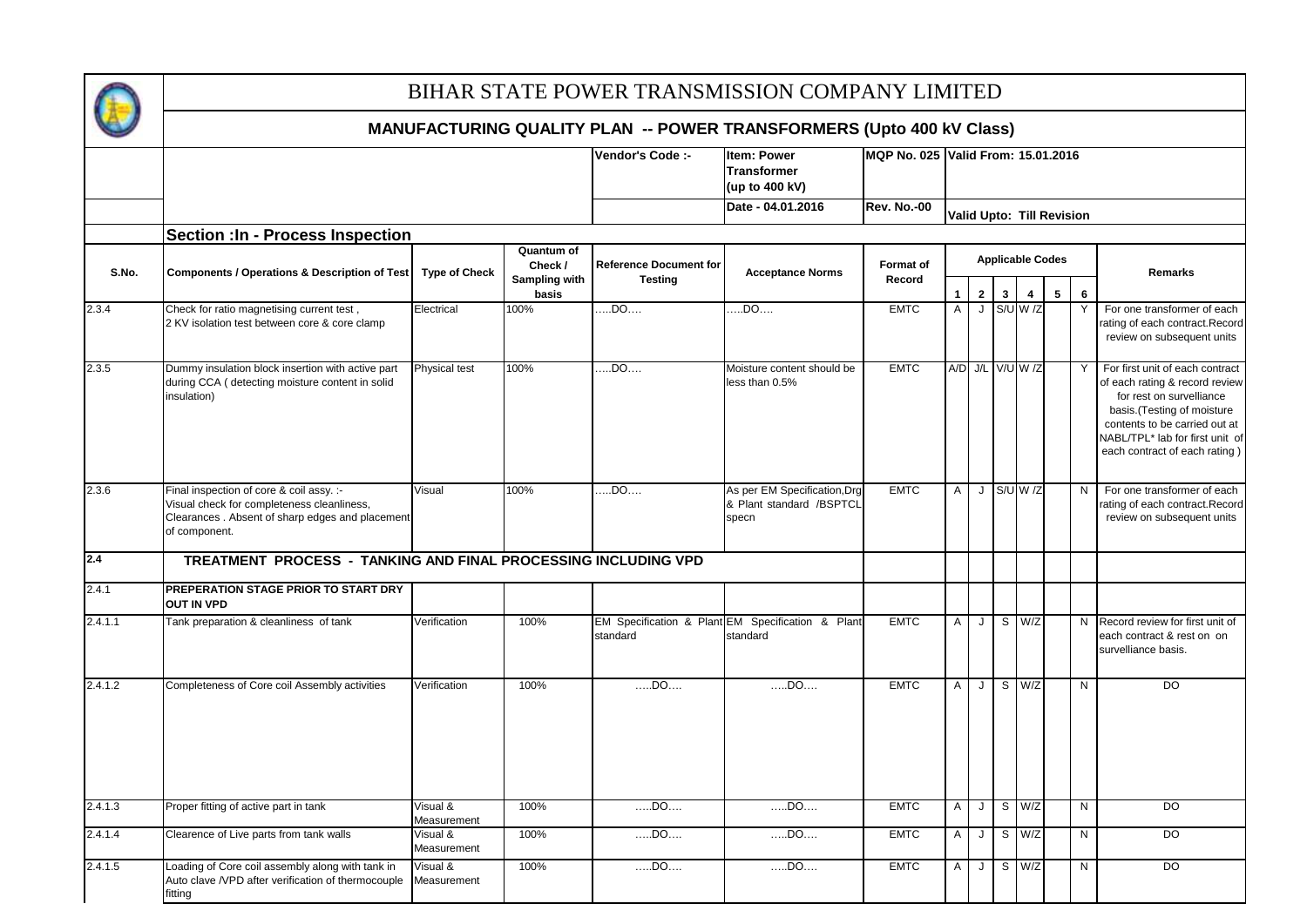

|           | ויותוזיטו תטויטולוויוס שטחבורו רבתוז -- רטוזיבול וולתוזיטו טולווובולט (טטנט איט מז טופא)                                                                                |                      |                                        |                                                                                  |                                                                                                                                   |                                    |              |                |                |                         |                                  |                 |                                                                                                                                         |
|-----------|-------------------------------------------------------------------------------------------------------------------------------------------------------------------------|----------------------|----------------------------------------|----------------------------------------------------------------------------------|-----------------------------------------------------------------------------------------------------------------------------------|------------------------------------|--------------|----------------|----------------|-------------------------|----------------------------------|-----------------|-----------------------------------------------------------------------------------------------------------------------------------------|
|           |                                                                                                                                                                         |                      |                                        | Vendor's Code :-                                                                 | <b>Item: Power</b><br><b>Transformer</b><br>(up to 400 kV)                                                                        | MQP No. 025 Valid From: 15.01.2016 |              |                |                |                         |                                  |                 |                                                                                                                                         |
|           |                                                                                                                                                                         |                      |                                        |                                                                                  | Date - 04.01.2016                                                                                                                 | <b>Rev. No.-00</b>                 |              |                |                |                         | <b>Valid Upto: Till Revision</b> |                 |                                                                                                                                         |
|           | <b>Section : In - Process Inspection</b>                                                                                                                                |                      |                                        |                                                                                  |                                                                                                                                   |                                    |              |                |                |                         |                                  |                 |                                                                                                                                         |
| S.No.     | <b>Components / Operations &amp; Description of Test</b>                                                                                                                | <b>Type of Check</b> | Quantum of<br>Check /<br>Sampling with | <b>Reference Document for</b><br><b>Testing</b>                                  | <b>Acceptance Norms</b>                                                                                                           | Format of<br>Record                |              |                |                |                         | <b>Applicable Codes</b>          |                 | <b>Remarks</b>                                                                                                                          |
| 2.5.2     | <b>DRYOUT PROCESSING</b>                                                                                                                                                |                      | basis                                  |                                                                                  |                                                                                                                                   |                                    |              | 2 <sup>1</sup> | 3 <sup>1</sup> | $\overline{\mathbf{4}}$ | $\sqrt{5}$                       | $6\phantom{.}6$ |                                                                                                                                         |
|           | (Validation of VPD Plant to be carried out:                                                                                                                             |                      |                                        |                                                                                  |                                                                                                                                   |                                    |              |                |                |                         |                                  |                 |                                                                                                                                         |
|           | 1. Verification of Vacuum leak rate (condensate rate) once in a year<br>2. callibration of all measuring instruments/equipments by NABL/TPL* accredited once in a year) |                      |                                        |                                                                                  |                                                                                                                                   |                                    |              |                |                |                         |                                  |                 |                                                                                                                                         |
| 2.5.2.1   | <b>PREPERATION STAGE</b>                                                                                                                                                |                      |                                        |                                                                                  |                                                                                                                                   |                                    |              |                |                |                         |                                  |                 |                                                                                                                                         |
| 2.5.2.1.1 | Verification of Vacuum achived                                                                                                                                          | Verification         | 100%                                   | standard TS 1                                                                    | EM Specification & Plant EM Specification & Plant<br>standard TS 1                                                                | <b>EMTC</b>                        | A            |                |                | $J$ S $W/Z$             |                                  |                 | N Record review for first unit of<br>each contract & rest on on<br>survelliance basis.                                                  |
| 2.5.2.1.2 | Verification of Temperature achived                                                                                                                                     | Verification         | 100%                                   | $DD$                                                                             | $DD$                                                                                                                              | <b>EMTC</b>                        | Α            | J              |                | S W/Z                   |                                  | N               | DO.                                                                                                                                     |
| 2.5.2.2   | <b>HEATING STAGE</b>                                                                                                                                                    |                      |                                        |                                                                                  |                                                                                                                                   |                                    |              |                |                |                         |                                  |                 |                                                                                                                                         |
| 2.5.2.2.1 | Intermediate Pressure Lowering (IPL)Stages                                                                                                                              | Verification         | 100%                                   | standard TS 1                                                                    | EM Specification & Plant EM Specification & Plant<br>standard TS 1                                                                | <b>EMTC</b>                        | A            | J              |                | $S$ W/Z                 |                                  | N               | $\overline{D}$                                                                                                                          |
| 2.5.2.2.2 | Heating Temperature after IPL                                                                                                                                           | Verification         | 100%                                   | $\dots$ DO $\dots$                                                               | $$ DO $$                                                                                                                          | <b>EMTC</b>                        | A            | J              |                | S W/Z                   |                                  | N               | $\overline{D}$                                                                                                                          |
| 2.5.2.3   | FINE VACUUM PHASE, PROCESS<br>TERMINATION AND OIL IMPREGNATION                                                                                                          |                      |                                        |                                                                                  |                                                                                                                                   |                                    |              |                |                |                         |                                  |                 |                                                                                                                                         |
| 2.5.2.3.1 | Degree & Duration of Fine Vacuum & Moisture/<br>Water extraction rate                                                                                                   | Verification         | 100%                                   | standard TS 1                                                                    | EM Specification & Plant EM Specification & Plant<br>standard TS 1                                                                | <b>EMTC</b>                        | $\mathsf{A}$ | J              |                | S W/Z                   |                                  |                 | N Record review for first unit of<br>each contract & rest on on<br>survelliance basis                                                   |
| 2.5.2.3.2 | VPD final parameters (End of VPD process)                                                                                                                               | Verification         | 100%                                   | DO                                                                               | eg. Vacuum:0.3 mbar; Av<br>Insulation temp: 110 to 130<br>degC & water extraction<br>rate (3 consecutive<br>readings) 15gm/hr/ton | <b>EMTC</b>                        | A            | J              |                | S W/Z                   |                                  | N               | DO                                                                                                                                      |
| 2.5.2.3.3 | Oil Characterstics before Impregnation<br>Electric strength<br>Water content<br>Tan delta at 90° C<br>Resistivity at 90° C<br>IFT at 27° C                              | Verification         | 100%                                   | EM Specification & Plant 70 kV (Minimum)<br>standard / BSPTCL specn 5 PPM (Max.) | $0.005$ (Max.)<br>10x10 ^12 ohm-cm<br>(Minimum)<br>0.035 N/m (Minimum)                                                            | <b>EMTC</b>                        | A            | J              |                | $S$ $W/Z$               |                                  | N               | Oil to be used for<br>impregnation, testing & for<br>final filling at site should be<br>same make/ grade meeting<br><b>BSPTCL</b> spec. |
| 2.5.2.4   | SOAKING TIME FOR OIL IMPREGNATION                                                                                                                                       |                      |                                        |                                                                                  |                                                                                                                                   |                                    |              |                |                |                         |                                  |                 |                                                                                                                                         |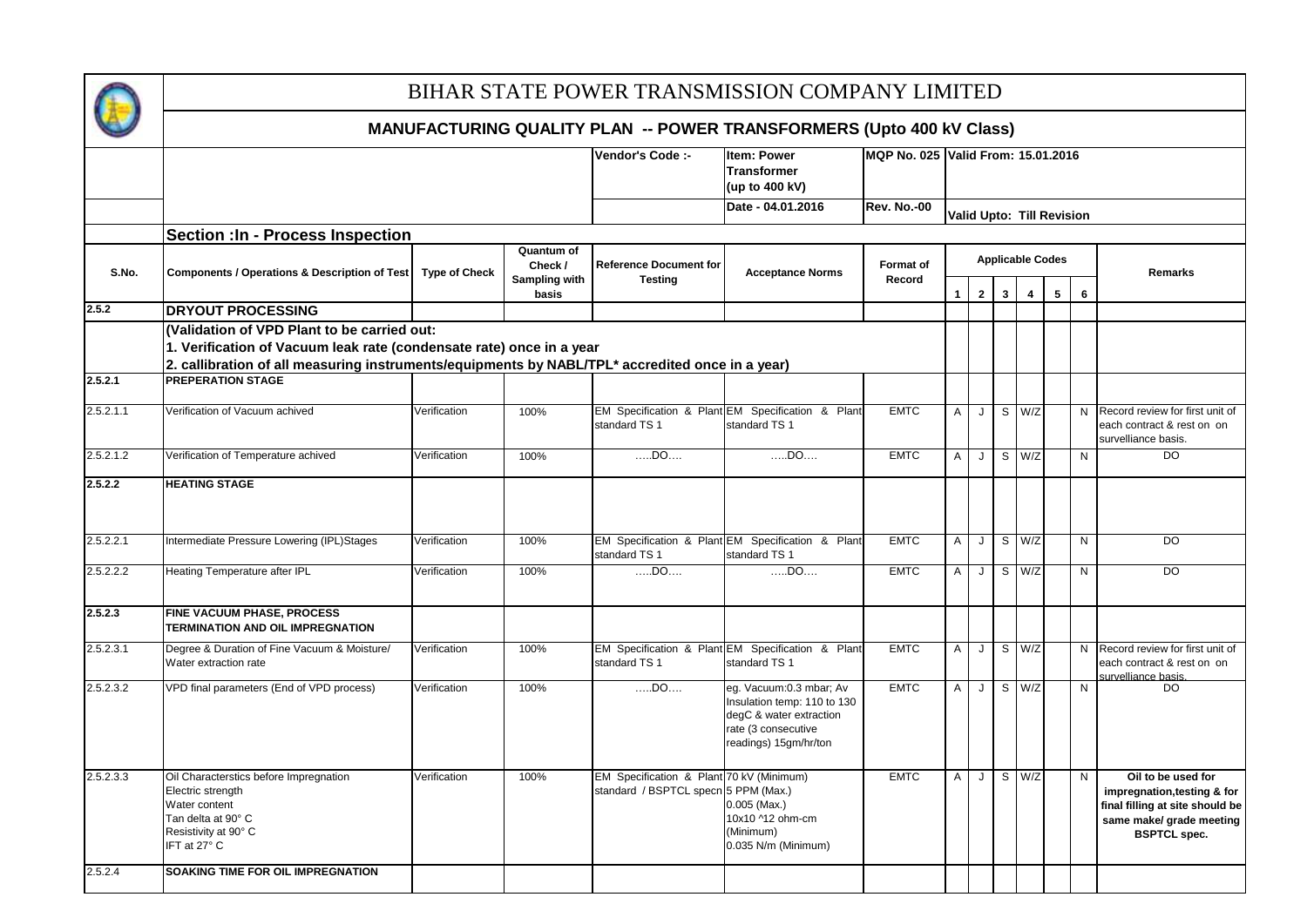

|           |                                                                                                                                                                                                                                                                    |                                          |                                        | Vendor's Code :-                                | <b>Item: Power</b><br><b>Transformer</b><br>(up to 400 kV)                                   | MQP No. 025 Valid From: 15.01.2016 |   |                   |              |              |                           |        |                                                                                      |
|-----------|--------------------------------------------------------------------------------------------------------------------------------------------------------------------------------------------------------------------------------------------------------------------|------------------------------------------|----------------------------------------|-------------------------------------------------|----------------------------------------------------------------------------------------------|------------------------------------|---|-------------------|--------------|--------------|---------------------------|--------|--------------------------------------------------------------------------------------|
|           |                                                                                                                                                                                                                                                                    |                                          |                                        |                                                 | Date - 04.01.2016                                                                            | Rev. No.-00                        |   |                   |              |              | Valid Upto: Till Revision |        |                                                                                      |
|           | <b>Section : In - Process Inspection</b>                                                                                                                                                                                                                           |                                          |                                        |                                                 |                                                                                              |                                    |   |                   |              |              |                           |        |                                                                                      |
| S.No.     | <b>Components / Operations &amp; Description of Test</b>                                                                                                                                                                                                           | <b>Type of Check</b>                     | Quantum of<br>Check /<br>Sampling with | <b>Reference Document for</b><br><b>Testing</b> | <b>Acceptance Norms</b>                                                                      | Format of<br>Record                |   |                   |              |              | <b>Applicable Codes</b>   |        | Remarks                                                                              |
| 2.5.2.4.1 | Verification of Soaking time as per Voltage<br>requirement                                                                                                                                                                                                         | Verification                             | basis<br>100%                          | standard TS 8                                   | EM Specification & Plant EM Specification & Plant<br>standard TS 8                           | <b>EMTC</b>                        | A | $\mathbf{2}$<br>J | $\mathbf{3}$ | 4<br>$S$ W/Z | $5\phantom{.0}$           | 6<br>N | Record review for first unit of<br>each contract & rest on on<br>survelliance basis  |
| 2.5.2.5   | <b>SERVICING</b>                                                                                                                                                                                                                                                   |                                          |                                        |                                                 |                                                                                              |                                    |   |                   |              |              |                           |        |                                                                                      |
| 2.5.2.5.1 | Checking for Soaking Servicing & final tanking -<br>Retighten of all screw joints, yoke, bolts pressing of<br>active part, fitting of wall shunt & packing, 2 KV for<br>one minute flash test between core & yoke bolts<br>and end frame & yoke bolts              | Verification                             | 100%                                   | standard no TS 7                                | EM Specification & Plant EM Specification & Plant<br>standard no TS 7                        | <b>EMTC</b>                        | Α | J                 |              | $S$ W/Z      |                           | N      | $\overline{D}$                                                                       |
| 2.5.2.5.2 | Exposure Time of active parts                                                                                                                                                                                                                                      | Verification                             | 100%                                   | $$ DO $$                                        | DD0                                                                                          | <b>EMTC</b>                        | A |                   |              | $J$ S $W/Z$  |                           | N      | $\overline{D}$                                                                       |
| 2.5.2.6   | <b>COMPLETE TRANSFORMER ASSEMBLY FOR</b><br><b>FINAL TEST</b>                                                                                                                                                                                                      |                                          |                                        |                                                 |                                                                                              |                                    |   |                   |              |              |                           |        |                                                                                      |
| 2.5.2.6.1 | Check for completion of assembly for final routine<br>test/type test (as applicable) case fitting,<br>connection of C.T. leads to terminal boards,<br>Bushings fitting, check mounting of cooling<br>equipment & cooling pipe work<br>(for<br>type test unit only) | Visual/<br>Verification of<br>clearances | 100%                                   | BSPTCL appvd OGA Drg BSPTCL appvd OGA Drg       | EM Specification, Drg & EM Specification, Drg &<br>Plant standard TS 5/ Plant standard TS 5/ | <b>EMTC</b>                        | A | J                 |              | $S$ W/Z      |                           | N      | Record review for first unit of<br>each contract & rest on on<br>survelliance basis. |
| 2.5.2.7   | <b>TOPPING UP WITH OIL</b>                                                                                                                                                                                                                                         |                                          |                                        |                                                 |                                                                                              |                                    |   |                   |              |              |                           |        |                                                                                      |
| 2.5.2.7.1 | Vacuum achived                                                                                                                                                                                                                                                     | Verificationl                            | 100%                                   | standard TS 5                                   | EM Specification & Plant EM Specification & Plant<br>standard TS 5                           | <b>EMTC</b>                        | Α | J                 |              | S W/Z        |                           | N      | DO                                                                                   |
| 2.5.2.7.2 | Duration of Vacuum achived                                                                                                                                                                                                                                         | Verificationl                            | 100%                                   | $DD$                                            | $$ DO                                                                                        | <b>EMTC</b>                        | A | J                 |              | $S$ W/Z      |                           | N      | DO                                                                                   |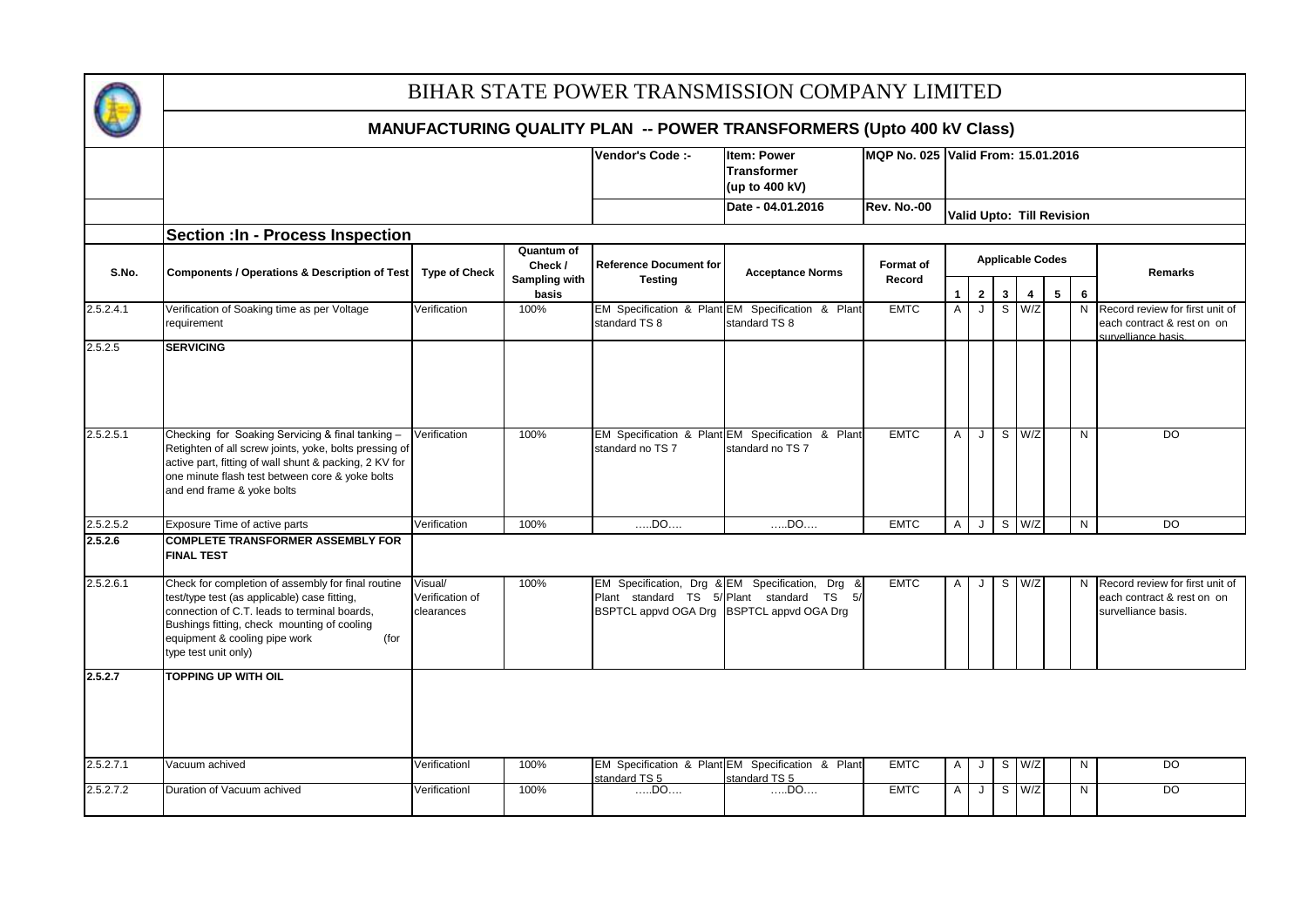

|           |                                                                                                                                                                                                       |                      |                        | Vendor's Code :-                                                                 | <b>Item: Power</b><br><b>Transformer</b><br>(up to 400 kV)             |                    | IMQP No. 025 Valid From: 15.01.2016 |              |                |                |                         |              |                                                                                                                                         |  |  |
|-----------|-------------------------------------------------------------------------------------------------------------------------------------------------------------------------------------------------------|----------------------|------------------------|----------------------------------------------------------------------------------|------------------------------------------------------------------------|--------------------|-------------------------------------|--------------|----------------|----------------|-------------------------|--------------|-----------------------------------------------------------------------------------------------------------------------------------------|--|--|
|           |                                                                                                                                                                                                       |                      |                        |                                                                                  | Date - 04.01.2016                                                      | <b>Rev. No.-00</b> | <b>Valid Upto: Till Revision</b>    |              |                |                |                         |              |                                                                                                                                         |  |  |
|           | <b>Section : In - Process Inspection</b>                                                                                                                                                              |                      |                        |                                                                                  |                                                                        |                    |                                     |              |                |                |                         |              |                                                                                                                                         |  |  |
| S.No.     | Components / Operations & Description of Test                                                                                                                                                         | <b>Type of Check</b> | Quantum of<br>Check /  | <b>Reference Document for</b>                                                    | <b>Acceptance Norms</b>                                                | <b>Format of</b>   |                                     |              |                |                | <b>Applicable Codes</b> | Remarks      |                                                                                                                                         |  |  |
|           |                                                                                                                                                                                                       |                      | Sampling with<br>basis | <b>Testing</b>                                                                   |                                                                        | Record             |                                     | $\mathbf{2}$ | 3 <sup>1</sup> | $\overline{4}$ | 5 <sub>1</sub>          | 6            |                                                                                                                                         |  |  |
| 2.5.2.7.3 | Final particle count parameters (if applicable)                                                                                                                                                       | Electrical           | Each<br>Transformer    | DD0                                                                              | <= 1000 particles/100ml,<br>$size >=5$ micron)                         | <b>EMTC</b>        | $\mathsf{A}$                        | $\cdot$      |                | $S$ W/Z        |                         | $\mathsf{N}$ | <b>DO</b>                                                                                                                               |  |  |
| 2.5.2.7.4 | Characteristics of insulating oil after circulation in<br>Transformer and prior to final testing.<br>Electric strength<br>Water content<br>Tan delta at 90° C<br>Resistivity at 90° C<br>IFT at 27° C | Verification         | 100%                   | EM Specification & Plant 70 kV (Minimum)<br>standard / BSPTCL specn 5 PPM (Max.) | $0.005$ (Max.)<br>10x10 ^12 ohm-cm<br>(Minimum)<br>0.035 N/m (Minimum) | <b>EMTC</b>        | $\mathsf{A}$                        |              |                | S W/Z          |                         | N            | Oil to be used for<br>impregnation, testing & for<br>final filling at site should be<br>same make/ grade meeting<br><b>BSPTCL spec.</b> |  |  |
| 2.5.2.8   | SETTLING TIME BEFORE START OF HIGH<br><b>VOLTAGE TEST</b>                                                                                                                                             | Verification         | 100%                   | EM Specification & Plant 24 hrs, minimum<br>standard                             |                                                                        | <b>EMTC</b>        | $\mathsf{A}$                        |              |                | S W/Z          |                         | N            | <b>DO</b>                                                                                                                               |  |  |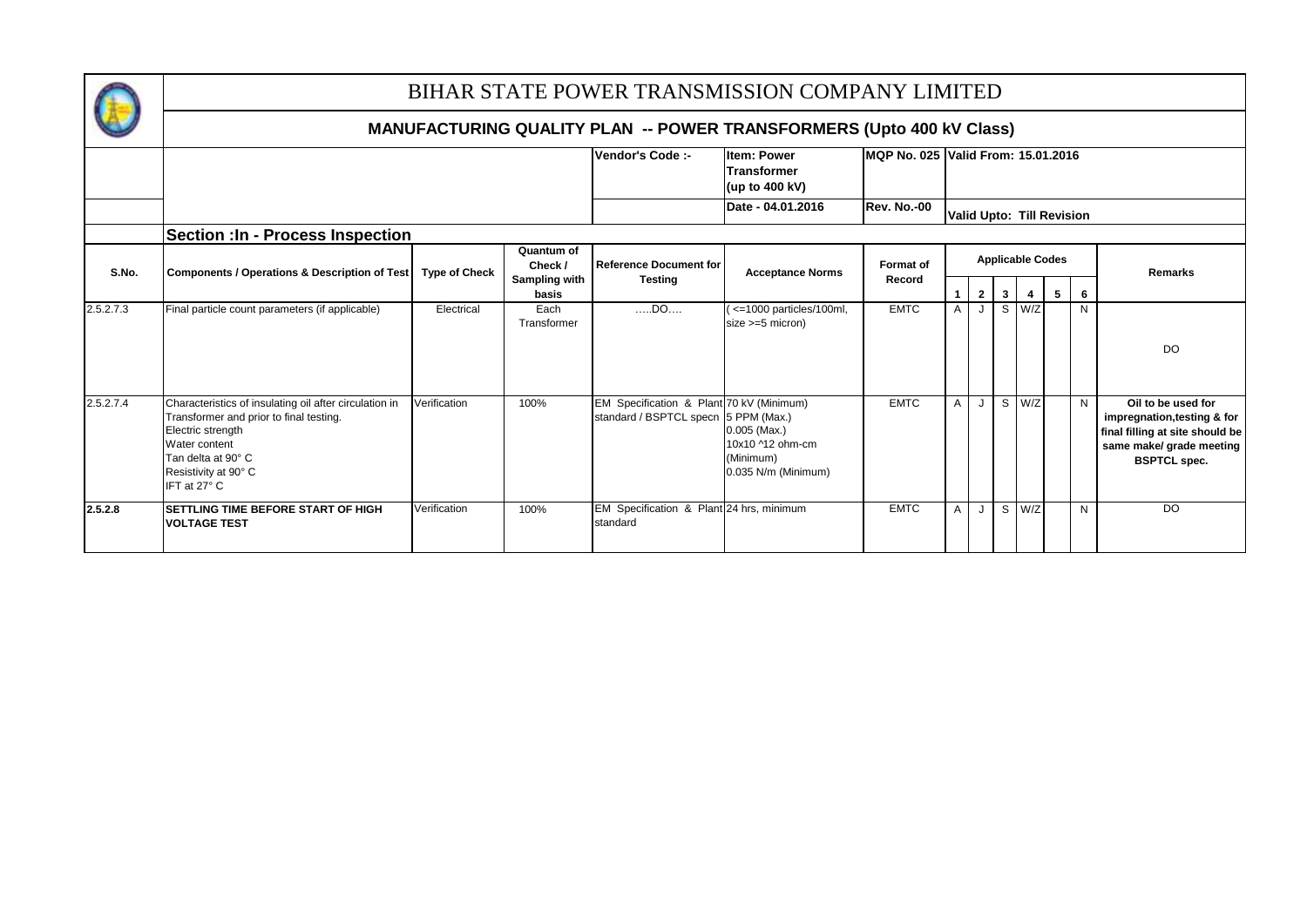

|       |                                                                                                                                                                                                                                                                                                                                                                                                                                                                                                                                                                                                                        |                         |                                                    | Vendor's Code :-                                                                                                       | <b>Item: Power</b><br><b>Transformers</b>                                                                                                                      |                     |                                            | MQP No. 025 Valid From: 15.01.2016 |                |                |  |        |                                           |  |  |  |  |  |  |  |  |  |  |  |  |  |  |  |  |  |  |                         |  |  |  |  |  |  |         |
|-------|------------------------------------------------------------------------------------------------------------------------------------------------------------------------------------------------------------------------------------------------------------------------------------------------------------------------------------------------------------------------------------------------------------------------------------------------------------------------------------------------------------------------------------------------------------------------------------------------------------------------|-------------------------|----------------------------------------------------|------------------------------------------------------------------------------------------------------------------------|----------------------------------------------------------------------------------------------------------------------------------------------------------------|---------------------|--------------------------------------------|------------------------------------|----------------|----------------|--|--------|-------------------------------------------|--|--|--|--|--|--|--|--|--|--|--|--|--|--|--|--|--|--|-------------------------|--|--|--|--|--|--|---------|
|       |                                                                                                                                                                                                                                                                                                                                                                                                                                                                                                                                                                                                                        |                         |                                                    |                                                                                                                        | Date - 04.01.2016                                                                                                                                              | <b>Rev. No.-00</b>  | <b>Valid Upto:</b><br><b>Till Revision</b> |                                    |                |                |  |        |                                           |  |  |  |  |  |  |  |  |  |  |  |  |  |  |  |  |  |  |                         |  |  |  |  |  |  |         |
|       | <b>Section : Final Inspection Test</b>                                                                                                                                                                                                                                                                                                                                                                                                                                                                                                                                                                                 |                         |                                                    |                                                                                                                        |                                                                                                                                                                |                     |                                            |                                    |                |                |  |        |                                           |  |  |  |  |  |  |  |  |  |  |  |  |  |  |  |  |  |  |                         |  |  |  |  |  |  |         |
| S.No. | <b>Components / Operations &amp;</b><br><b>Description of Test</b>                                                                                                                                                                                                                                                                                                                                                                                                                                                                                                                                                     | Type of<br>Check        | Quantum of<br>Check /<br>Sampling<br>بأحجما والمأء | <b>Reference Document</b><br>for Testing                                                                               | <b>Acceptance Norms</b>                                                                                                                                        | Format of<br>Record |                                            |                                    |                |                |  |        |                                           |  |  |  |  |  |  |  |  |  |  |  |  |  |  |  |  |  |  | <b>Applicable Codes</b> |  |  |  |  |  |  | Remarks |
| 3     | <b>COMPLETE TRANSFORMER ASSY.</b>                                                                                                                                                                                                                                                                                                                                                                                                                                                                                                                                                                                      |                         |                                                    |                                                                                                                        |                                                                                                                                                                |                     |                                            |                                    |                |                |  |        |                                           |  |  |  |  |  |  |  |  |  |  |  |  |  |  |  |  |  |  |                         |  |  |  |  |  |  |         |
| 3.1   | FOR FINAL TEST<br>Check for completion of assy. for final<br>routine test / type test (as applicable)<br>Transformer offered for routine test<br>Connection of CT to terminal boards,<br>Records serial no. of bushings. Phase<br>marking, Earthing of core with Tank<br>as per BSPTCL approved drawing,<br>check for cleanliness of complete<br>Transformer (Transformer to be free<br>from oil seepage)<br>Transformer offered for Type test<br>in addition to routine test requirement<br>check completion of all external fittings<br>eg. Cooler equipment cooling pipe<br>work as per BSPTCL approved<br>drawing. | visual &<br>Measurement | 100%                                               | EM mfg, Drg. /<br><b>BSPTCL</b> approved<br>OGA drg. / BSPTCL<br><b>Technical Specification</b><br>of Subject Contract | EM mfg, Drg. / BSPTCL<br>approved OGA drg. /<br><b>BSPTCL Technical</b><br>Specification of Subject<br>Contract                                                | <b>EMTC</b>         | $\mathsf{A}$                               | J                                  | S              | W<br>/ Z       |  | E<br>N | Review of EM record<br>Surveillance check |  |  |  |  |  |  |  |  |  |  |  |  |  |  |  |  |  |  |                         |  |  |  |  |  |  |         |
| 3.2.1 | ROUTINE TESTS : All routine test mentioned in applicable Technical Specification of subject contract in question need to be<br>carried out, (Transformer shall be offered for routine test witnessing only after completion of oil filtration & settling)<br>Apperance, construction & dimension                                                                                                                                                                                                                                                                                                                       | Measure-ment            | Each                                               | <b>BSPTCL Spec.</b>                                                                                                    | <b>BSPTCL Spec. BSPTCL</b>                                                                                                                                     | <b>EMTC</b>         | A                                          | J                                  | $\overline{U}$ | W              |  |        | Y                                         |  |  |  |  |  |  |  |  |  |  |  |  |  |  |  |  |  |  |                         |  |  |  |  |  |  |         |
|       | check                                                                                                                                                                                                                                                                                                                                                                                                                                                                                                                                                                                                                  | & Visual                | Transformer                                        | BSPTCL Appd. Drg./<br><b>BSPTCL Appd. Tech.</b><br>Data Sht. And BSPTCL<br>agreed Painting<br>procedure                | Appd. Drg./ BSPTCL<br>Appd. Tech. Data Sht. And<br><b>BSPTCL agreed Painting</b><br>procedure                                                                  |                     |                                            |                                    |                | $\overline{z}$ |  |        |                                           |  |  |  |  |  |  |  |  |  |  |  |  |  |  |  |  |  |  |                         |  |  |  |  |  |  |         |
| 3.2.2 | Measurement of Winding resistance.                                                                                                                                                                                                                                                                                                                                                                                                                                                                                                                                                                                     | Electrical              | Each<br>Transformer                                | <b>BSPTCL Spec.</b><br><b>BSPTCL Appd. Tech.</b><br>Data Sheet/ IEC:60076 IEC:60076                                    | <b>BSPTCL Spec. BSPTCL</b><br>Appd. Tech. Data Sheet/                                                                                                          | <b>EMTC</b>         | A                                          |                                    | $J$ U          | W<br>/Z        |  |        | Y                                         |  |  |  |  |  |  |  |  |  |  |  |  |  |  |  |  |  |  |                         |  |  |  |  |  |  |         |
| 3.2.3 | Measurement of insulation resistance<br>& PI value                                                                                                                                                                                                                                                                                                                                                                                                                                                                                                                                                                     | Electrical              | Each<br>Transformer                                | <b>BSPTCL Spec.</b><br><b>BSPTCL Appd. Tech.</b><br>Data Sheet/ IEC:60076                                              | (PI value)<br>(HV+IV+N)/LV+E ≥1.5<br>LV/(HV+IV+N+E)≥ 1.5<br>$(HV+IV+N)/LV \geq 2.0$ IR<br>value : For all above<br>combinations shall be ≥<br>1Gohm at 60 sec. | <b>EMTC</b>         | A                                          | J                                  | U              | W<br>/Z        |  |        | Y                                         |  |  |  |  |  |  |  |  |  |  |  |  |  |  |  |  |  |  |                         |  |  |  |  |  |  |         |
| 3.2.4 | Measurement of voltage ratio                                                                                                                                                                                                                                                                                                                                                                                                                                                                                                                                                                                           | Electrical              | Each<br>Transformer                                | $$ DO $$                                                                                                               | <b>BSPTCL Spec. BSPTCL</b><br>Appd. Tech. Data Sheet/<br>IEC:60076                                                                                             | <b>EMTC</b>         | Α                                          | J                                  | U              | W<br>/Z        |  |        | Y                                         |  |  |  |  |  |  |  |  |  |  |  |  |  |  |  |  |  |  |                         |  |  |  |  |  |  |         |
| 3.2.5 | Polarity test & Vector group test                                                                                                                                                                                                                                                                                                                                                                                                                                                                                                                                                                                      | Electrical              | Each<br>Transformer                                | $$ DO $$                                                                                                               | DD0                                                                                                                                                            | <b>EMTC</b>         | A                                          |                                    | J U            | W              |  |        | Υ                                         |  |  |  |  |  |  |  |  |  |  |  |  |  |  |  |  |  |  |                         |  |  |  |  |  |  |         |
| 3.2.6 | No load loss & current measurement                                                                                                                                                                                                                                                                                                                                                                                                                                                                                                                                                                                     | Electrical              | Each<br>Transformer                                | $$ DO $$                                                                                                               | $DD$                                                                                                                                                           | <b>EMTC</b>         | $\mathsf{A}$                               | J                                  | U              | W              |  |        | Y                                         |  |  |  |  |  |  |  |  |  |  |  |  |  |  |  |  |  |  |                         |  |  |  |  |  |  |         |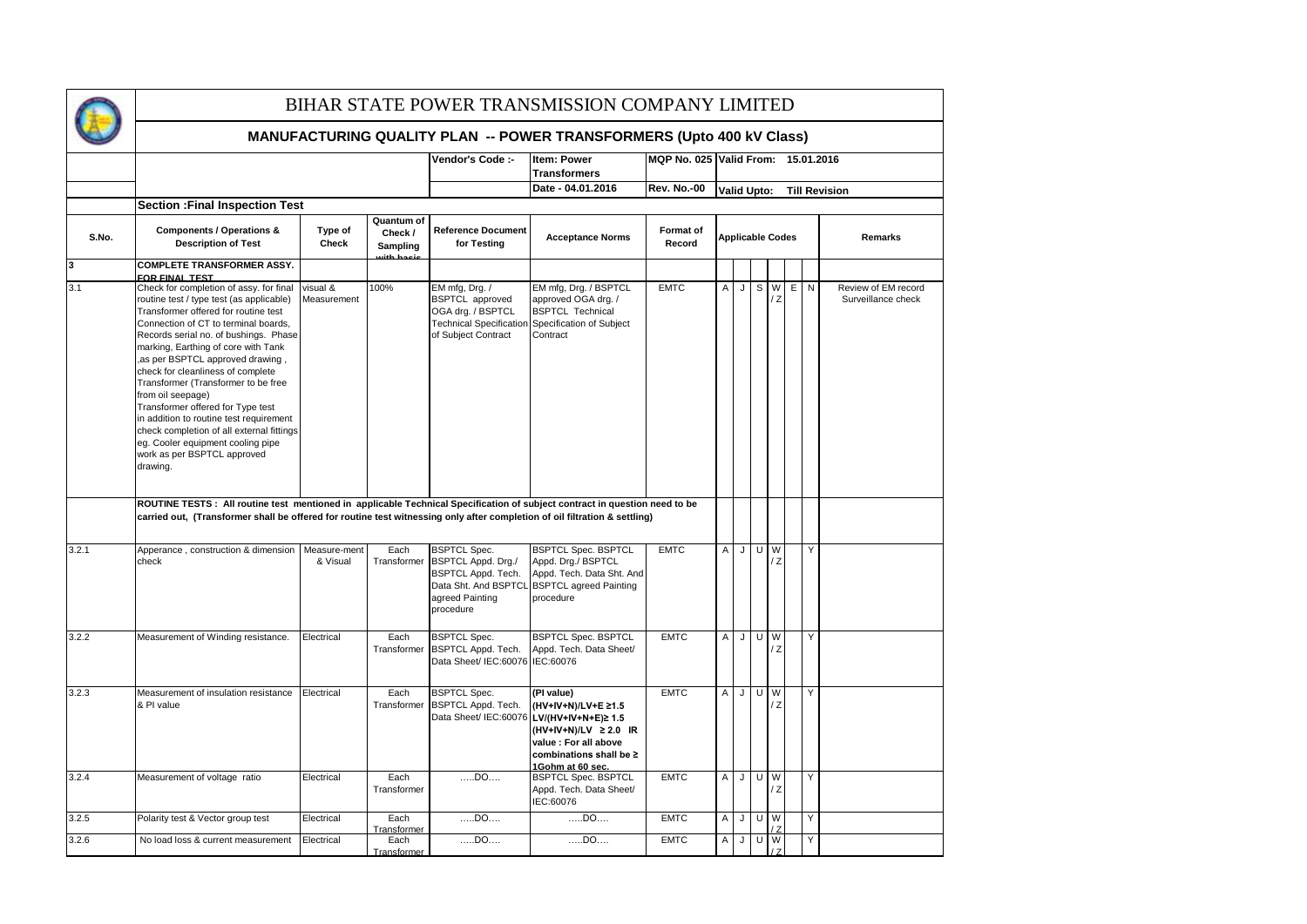

|        |                                                                                                                                                                                                                                                                                                                                                                                                                                                                                  |                  |                                                | Vendor's Code :-                                                             | <b>Item: Power</b>                                                                                                                                                                                                                               |                            |                | MQP No. 025 Valid From: 15.01.2016 |   |                       |    |  |                      |         |
|--------|----------------------------------------------------------------------------------------------------------------------------------------------------------------------------------------------------------------------------------------------------------------------------------------------------------------------------------------------------------------------------------------------------------------------------------------------------------------------------------|------------------|------------------------------------------------|------------------------------------------------------------------------------|--------------------------------------------------------------------------------------------------------------------------------------------------------------------------------------------------------------------------------------------------|----------------------------|----------------|------------------------------------|---|-----------------------|----|--|----------------------|---------|
|        |                                                                                                                                                                                                                                                                                                                                                                                                                                                                                  |                  |                                                |                                                                              | <b>Transformers</b>                                                                                                                                                                                                                              |                            |                |                                    |   |                       |    |  |                      |         |
|        |                                                                                                                                                                                                                                                                                                                                                                                                                                                                                  |                  |                                                |                                                                              | Date - 04.01.2016                                                                                                                                                                                                                                | <b>Rev. No.-00</b>         |                | <b>Valid Upto:</b>                 |   |                       |    |  | <b>Till Revision</b> |         |
| S.No.  | <b>Section : Final Inspection Test</b><br><b>Components / Operations &amp;</b><br><b>Description of Test</b>                                                                                                                                                                                                                                                                                                                                                                     | Type of<br>Check | Quantum of<br>Check /<br>Sampling<br>ith hasis | <b>Reference Document</b><br>for Testing                                     | <b>Acceptance Norms</b>                                                                                                                                                                                                                          | <b>Format of</b><br>Record |                | <b>Applicable Codes</b>            |   |                       |    |  |                      | Remarks |
| 3.2.7  | impedance voltage and load loss<br>measurement                                                                                                                                                                                                                                                                                                                                                                                                                                   | Electrical       | Each<br>Transformer                            | $DD$                                                                         | $DD$                                                                                                                                                                                                                                             | <b>EMTC</b>                | A              | J                                  |   | U W<br>$\overline{7}$ |    |  | Υ                    |         |
| 3.2.8  | Measurement of insulation power<br>factor and capacitance between<br>winding & earth                                                                                                                                                                                                                                                                                                                                                                                             | Electrical       | Each<br>Transformer                            | <b>BSPTCL Spec.</b><br>BSPTCL Appd. Tech.<br>Data Sheet/ IEC:60076           | Max. Tan delta value at<br>ambient temp<br>(HV+IV+N)/LV (CHL):<br>$< 0.4\%$<br>(HV+IV+N)/LV+E<br>(CHL+CHG)< 0.4%<br>LV/(HV+IV+N+E)<br>(CHL+CLG): < 0.4%<br>IR value for all above<br>combination shall be greater<br>than 1 G ohm at 60 seconds. | <b>EMTC</b>                | $\overline{A}$ | J                                  | U | W                     | /Z |  | Y                    |         |
| 3.2.9  | Measurement of insulation power<br>factor and capacitance of Bushing                                                                                                                                                                                                                                                                                                                                                                                                             | Electrical       | Each<br>Transformer                            | DD0                                                                          | Tandelta value of all type<br>of bushings should be<<br>0.4% at ambient temp.                                                                                                                                                                    | <b>EMTC</b>                | $\overline{A}$ | J                                  |   | U W<br>/ Z            |    |  | Y                    |         |
| 3.2.10 | Lightning Impluse test                                                                                                                                                                                                                                                                                                                                                                                                                                                           | Electrical       | Each<br>Transformer                            | $DD$                                                                         | <b>BSPTCL Spec. BSPTCL</b><br>Appd. Tech. Data Sheet/<br>IEC:60076                                                                                                                                                                               | <b>EMTC</b>                | $\mathsf{A}$   | J                                  | U | W<br>/Z               |    |  | Y                    |         |
| 3.2.11 | Measurement of transferred surge on<br>V (tertiary) due to HV lightning<br>impluse and IV lightning impluse<br>as applicable                                                                                                                                                                                                                                                                                                                                                     | Electrical       | Each<br>Transformer                            | DD0                                                                          | $DD$                                                                                                                                                                                                                                             | <b>EMTC</b>                | A              | J                                  | U | W<br>/ Z              |    |  | Y                    |         |
| 3.2.12 | Switching Impluse test                                                                                                                                                                                                                                                                                                                                                                                                                                                           | Electrical       | Each<br>Transformer                            | $DD$                                                                         | $$ DO $$                                                                                                                                                                                                                                         | <b>EMTC</b>                | A              | J                                  |   | $U$ W                 | Z  |  | Y                    |         |
| 3.2.13 | Separate source voltage withstand test Electrical<br>(Applied voltage withstand test)                                                                                                                                                                                                                                                                                                                                                                                            |                  | Each<br>Transformer                            | DD0                                                                          | $DD$                                                                                                                                                                                                                                             | <b>EMTC</b>                | Α              | IJ                                 |   | $U$ $W$<br>/Z         |    |  | Υ                    |         |
| 3.2.14 | Induced over voltage withstand test<br>with PD measurement<br>(IVPD / LTAC / IVW to be done as<br>per TS of subject contract)                                                                                                                                                                                                                                                                                                                                                    | Electrical       | Each<br>Transformer                            | DD0                                                                          | DD0                                                                                                                                                                                                                                              | <b>EMTC</b>                | $\mathsf{A}$   | J                                  | U | W                     | ΙZ |  | Y                    |         |
| 3.2.15 | Repeat no load loss test after<br>dielectric test                                                                                                                                                                                                                                                                                                                                                                                                                                | Electrical       | Each<br>Transformer                            | <b>BSPTCL Spec.</b><br>BSPTCL Appd. Tech.<br>Data Sheet/ IEC:60076 IEC:60076 | <b>BSPTCL Spec. BSPTCL</b><br>Appd. Tech. Data Sheet/                                                                                                                                                                                            | <b>EMTC</b>                | $\overline{A}$ | J                                  | U | W<br>/ Z              |    |  | Y                    |         |
| 3.2.16 | Test on OLTC - (Ten complete cycle Electrical<br>before LV test) and other tests such as<br>One complete operating cycle at 85 %<br>of auxillary supply voltage<br>,one<br>complete operating<br>cycle<br>with<br>Transformer energised at<br>rated<br>voltage and frequency at no load .Ten<br>tap change operation with $+/-2$ steps<br>of principal tap with as far as possible<br>the rated current of Transformer with<br>one winding short circuited etc as per<br>IS 2026 |                  | Each<br>Transformer                            | DD0                                                                          | $DD$                                                                                                                                                                                                                                             | <b>EMTC</b>                | $\overline{A}$ | J                                  | U | W<br>$\overline{z}$   |    |  | Y                    |         |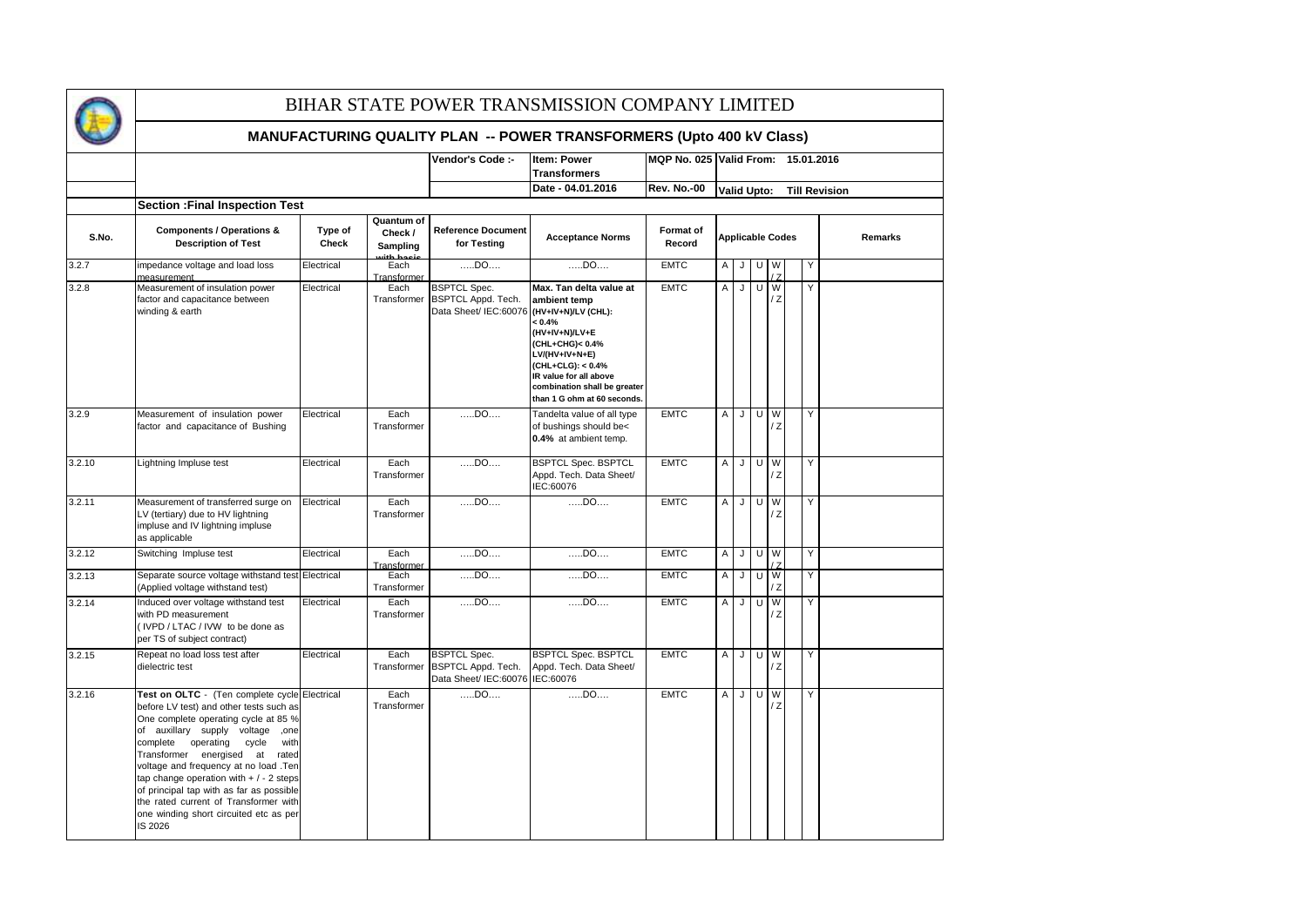

|        |                                                                                                                                                                                                                                                               |                    |                                                                                                                                              | Vendor's Code :-                                                             | Item: Power                                                                            |                    | MQP No. 025 Valid From: 15.01.2016 |                    |              |         |                |   |                                                                                      |  |  |
|--------|---------------------------------------------------------------------------------------------------------------------------------------------------------------------------------------------------------------------------------------------------------------|--------------------|----------------------------------------------------------------------------------------------------------------------------------------------|------------------------------------------------------------------------------|----------------------------------------------------------------------------------------|--------------------|------------------------------------|--------------------|--------------|---------|----------------|---|--------------------------------------------------------------------------------------|--|--|
|        |                                                                                                                                                                                                                                                               |                    |                                                                                                                                              |                                                                              | <b>Transformers</b>                                                                    |                    |                                    |                    |              |         |                |   |                                                                                      |  |  |
|        |                                                                                                                                                                                                                                                               |                    |                                                                                                                                              |                                                                              | Date - 04.01.2016                                                                      | <b>Rev. No.-00</b> |                                    | <b>Valid Upto:</b> |              |         |                |   | <b>Till Revision</b>                                                                 |  |  |
|        | <b>Section : Final Inspection Test</b>                                                                                                                                                                                                                        |                    |                                                                                                                                              |                                                                              |                                                                                        |                    |                                    |                    |              |         |                |   |                                                                                      |  |  |
| S.No.  | <b>Components / Operations &amp;</b><br><b>Description of Test</b>                                                                                                                                                                                            | Type of<br>Check   | Quantum of<br><b>Reference Document</b><br>Format of<br>Check /<br><b>Acceptance Norms</b><br>Record<br>for Testing<br>Sampling<br>ith haeie |                                                                              | <b>Applicable Codes</b>                                                                |                    |                                    |                    |              |         | <b>Remarks</b> |   |                                                                                      |  |  |
| 3.2.17 | DGA test before & after final electrical<br>test                                                                                                                                                                                                              | Electrical         | Each<br>Transformer                                                                                                                          | DD0                                                                          | DD0                                                                                    | <b>EMTC</b>        | Α                                  | J                  | U            |         | W<br>/Z        | Y |                                                                                      |  |  |
| 3.2.18 | Core assembly dielectric & earthing<br>continuity test (CC-CL; CC-Tank & CL<br>to tank)                                                                                                                                                                       | Electrical         | Each<br>Transformer                                                                                                                          | $$ DO $$                                                                     | Acceptance value with 2<br>KV Megger for isolation<br>test shall be 1.0 G-ohm<br>(min) | <b>EMTC</b>        | Α                                  | J                  |              | U W     | ΙZ             | Y |                                                                                      |  |  |
| 3.2.19 | Short duration heat run test (Not<br>applicable for unit on which temp rise<br>test is performed)                                                                                                                                                             | Electrical         | Each<br>Transformer<br>(except type<br>tested unit)                                                                                          | $$ DO $$                                                                     | BSPTCL Spec. BSPTCL<br>Appd. Tech. Data Sheet/<br>IEC:60076                            | <b>EMTC</b>        | A                                  | J                  |              | U W     | Z              |   | Y                                                                                    |  |  |
| 3.2.20 | Over excitation test @ 110% voltage<br>for 2 hrs.                                                                                                                                                                                                             | Electrical         | Each<br>Transformer                                                                                                                          | $$ DO $$                                                                     | DD0                                                                                    | <b>EMTC</b>        | A                                  | J                  |              | U W     | Z              |   | Y                                                                                    |  |  |
| 3.2.21 | Magnetic Balance Test<br>(for 3-ph transformer only)                                                                                                                                                                                                          | Electrical         | Each<br>Transformer                                                                                                                          | DD0                                                                          | DD0                                                                                    | <b>EMTC</b>        | A                                  | J                  |              | U W     | Z              |   | Υ                                                                                    |  |  |
| 3.2.22 | Measurement of no load current and<br>short ckt impedence with 415 V,<br>50 Hz AC supply                                                                                                                                                                      | Electrical         | Each<br>Transformer                                                                                                                          | $$ DO $$                                                                     | $$ DO $$                                                                               | <b>EMTC</b>        | A                                  | J                  |              | $U$ $W$ | Z              | Y |                                                                                      |  |  |
| 3.2.23 | Frequency Repose Test (FRA) after<br>completion of all electrical Test for<br>normal, first & extreme taps. Soft copy<br>to be submitted for BSPTCL record.                                                                                                   | Electrical         | Each<br>Transformer                                                                                                                          | <b>BSPTCL Spec.</b><br><b>BSPTCL Agreed FRA</b><br>test procedure.           | <b>BSPTCL Spec. BSPTCL</b><br>Agreed FRA test<br>procedure.                            | <b>EMTC</b>        | $\mathsf{A}$                       | J                  |              | U W     | Z              |   | Y                                                                                    |  |  |
| 3.2.24 | High Voltage withstand test on<br>auxillary equipment & wiring after<br>assembly                                                                                                                                                                              | Electrical         | Each<br>Transformer                                                                                                                          | <b>BSPTCL Spec.</b><br>BSPTCL Appd. Tech.<br>Data Sheet/ IEC:60076 IEC:60076 | <b>BSPTCL Spec. BSPTCL</b><br>Appd. Tech. Data Sheet/                                  | <b>EMTC</b>        | A                                  | J                  |              | U W     | Z              | Y |                                                                                      |  |  |
| 3.2.25 | Jacking test & DP check of jacking<br>pads welds after jacking                                                                                                                                                                                                | Mechanical         | Each<br>Transformer                                                                                                                          | $$ DO $$                                                                     | DO                                                                                     | <b>EMTC</b>        | A                                  | J                  | S            |         | W<br>Z         | Y | Record review for first unit of<br>each contract & rest on on<br>survelliance basis. |  |  |
| 3.2.26 | Oil leakage test on tank with turrets<br>and all other accessories as<br>assembled for routine test. -<br>Conservator and PRV not to be<br>mounted, and to be tested separately.<br>Turrets to be blanked with suitable<br>flanges after dismantling bushing. | Mechanical         | Each<br>Transformer                                                                                                                          | DD0                                                                          | DD0                                                                                    | <b>EMTC</b>        | A                                  | J                  |              | U W     | Z              | Y |                                                                                      |  |  |
|        | TYPE TEST -- All type test required as per TS of the subject contract in question need to be conducted                                                                                                                                                        |                    |                                                                                                                                              |                                                                              |                                                                                        |                    |                                    |                    |              |         |                |   | Approval from BSPTCL                                                                 |  |  |
| 4.0    | <b>PACKING AND DESPATCH -</b>                                                                                                                                                                                                                                 |                    |                                                                                                                                              |                                                                              |                                                                                        |                    |                                    |                    |              |         |                |   | Engineering to be obtained                                                           |  |  |
| 4.1    | Dew point measurement of nitrogen/<br>dry air before filling on Transformer                                                                                                                                                                                   | On sample<br>basis | On sample                                                                                                                                    | BSPTCL applicable TS Better than (-) 60<br>of subject contract               | deg. C                                                                                 | <b>EMTC</b>        | A                                  | J                  | $\mathbf{s}$ |         | W<br>ΙZ        |   | N Record review on<br>survelliance basis.                                            |  |  |